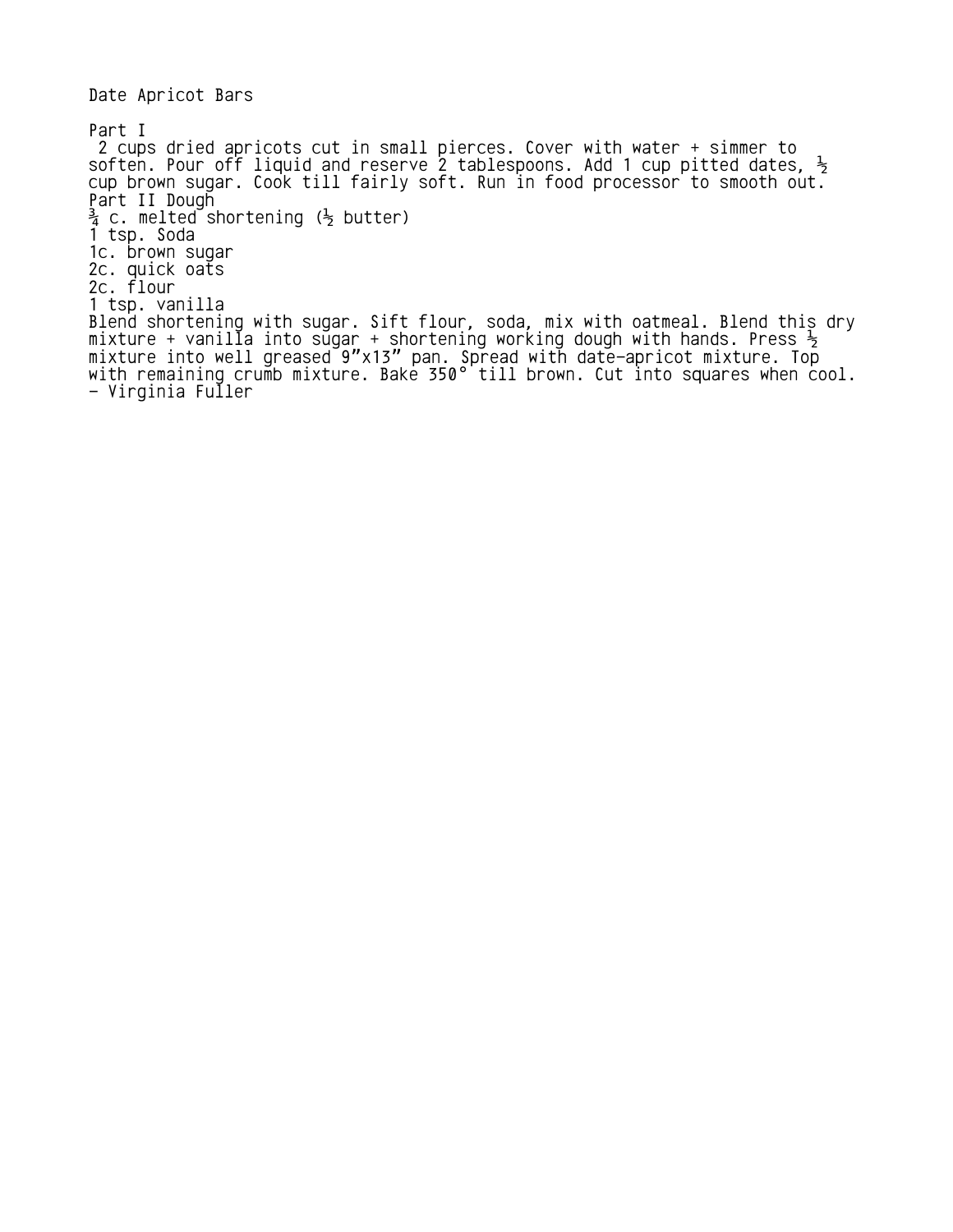```
Unbaked Choc. Cookies
Fully boil 1 min. :
2c. sugar
\frac{1}{2} c. milk
1/c butter or marg. (1 stick)
Combine + mix w/ boiled mixture:
2\frac{1}{2} c. instant oatmeal
5 Tbs. Cocoa
\frac{1}{2} c. chop nuts
\frac{1}{2} c. coconut
Drop on wax paper, let cool.
- Nelda Pierce
```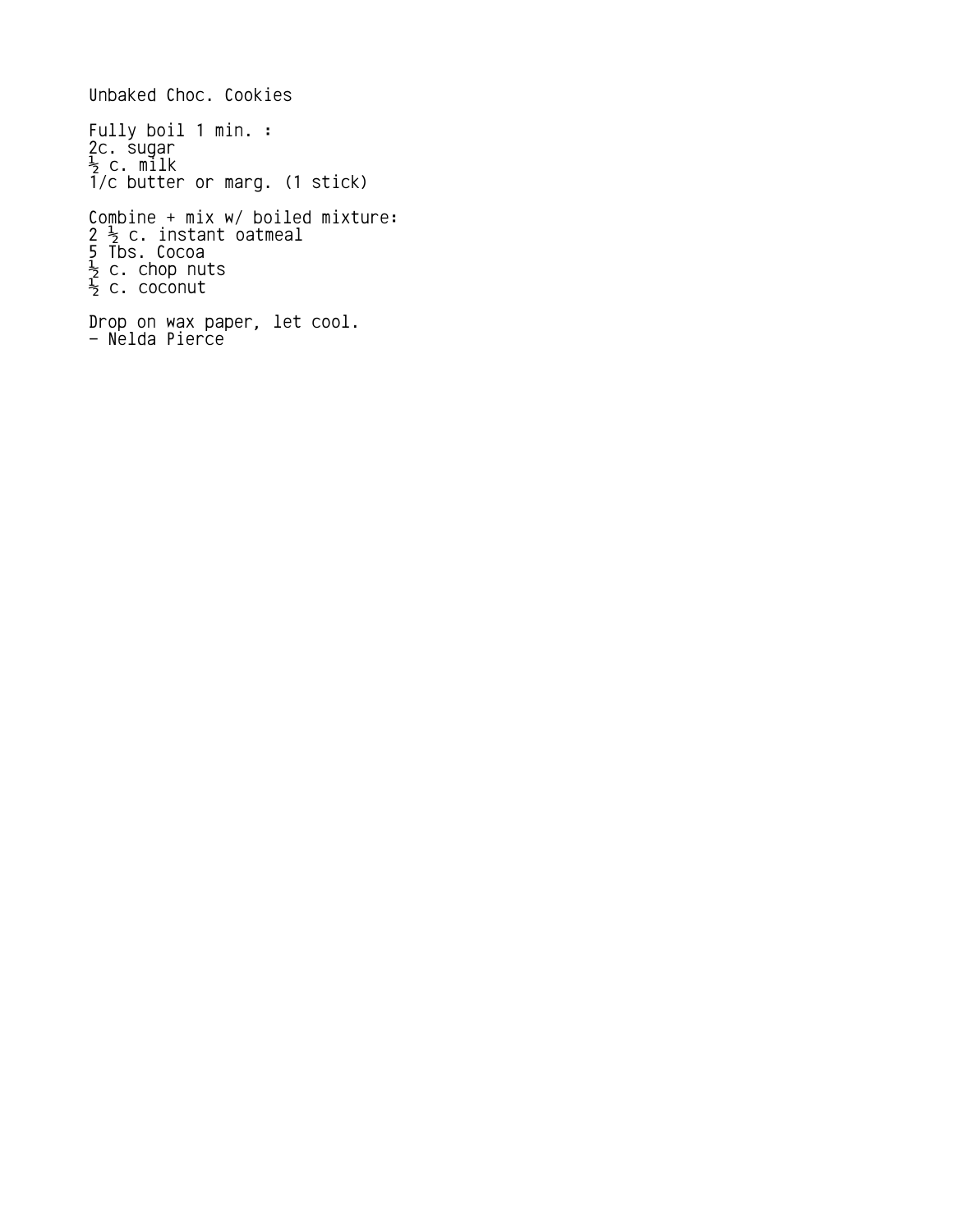Hello Dolly Cookies

for  $9''$  x 13" pan

Melt about  $\frac{1}{2}$  cup of butter or margarine in 9" x 9" pan. Sprinkle 1 cup graham cracker crumbs over butter. Do not stir. Spread 1 cup coconut over crumbs. Pour 1 can sweetened condensed milk over coconut. Sprinkle 1 small package chocolate chips over top. Bake at 350 $^{\circ}$  for about 30 minutes. Note: double recipe for  $9'' \times 13''$  pan. - Virginia Fuller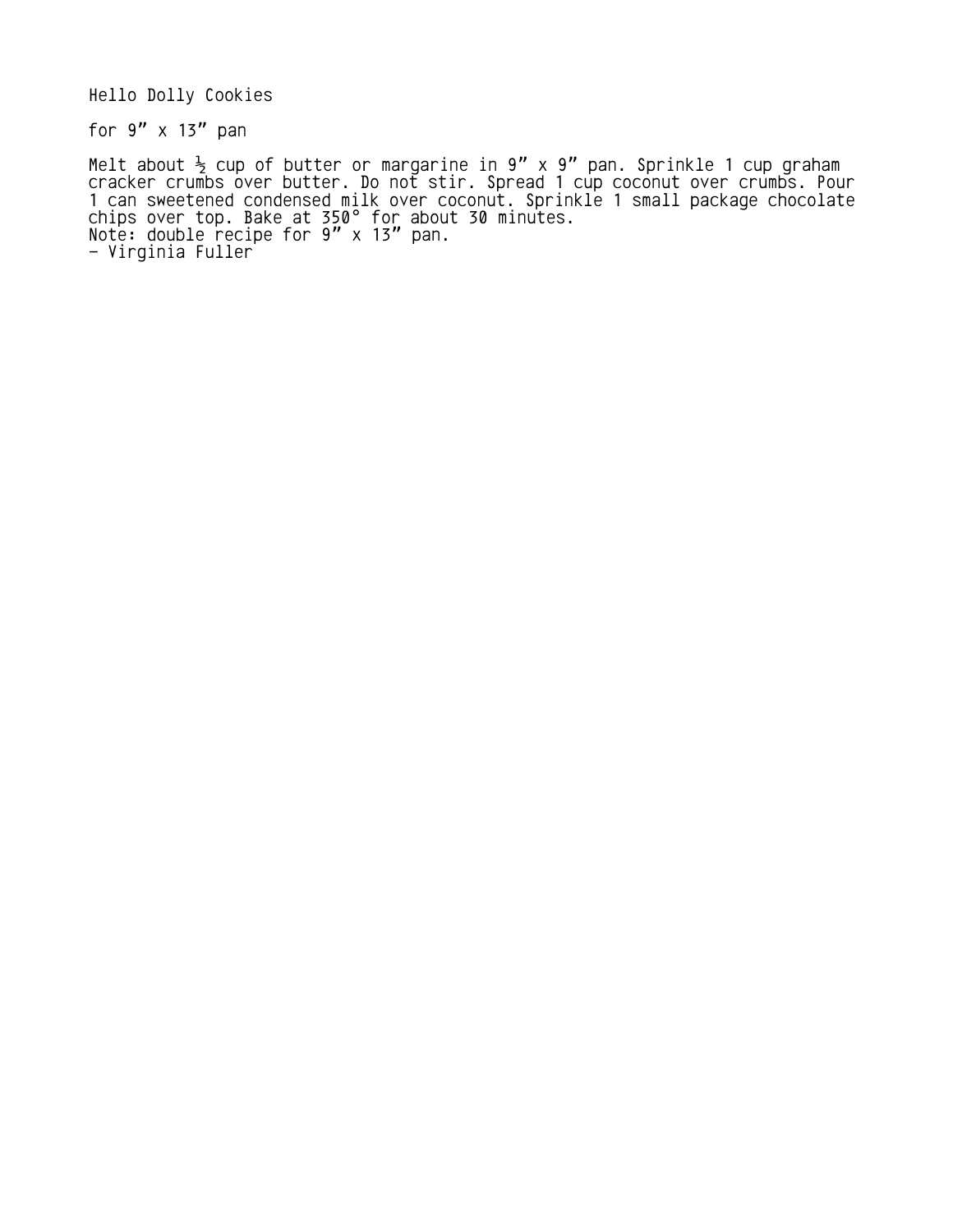Helen Summers Coffee Cake In large bowl combine  $2\frac{1}{4}$  c. flour  $\frac{3}{4}$  c. white sugar 1 c. brown sugar 2 tsp. Nutmeg 1 tsp. salt  $\frac{3}{4}$  c. salad oil In another bowl take out  $\frac{3}{4}$  c. mixture set aside. To remaining add: 1 egg 1 tsp. Soda 1 c. sour cream\* 1 tsp. Baking powder \*to make sour milk add 1 tsp. Lemon 1 cup milk let c?? Add to  $\frac{3}{4}$  mixture, add cinnamon + nuts. Pour batter into 2 greased + floured 8" collar pans. Top with rest mixture. Bake 350° for 35 min. - (Helen Summers) via Virginia Fuller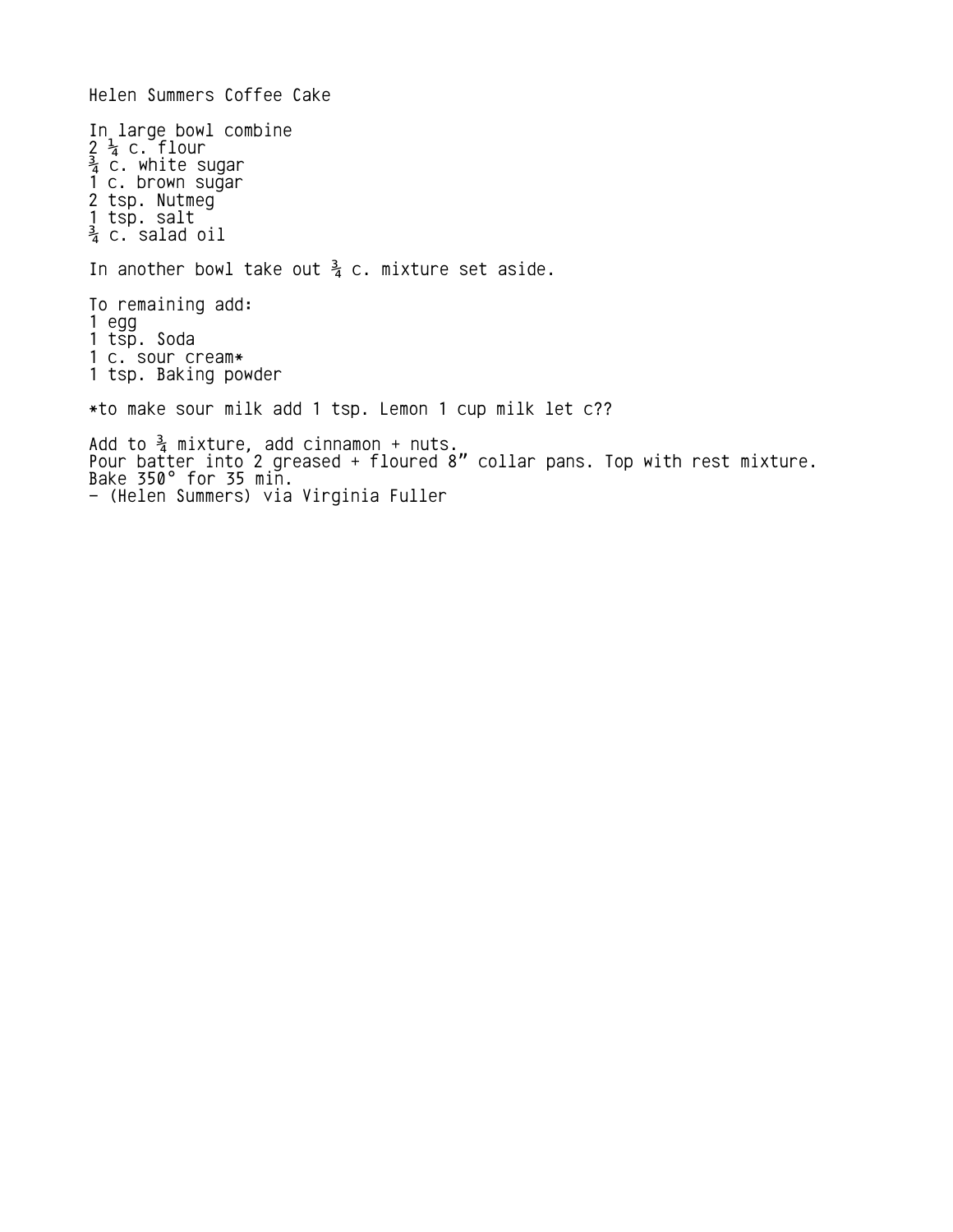Indian Style Potato and Cauliflower Curry [from Soup Group, to be added later]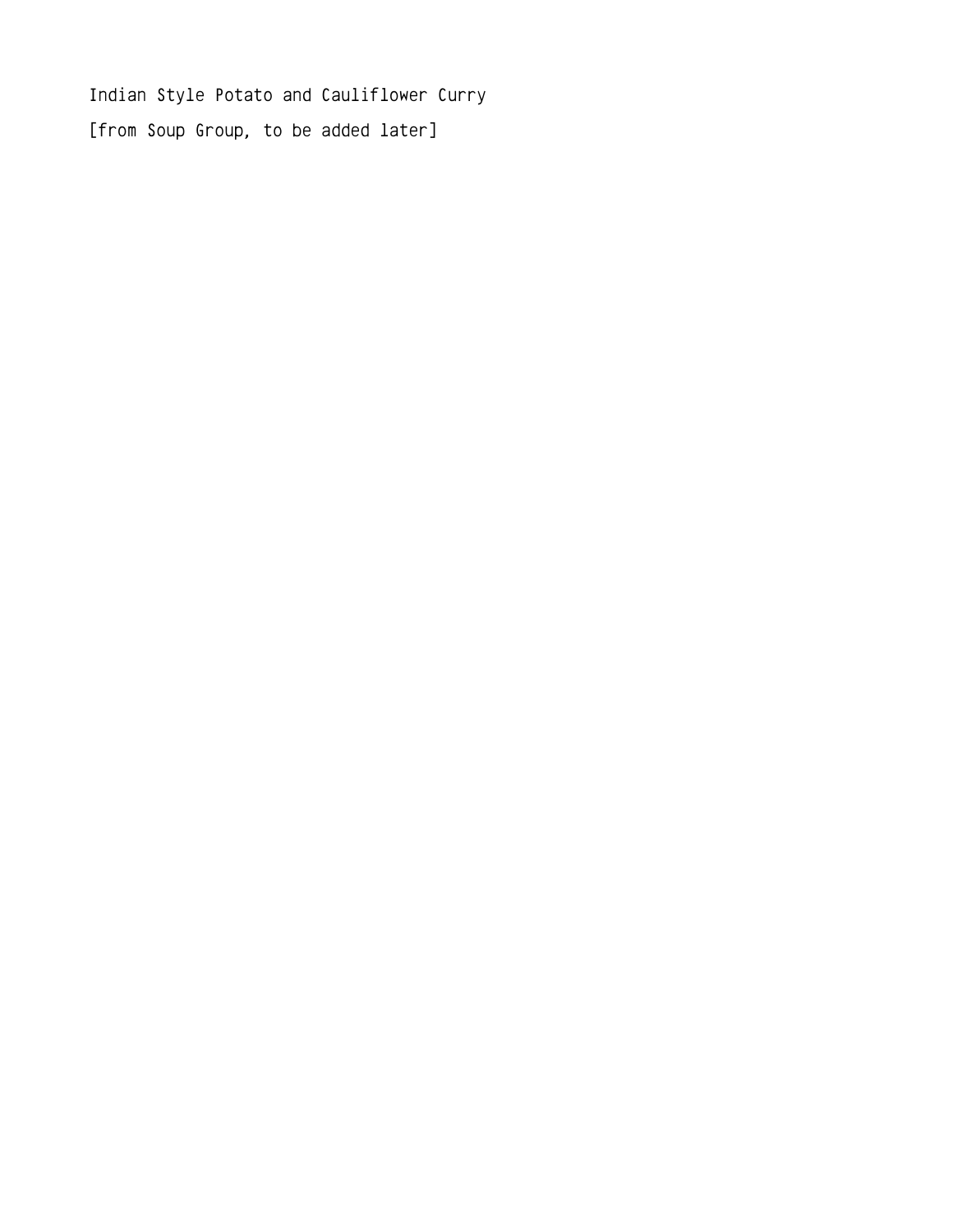Sweet Sour Hamburgers 1 pound hamburger formed into patties. Fry + drain off grease. Mix sauce in bowl: 2 tablespoons brown sugar 3 tablespoons vinegar 1 teaspoon mustard 2 tablespoons pineapple juice 1 small can crushed pineapple drained Pour sauce over hamburger + simmer 20 minutes, turn burgers midway to coat both sides with sauce. - Virginia Fuller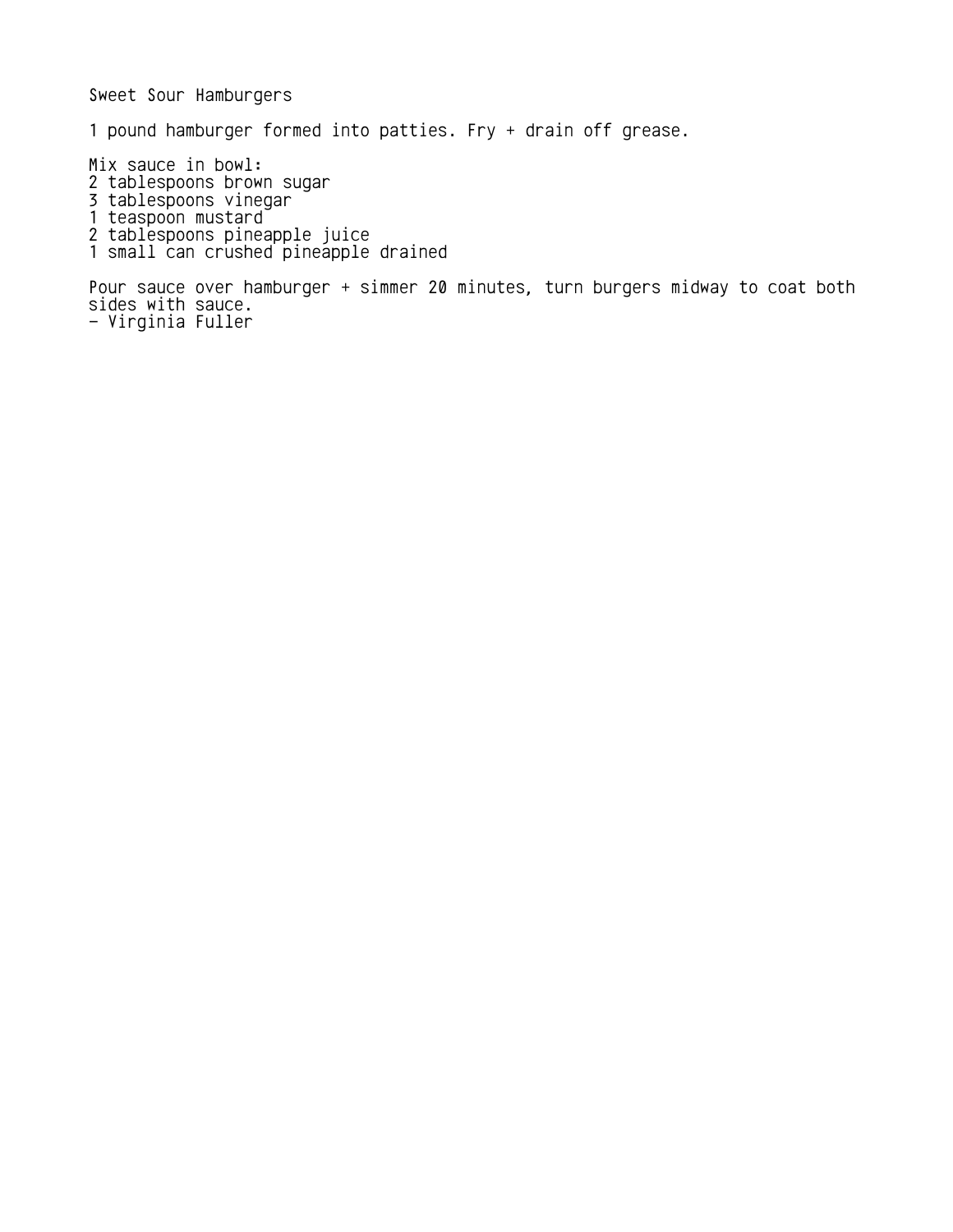Lasagna Cook as directed  $\frac{1}{2}$  lb. Lasagna noodles. Sauce: 2 clove garlic or more 1 onion chopped 1 lb. Hamburger 2 tsp. Salt ½  $\frac{1}{4}$  tsp. Pepper ½ tsp. Basil +  $\frac{1}{2}$  bunch parsley chopped 3 can tomato paste 2  $\frac{1}{2}$  c. water Brown hamburger, drain grease, remove. Saute garlic<sup>-</sup>+ onion. Add all ingredients + simmer 15 minutes. Combine in separate bowl 2 beaten eggs 1 pint cottage cheese or ricotta <u>Also need</u>  $\frac{1}{2}$  lb. Mozzarella or Swiss  $\frac{1}{4}$  c. Parmesan Arrange in this order <sup>1</sup>, meat sauce layer of noodles all cottage cheese mixture ½ mozzarella Rest of meat sauce Rest of noodles Rest of mozzarella Parmesan Bake at 350° for 30 minutes. Cool 10 minutes before serving. If frozen takes 2 hours to cook. -Virginia Fuller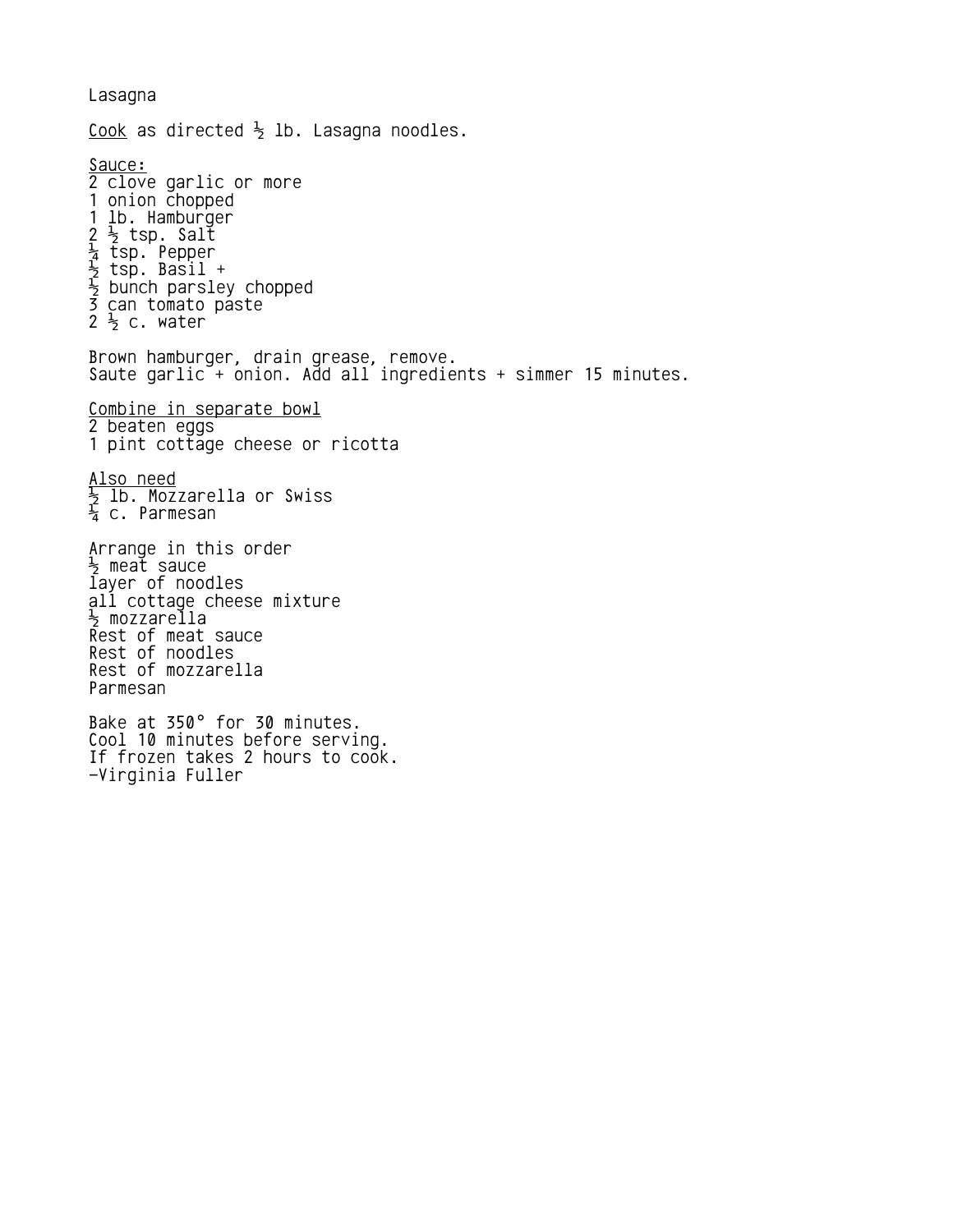Super Quick Chili

Brown 1 pound hamburger in skillet. Remove the grease. Add 1 can chili beef soup and a little extra chili powder. Simmer 10-15 minutes.

Serve with rice, salad + French bread. - Virginia Fuller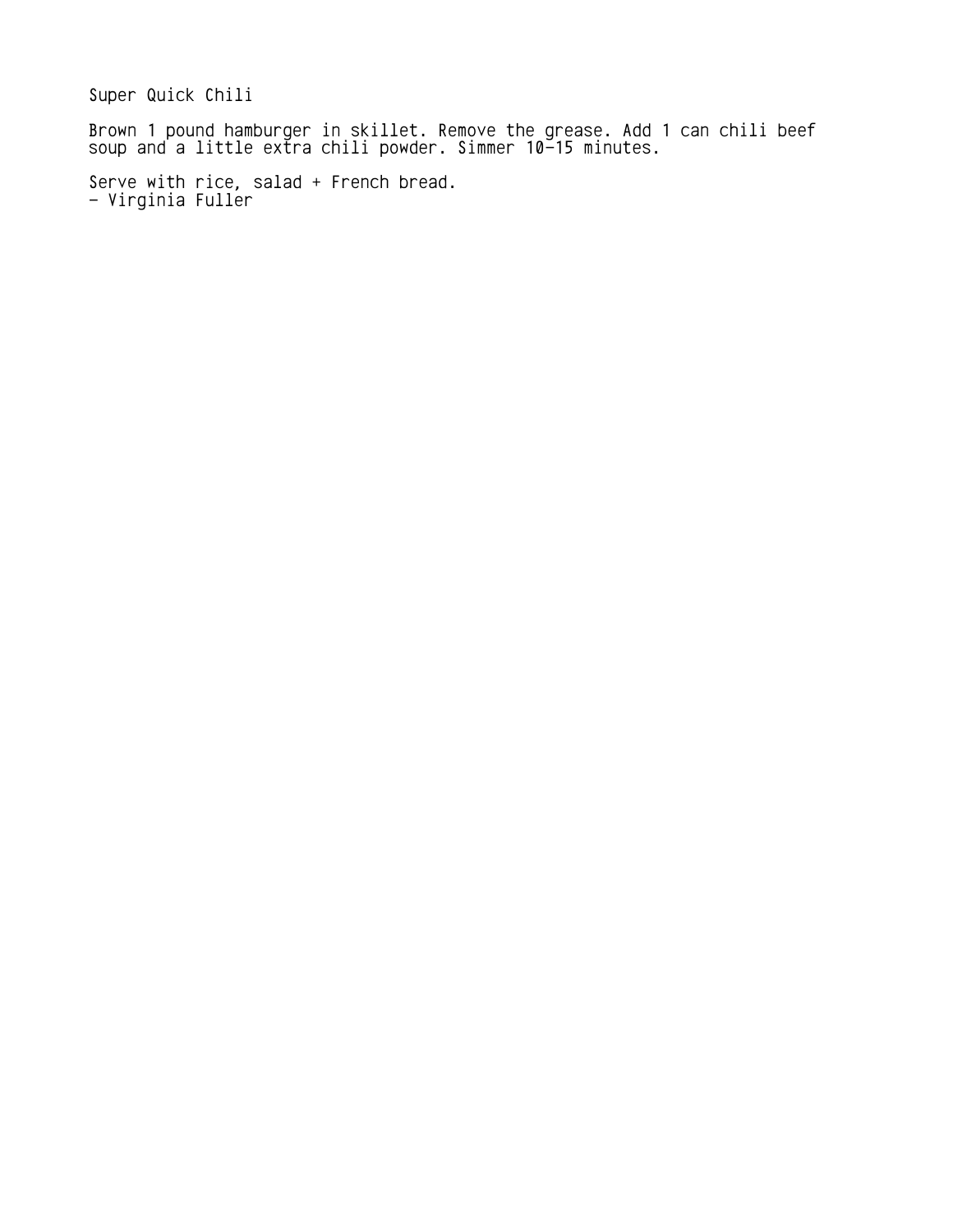Crispy Pear Dessert

Line a 9" square baking dish with sliced fresh pears (peaches or apples.) Sprinkle slightly drained crushed pineapple over pears (9 oz. can.)

Topping: Cut  $\frac{1}{4}$  c. butter +  $\frac{3}{4}$  c. flour till resembles cornmeal. Add 1c. Sugar — mix. Then add 6 quartered Maraschino cherries (optional) and  $\frac{1}{4}$  c. chopped nuts. Bake at  $375^\circ$  about 45 min. - Virginia Fuller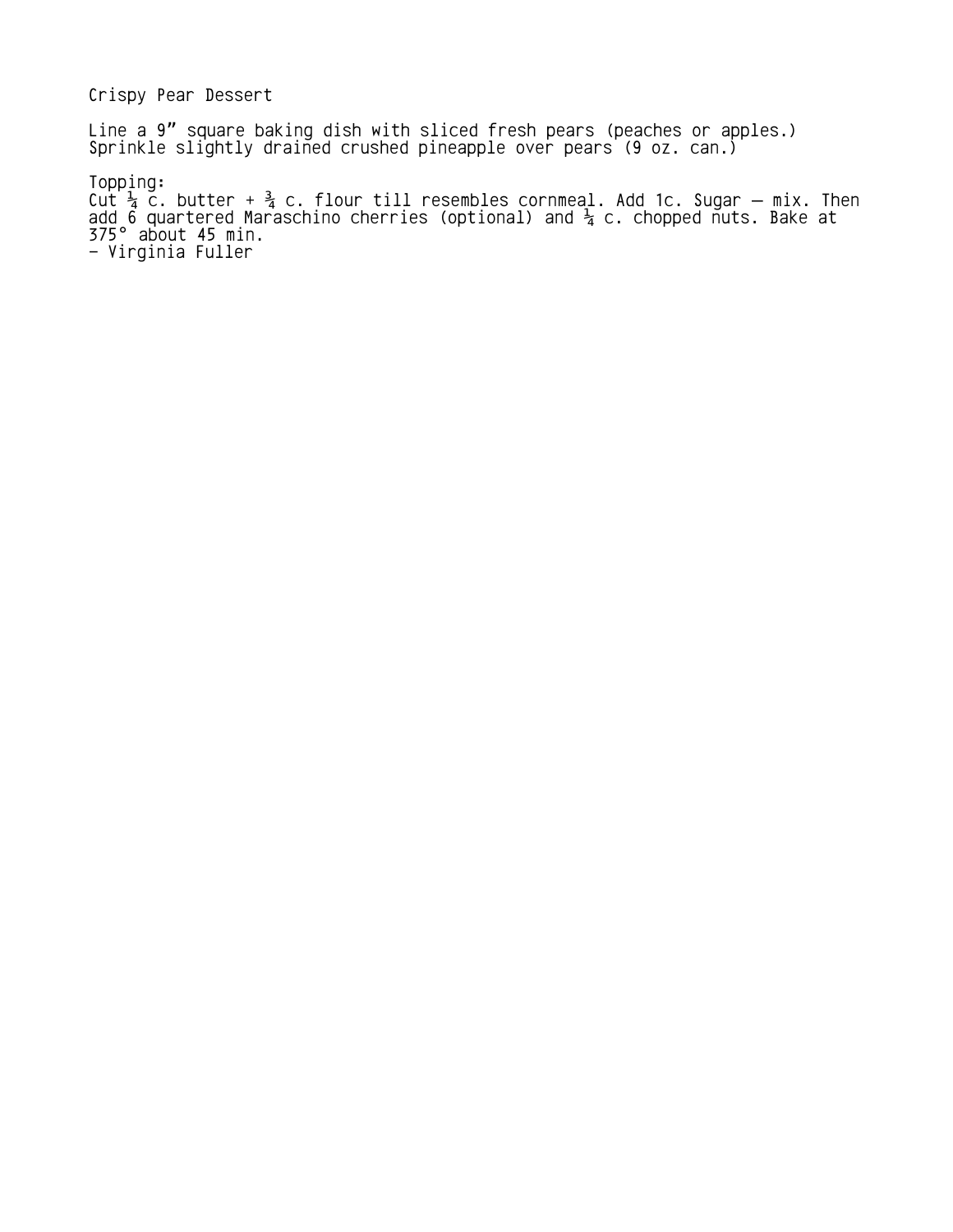Browned Rice + Pork Casserole

4 pork chops  $1\frac{1}{2}$  c. white rice 1 can bouillon beef soup  $\frac{1}{2}$  cup water 1 medium onion diced

4 large carrot diced at angle

Brown chops in oil. Set aside. Saute rice (raw) in skillet drippings adding oil if necessary ^add soup. Place pork chops in approx.  $9'' \times 13''$  baking dish, Pour rice + soup over chops, sprinkle carrot + onion over top. Cover and bake about  $40-45$  min. till done in 350° oven. Watch  $+$  add more liquid if necessary. - Virginia Fuller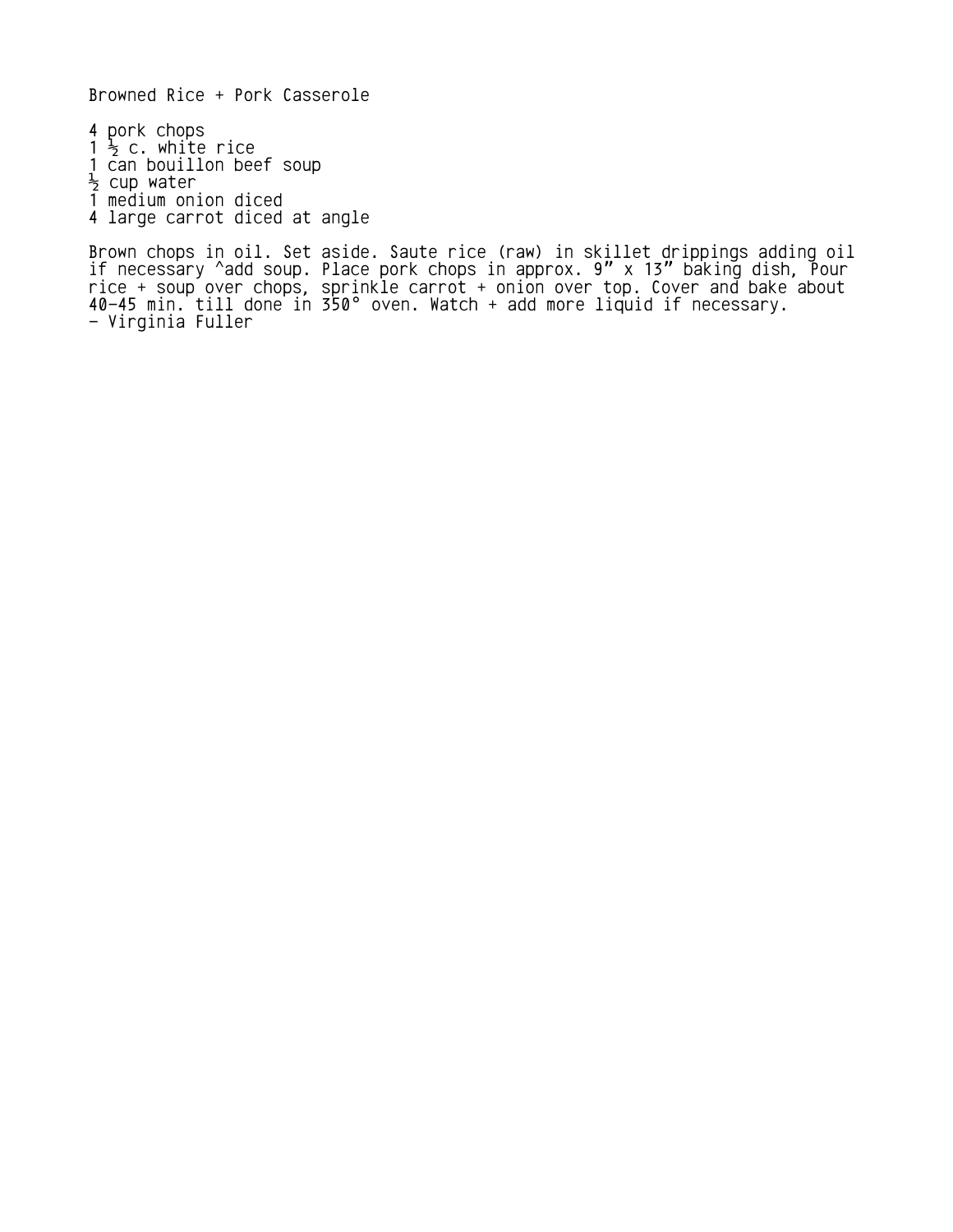Chinese Chicken

1) Fry 1 or 2 Top Ramen noodles in oil. Remove + part cover with boiling water. Put a plate over bowl.

2) Cut 3-4 boneless breast of chicken into chunks. Fry till still pink + juicy. Set aside.

3) Chop a selection of the following: broccoli, onion, zucchini, Bok Choy or spinach, mushrooms, water chestnut, bamboo shoots + also use 1 pkg frozen snow peas + bean sprouts.

4) Prepare Sauce:  $\frac{1}{4}$  c. <u>sherry</u>, 2 tablespoons <u>cornstarch</u>, 1 cup <u>chicken broth</u> (bouillon cubes will do.) Set aside.

5) Stir fry vegetables starting with hardest to cook items (broccoli, onion etc.) Add chicken, drain noodles + add stir in sauce + let thicken. Top with cashew nuts.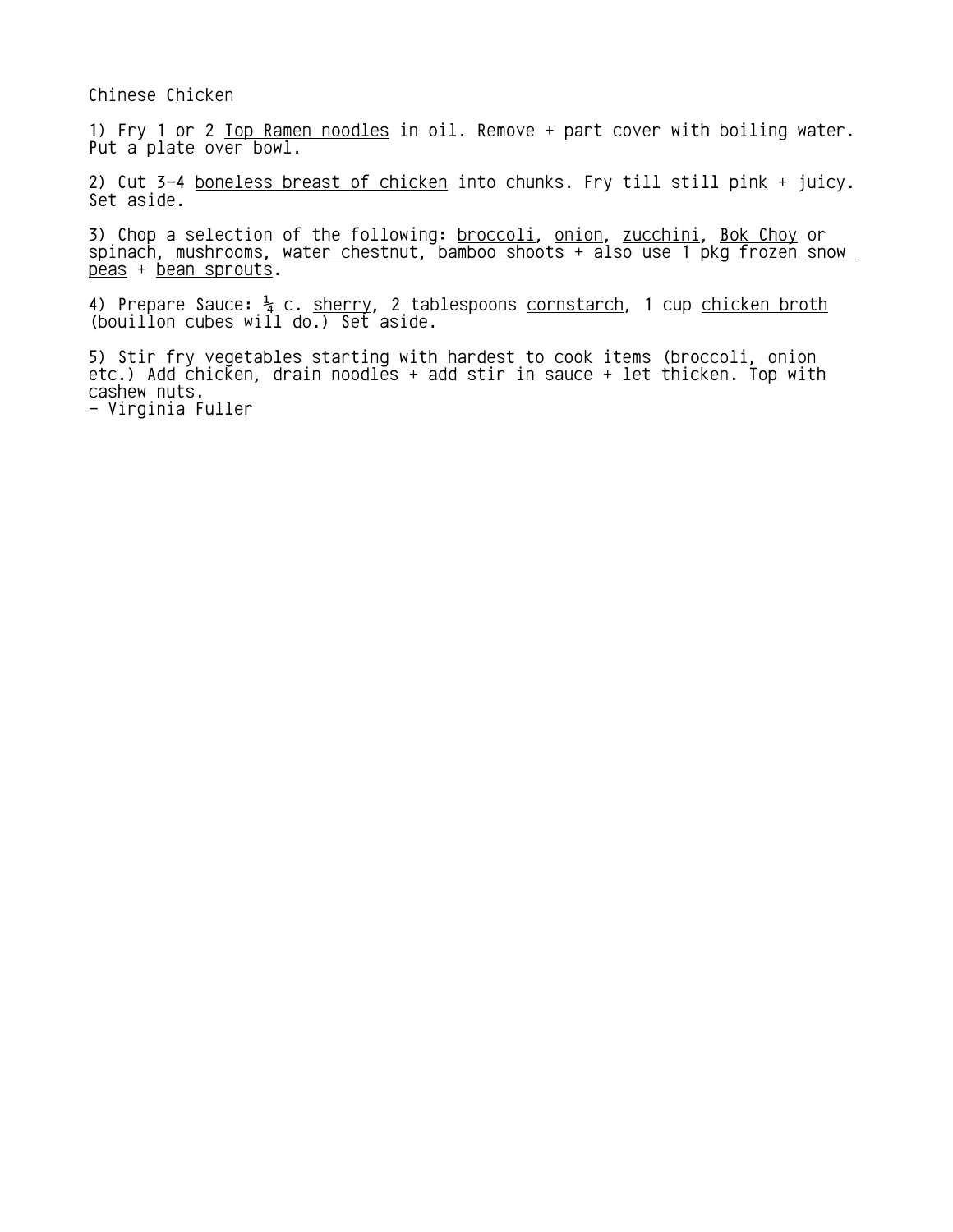Tomato Cheeseburger Pie Crust:  $\frac{1}{2}$  onion chopped fine  $\frac{1}{4}$  c. cold water 1 c. flour  $\frac{1}{2}$  tsp. Salt 1/3 c. shortening Place onion, flour, salt in bowl. Cut in shortening. Mix as for pie crust. Roll out + line 1 ceramic pie pan. Filling: 1 pound hamburger browned + drained  $\frac{1}{4}$  — 1 cup Catsup  $\frac{1}{2}$  minced onion  $\frac{1}{2}$  tsp. Basil  $\frac{1}{4}$  tsp. Marjoram  $\frac{1}{2}$  tsp. Pepper 1 cup cheddar grated 1 egg 1 tsp. Salt  $\frac{1}{2}$  c. bread crumbs Filling as follows: Add all ingredients to drained meat. Fill pie shell. Bake 350° 400 for 25 min. Top with cheese + tomato slices last few minutes. °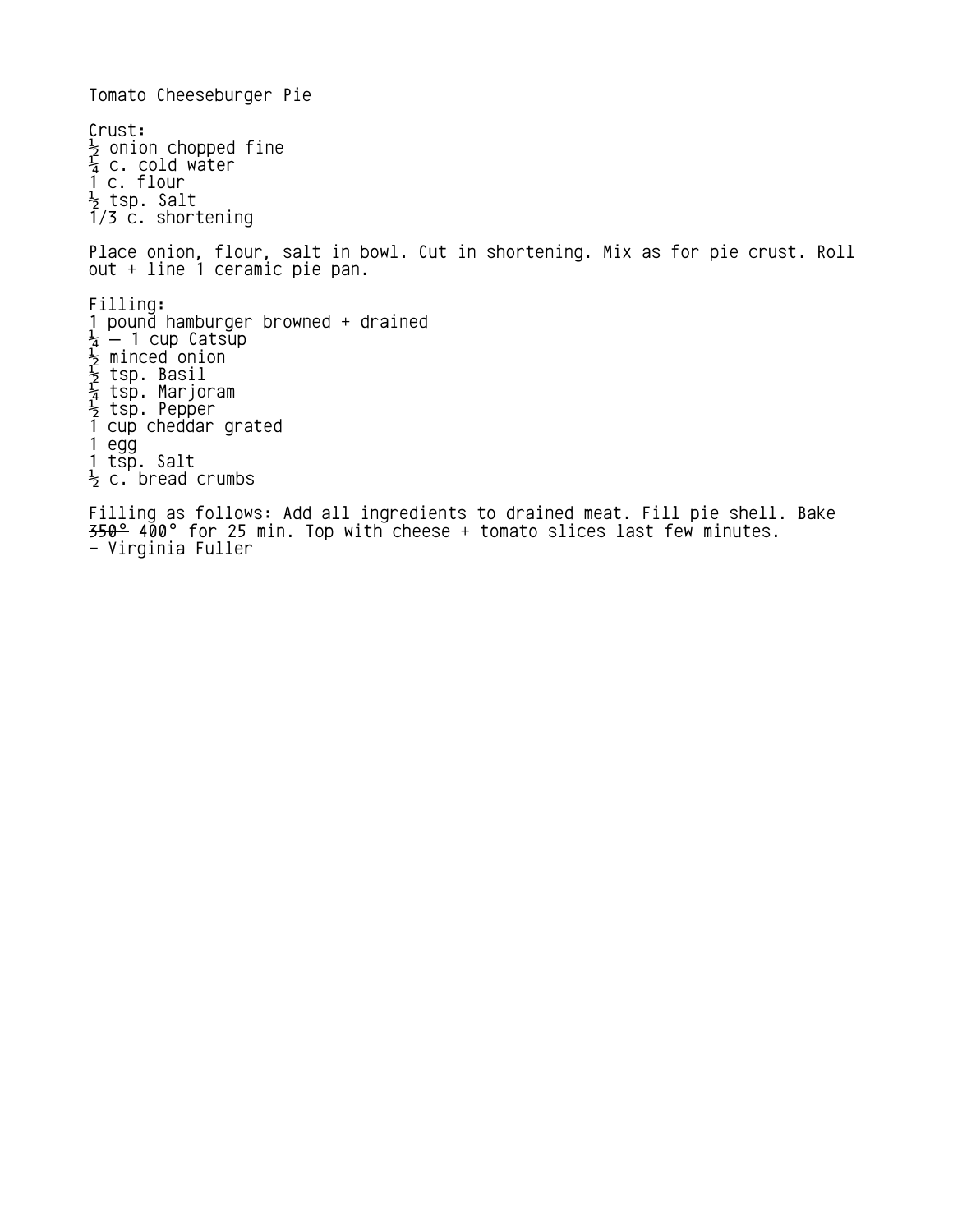Lamb Shanks + Beans Adaptation from Galloping Gourmet: 12 Lamb Shanks 10 cloves garlic 2 onions cut in large pieces Saute onion + garlic in clarified butter. Add lamb. Cook 1  $\frac{1}{2}$  hours. Cool in refrigerator till fat is hard. Separate meat, discard fat, add back portion of liquid. Store in about 2 cup containers in freezer. <u>On serving day:</u> Saute 6 slices of bacon cut in strips, add 2 green chili (small hot ones), 5 ox. Can tomato paste, 16 oz. Can kidney beans, more garlic to

taste, 1 cup plus red wine. Serve with Tualatin Pinot Noir, French bread, Salad.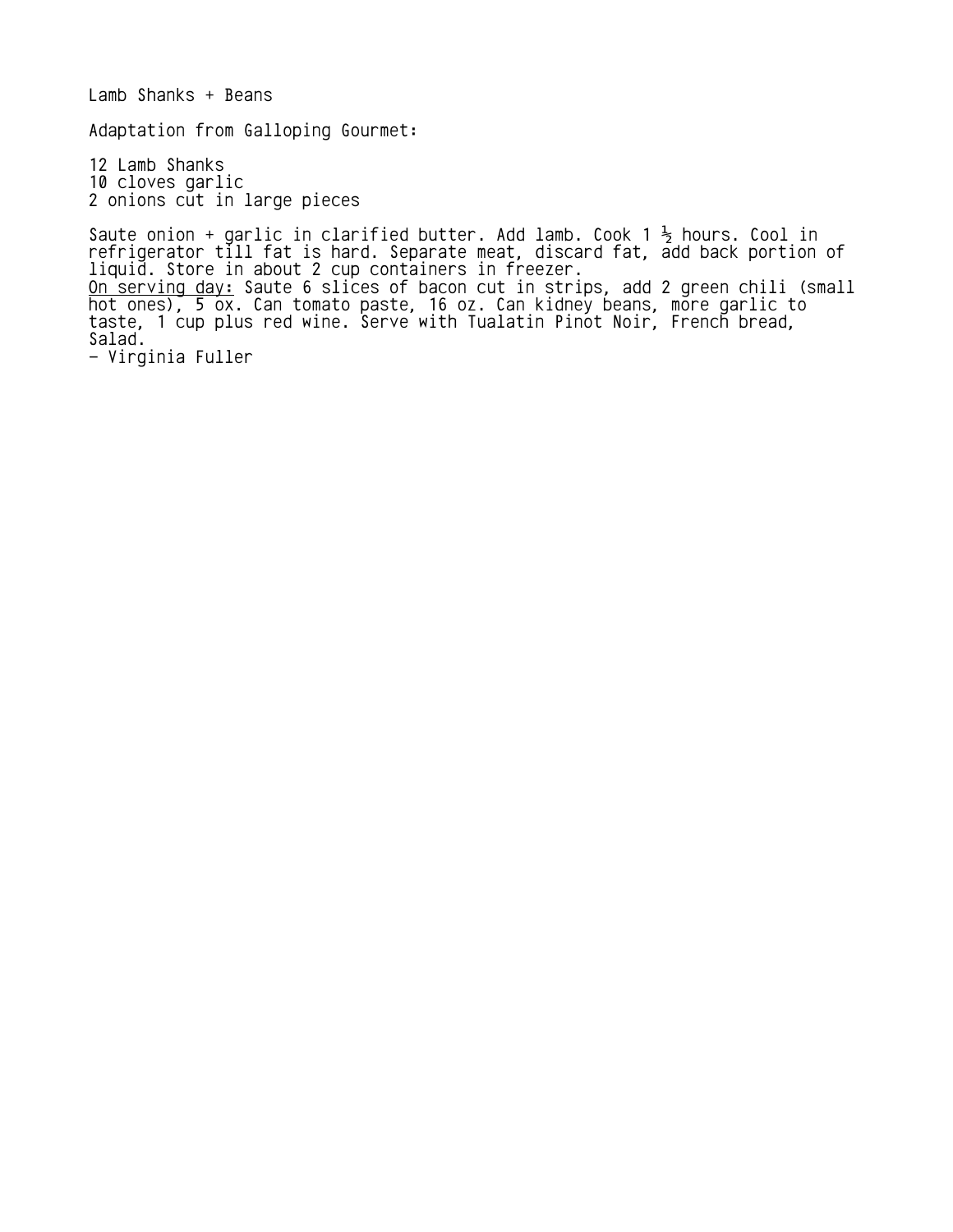Holiday Flank Steak 1 flank steak Marinade: 1 cup red wine 1 tablespoon Worcestershire 2-3 cloves garlic crushed Marinate steak 2°: Broil: Slice at an angle across the grain Sauce: 1 can consomme, some of marinade, 2 tablespoons cornstarch - Virginia Fuller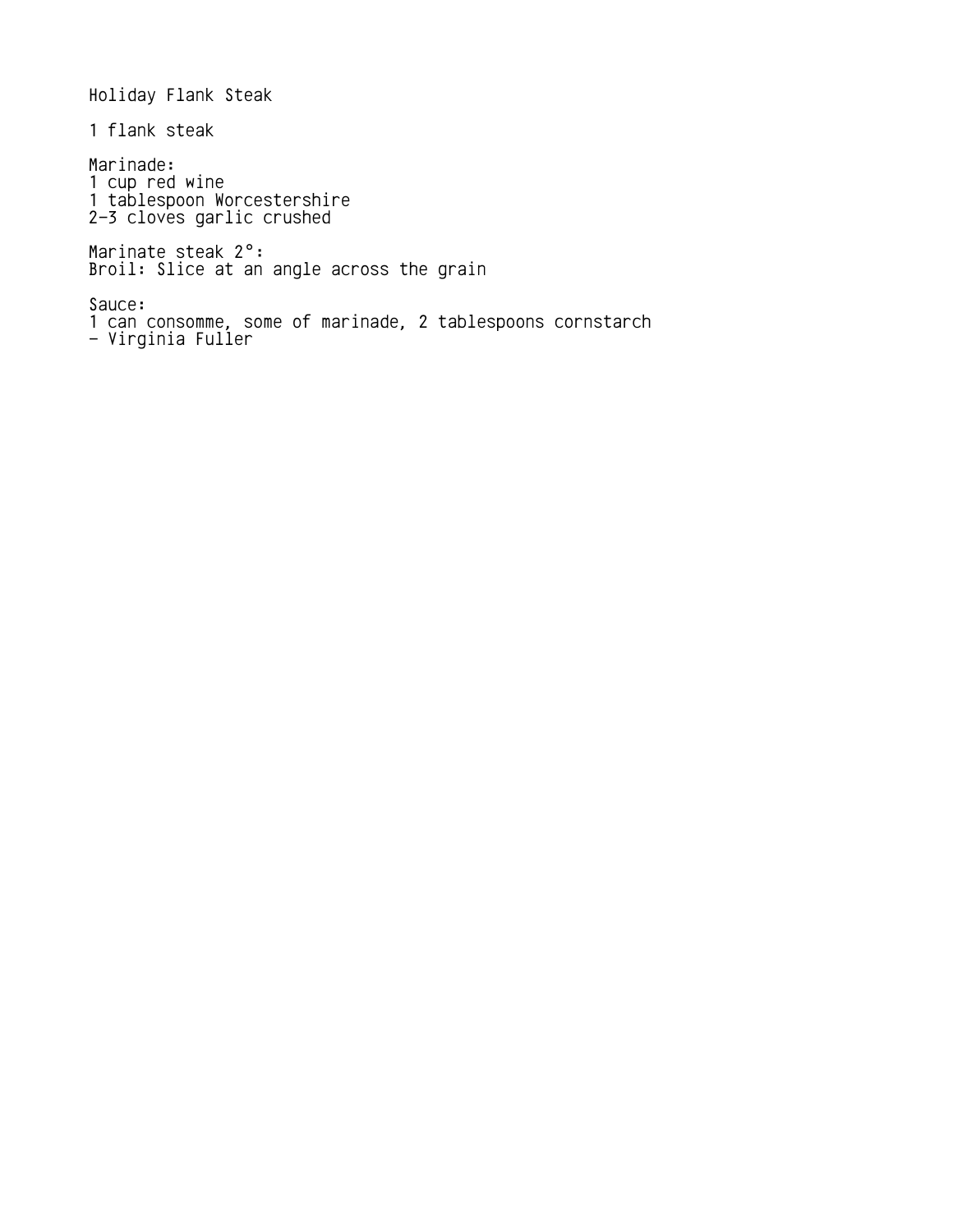Beef Brisket

Marinate about 3 pound brisket in  $\frac{1}{2}$  bottle of liquid smoke and  $\frac{1}{2}$  bottle of Worcestershire sauce. Top with 1 chopped onion + heavy sprinkling of celery seed.

Let stand in refrigerator overnight.

Put liquid and brisket in 275° oven and cook several hours till tender. Pour  $\frac{1}{2}$ bottle of barbeque sauce (Southern style with molasses if you can find it.)

Remove from oven, slice and arrange or platter. Take rest of barbeque sauce + blend part of dripping from baking, warm in small saucepan. Pour over sliced meat.

Great for large crowds. Serve with robust wines Louis Martini, Barbera,  $Z$ infandel or  $\bar{B}$ e... - Virginia Fuller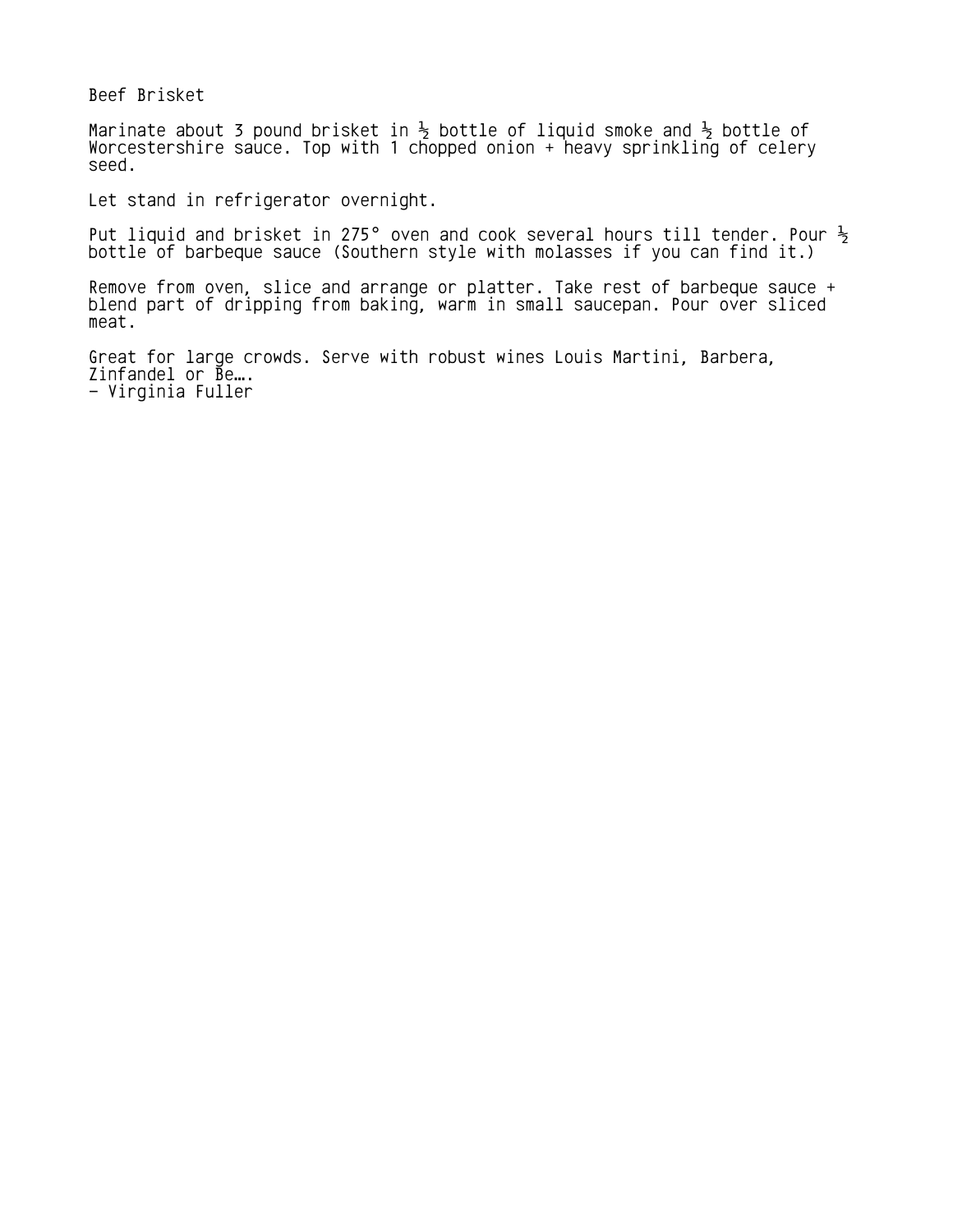French Vinaigrette Dressing

3 tablespoons wine vinegar (Balsamic) 2 tsp. Dijon mustard  $\frac{1}{2}$  c. good quality olive oil 2 cloves garlic crushed Shake ingredients in small jar You can saute garlic in the olive oil, then remove garlic, cool oil + shake in

bottle. This seems to increase flavor. - Virginia Fuller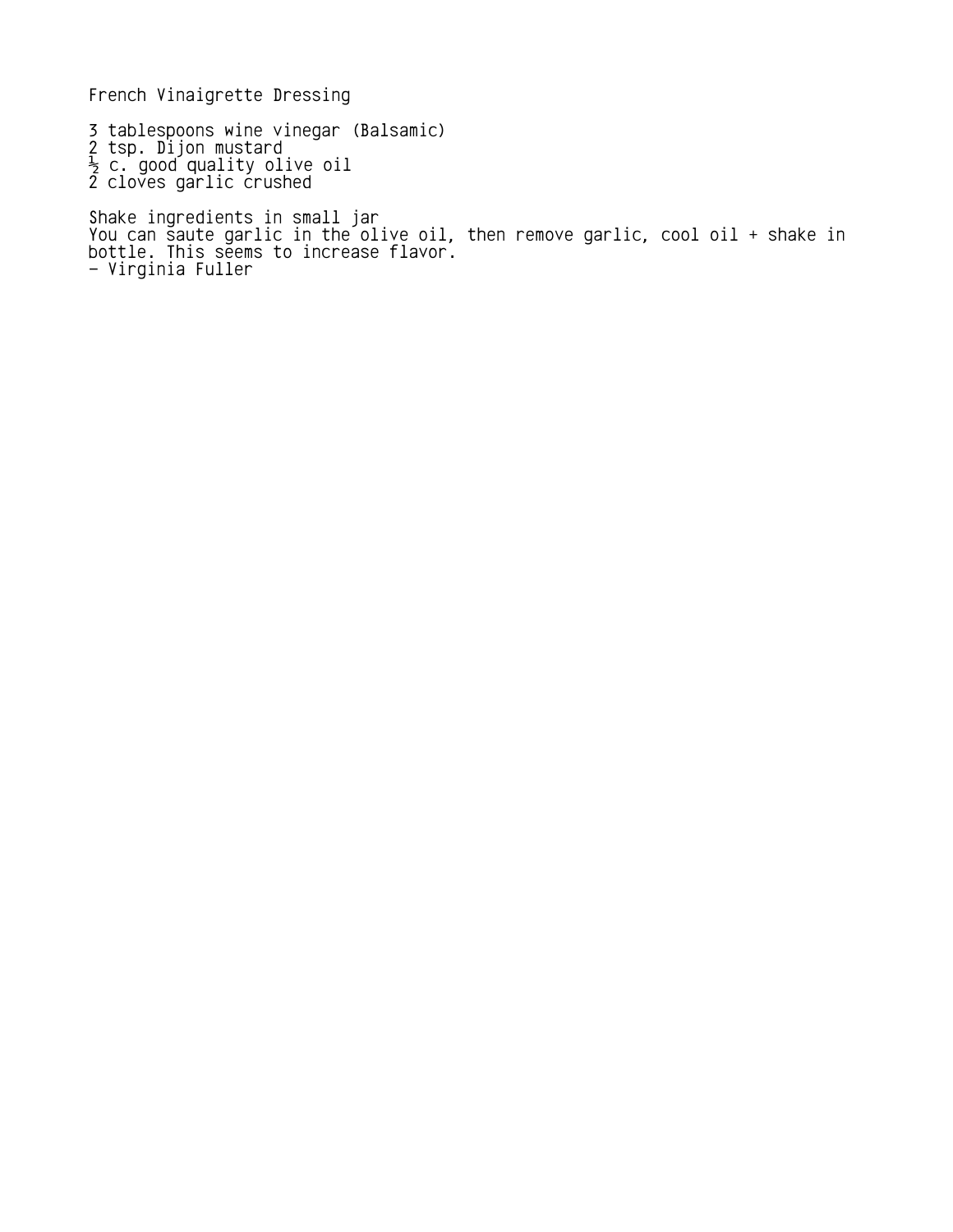Curried Mixed Vegetable Salad

Place 1 large package mixed frozen vegetables (peas, carrot, corn, lima) in small amount water + salt. Bring to boil. Remove + place in colander, rinse with <u>cold</u> water. Add small amount finely chopped onion  $\frac{1}{2}$  — 1 tsp. Curry powder and mayonnaise enough to glue together. Mix + refrigerate.

Note: best made the day or evening before - Virginia Fuller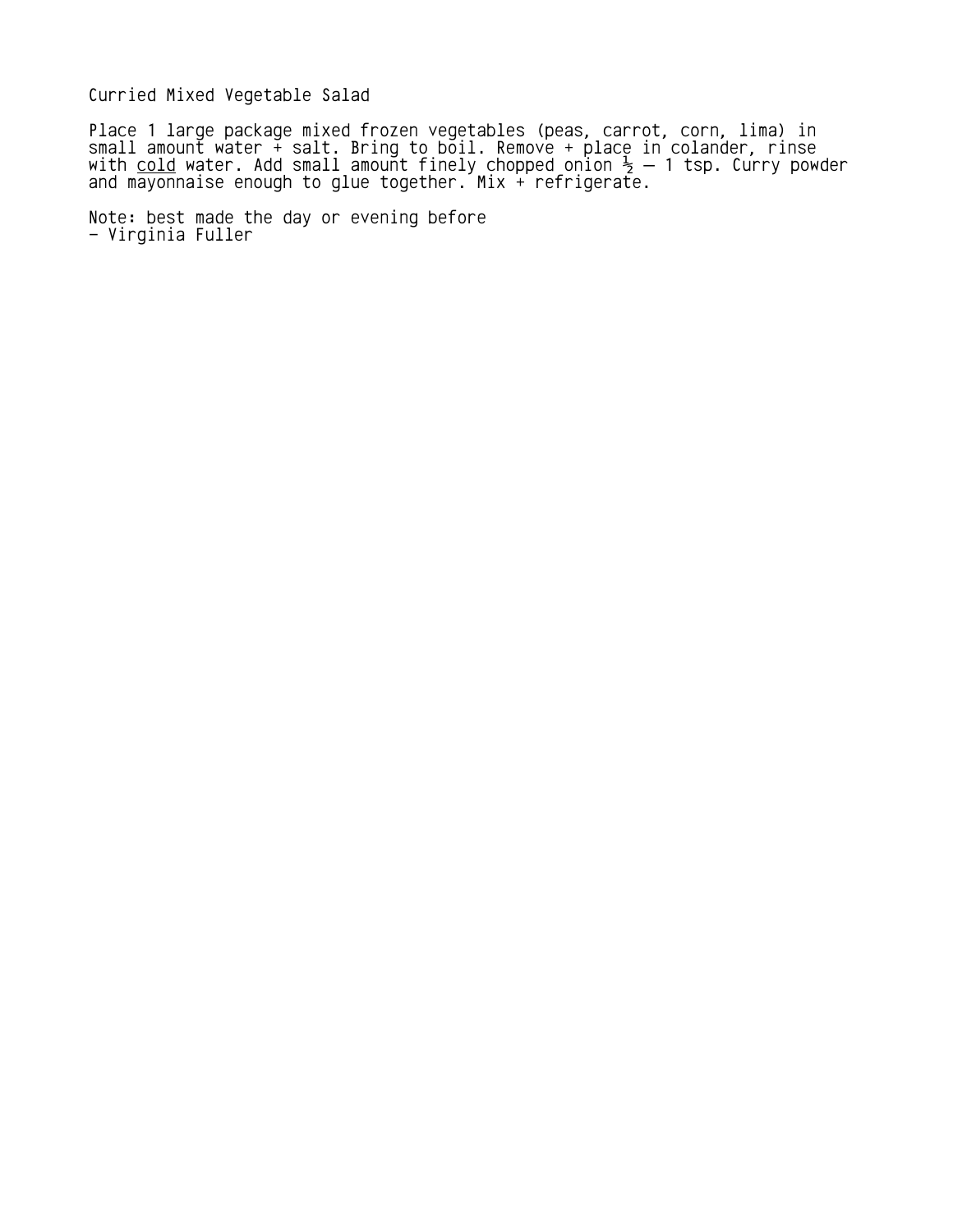Baked Potato Boats

Bake 4 medium potatoes 350° for 1 hr. Cut in  $\frac{1}{2}$  lengthwise. While still hot scoop insides into large bowl. Add 4 oz sour cream, 4 slices bacon (fried + broken into pieces), 2 tablespoon bacon fat, salt + pepper to taste. Beat with electric mixer. Add milk if necessary to make fluffy. Pile filling into potato skins. Bake 350° for  $\frac{1}{2}$  hr. Can make this ahead + refrigerate. - Virginia Fuller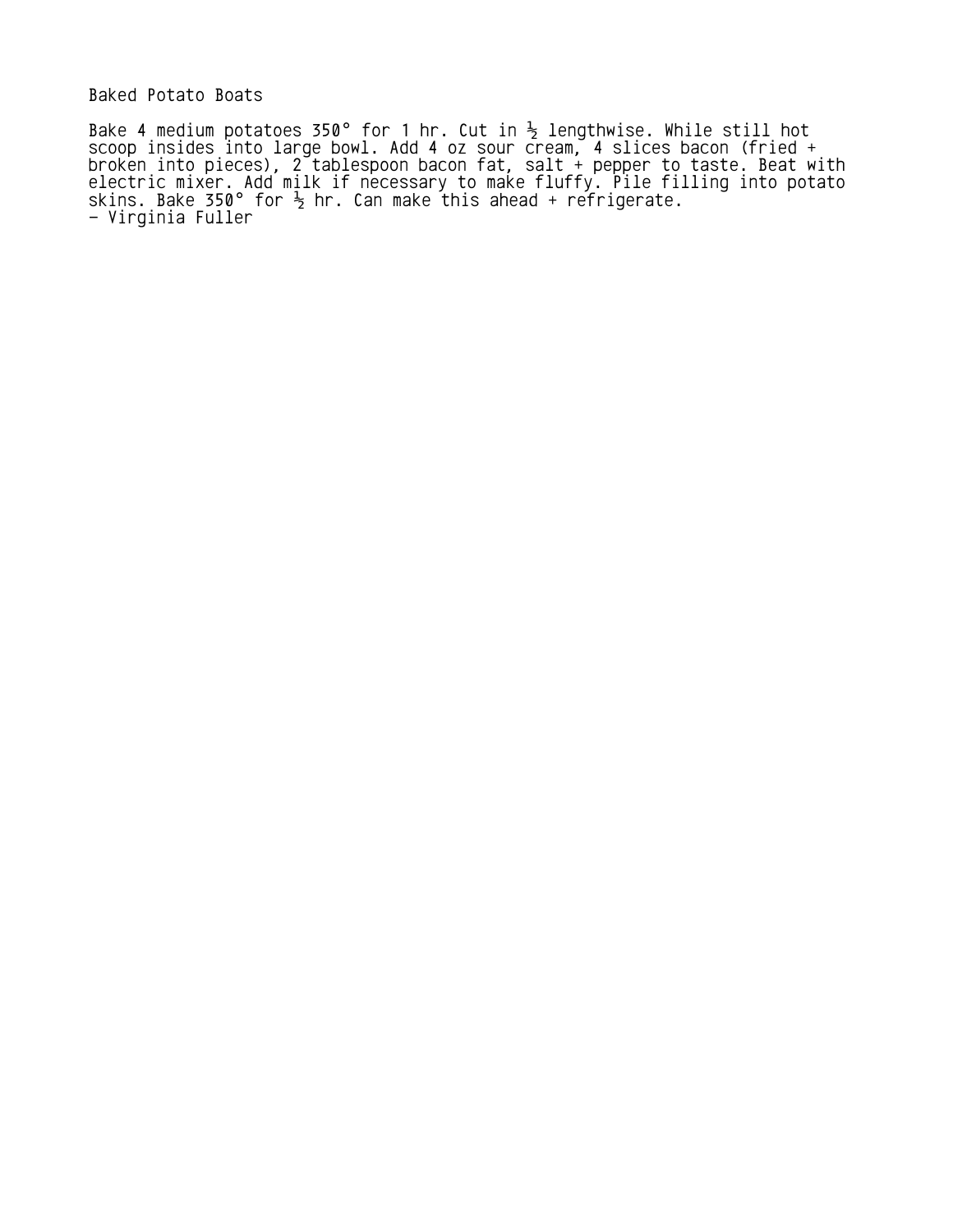Dilled Shrimp Spread

1 envelope unflavored gelatin

- 3 tablespoons cold water
- 1 can cream mushroom soup
- 2 pkg (3 oz. each) cream cheese
- $\frac{1}{2}$  cup <u>each</u> mayonnaise, sour cream, chopped parsley + finely diced celery
- $\frac{1}{4}$  cup sliced green onion
- 2 tablespoons lemon juice
- $\frac{1}{4}$  tsp + hot pepper seasoning
- ¼ tsp. Dill
- 8 oz. (or more) fresh small cooked shrimp

Combine gelatin and water and let stand 5 min. to soften. Place soup in sauce pan over medium heat. Add gelatin, stir till dissolved. Stir in Cream Cheese till melted. Remove from heat, let cool. Add all other ingredients. Spoon into 5  $\frac{1}{2}$  cup fish mold. Refrigerate till firm at least 4 hr. To serve unmold onto platter and decorate with parsley, tomatoes, serve with Stoned Wheat crackers. - Virginia Fuller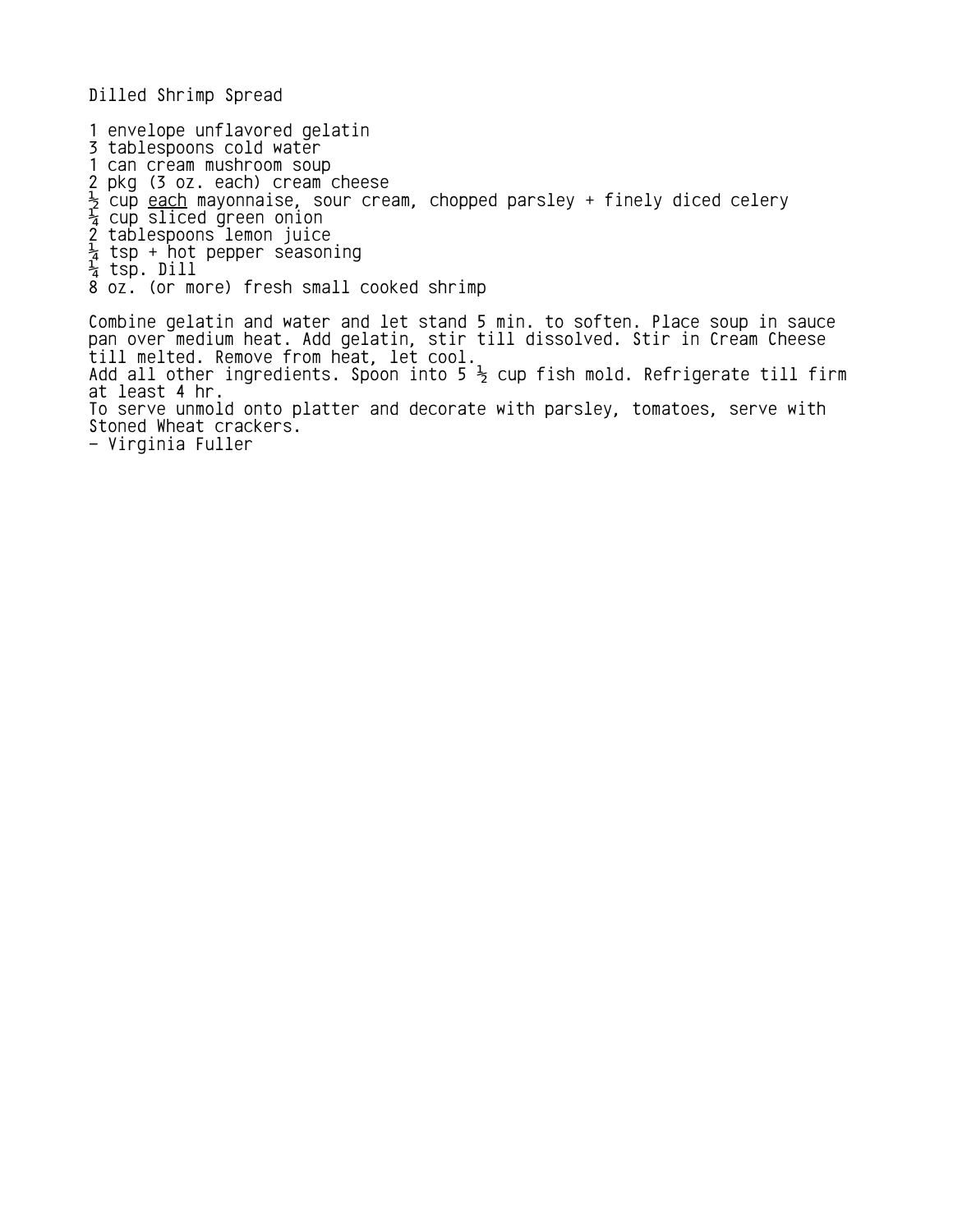Carolyn's Dutch Baby Breakfast  $\frac{1}{2}$  c. butter melted in heavy skillet Blend together in smooth paste  $\frac{1}{2}$  c. flour  $\frac{1}{2}$  c. butter  $\frac{1}{2}$  c. milk 2 eggs fork beaten Pour into skillet Bake 450° for 12-15 min. Serve with fresh strawberry + whipped cream optional - Virginia Fuller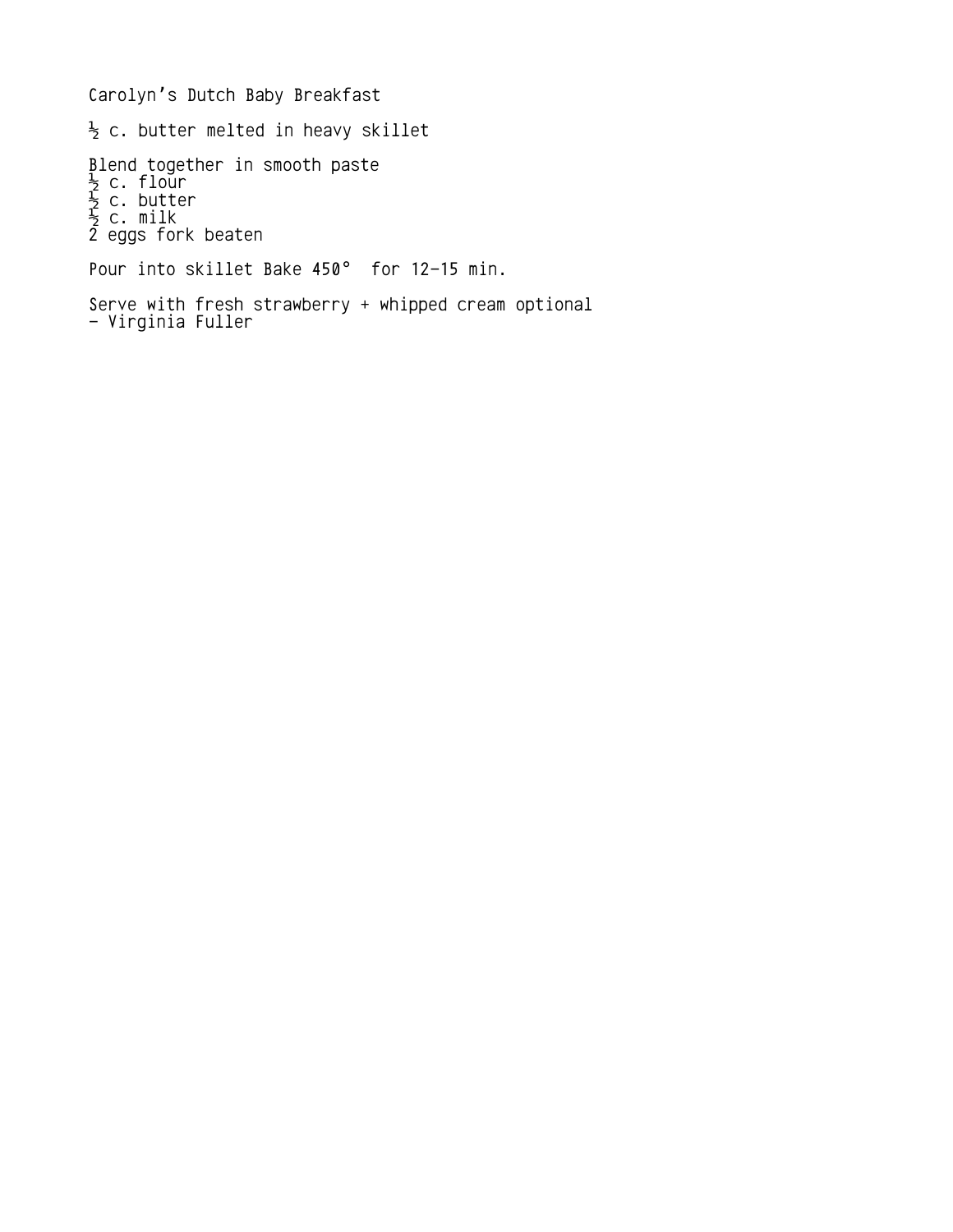Traminer with Melon

Soften 1 envelope unflavored gelatin in  $\frac{1}{2}$  cup cold water. Add  $\frac{1}{2}$  cup sugar and stir over boiling water (double boiler) until dissolved. Stir in 1  $\frac{3}{4}$  cup ( $\frac{1}{2}$ bottle) Tualatin Gewurztraminer and chill till syrupy. Stir in 1  $\frac{1}{2}$  cups melon cubes. Pour into clear serving glasses. Chill till set. Top č whipped cream. Makes 4 servings. An elegant refreshing dessert. – Tom Quinsey —̃ Tualatin ̃Vineyards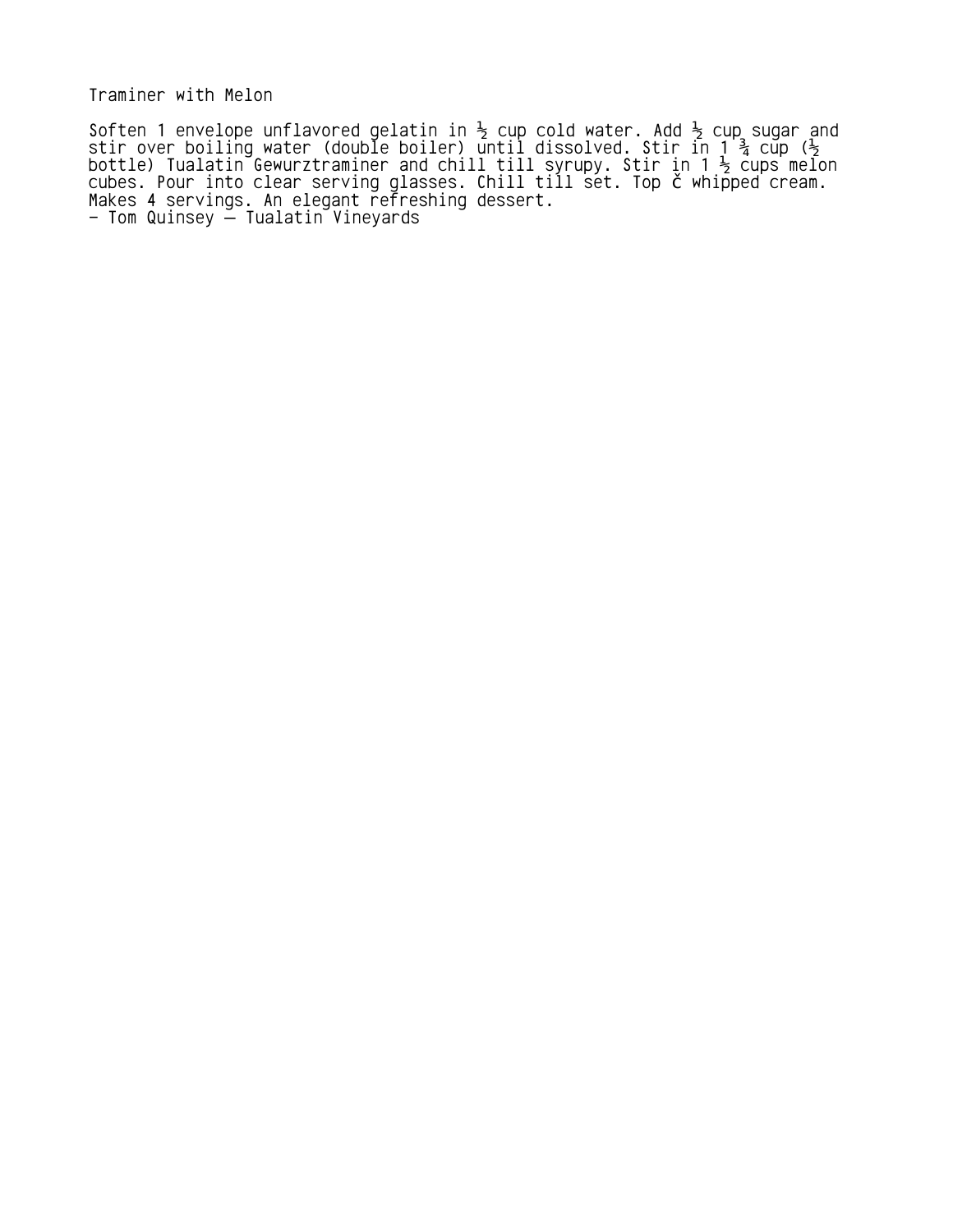Pumpkin Spice Cake

8 Tbs. (1 stick) unsalted butter, softened  $1 \frac{1}{2}$  cups firmly packed brown sugar 2 eggs, lightly beaten 2 cups cake flour 2 tsp. Baking powder  $\frac{1}{2}$  tsp. Baking soda ½ tsp. Salt 1 tsp. Ground cinnamon 1 tsp. Ground ginger  $\frac{1}{2}$  tsp. Ground cloves  $\frac{1}{2}$  tsp. Mace  $\frac{1}{2}$  cup milk 1 cup canned or fresh pumpkin puree  $\frac{1}{2}$  cup chopped pecans or walnuts Confectioners' sugar, for dusting

Preheat oven to 375°F. Butter a rosette pan. In the bowl of an electric mixer, beat butter until creamy. Gradually add brown sugar and beat on high speed until creamy and no longer granular, 6-7 min. Add eggs a little at a time, and continue beating until light and fluffy, 3-4 min. more. Sift together flour, baking powder, baking soda, salt, cinnamon, ginger, cloves and mace onto a sheet of waxed paper; sift again. Fold one-third of dry ingredients into butter mixture, then half the milk and half the pumpkin; sift again. Fold in remaining one-third of dry ingredients and the nuts until thoroughly blended. Pour batter into prepared pan and bake until cake springs back when touched and pulls away from sides of pan, 35-40 min. Let cake cool 5-10 min., then remove from pan. Transfer cake to a wire rack and let cool 1 hr. Dust with confectioners' sugar before serving. Serves 12.

Adapted from The Fanny Farmer Baking Book, by Marion Cunninghanm (Alfred A. Knopf, 1984). From a Williams-Sonoma catalog under the heading "Thanksgiving".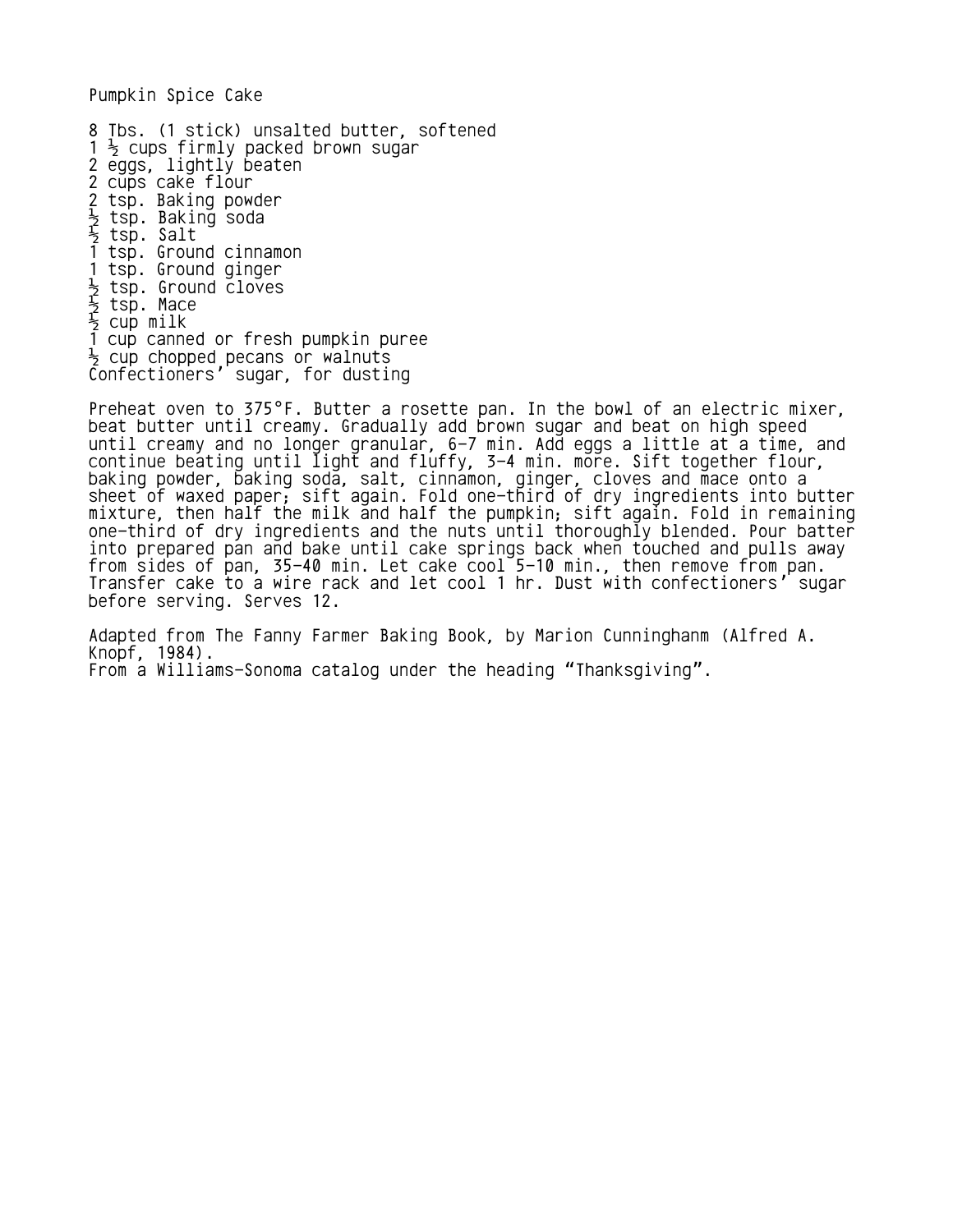Fudge Brownies

2 c. sugar 10 tsp. Butter or margarine 2/3 c. milk 4 eggs (separated) 8 tbsp. Cocoa 2 tsp. Salt 1 1/3 c. flour 2 tsp. Vanuilla

Cream sugar + butter, add egg yolk, chocolate, flour, salt and milk and vanilla. Beat egg whites in separate bowl till stiff. Fold egg whites and nuts into batter. Ba $\bar{k}$ e in 9" x 13" greased pan 350° till done. - Virginia Fuller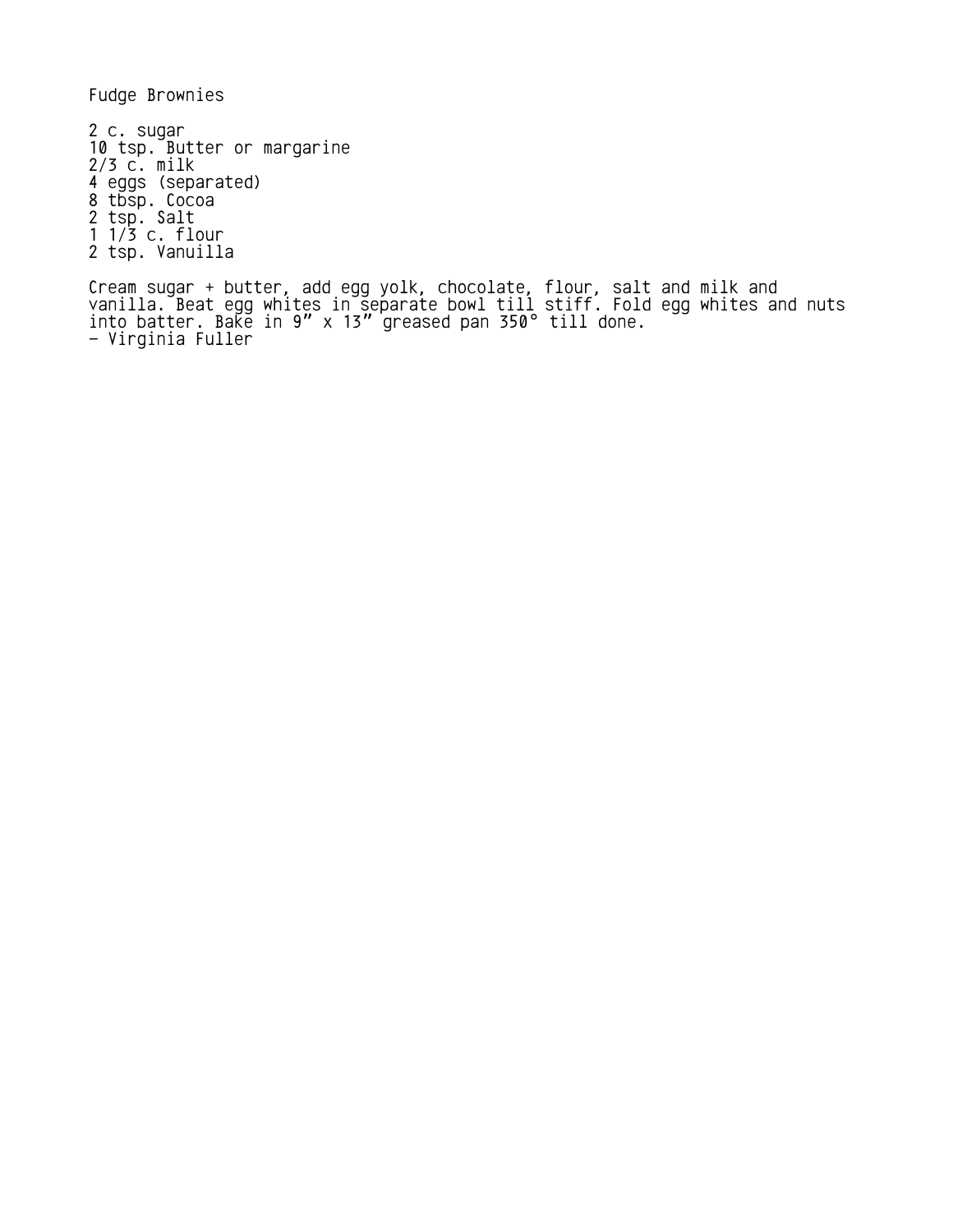Helen Homfeld's Old Fashioned Sugar Cookies

 $\frac{1}{2}$  c. shortening 1c. sugar 1 egg 3 c. flour  $\frac{1}{4}$  tsp. Salt 3 tsp. Baking powder  $\frac{1}{2}$  c. milk  $\frac{1}{2}$  tsp. Vanilla

Cream shortening and sugar, add egg and beat well. Add sifted dry ingredients alternately with milk and vanilla. Roll on floured board to  $\frac{1}{2}$ " thickness. Cut with cookie cutter, sprinkle with sugar. Bake 350° for 15 minutes on <u>greased</u> cookie sheet.

<sup>- (</sup>Helen Homfeld) via Virginia Fuller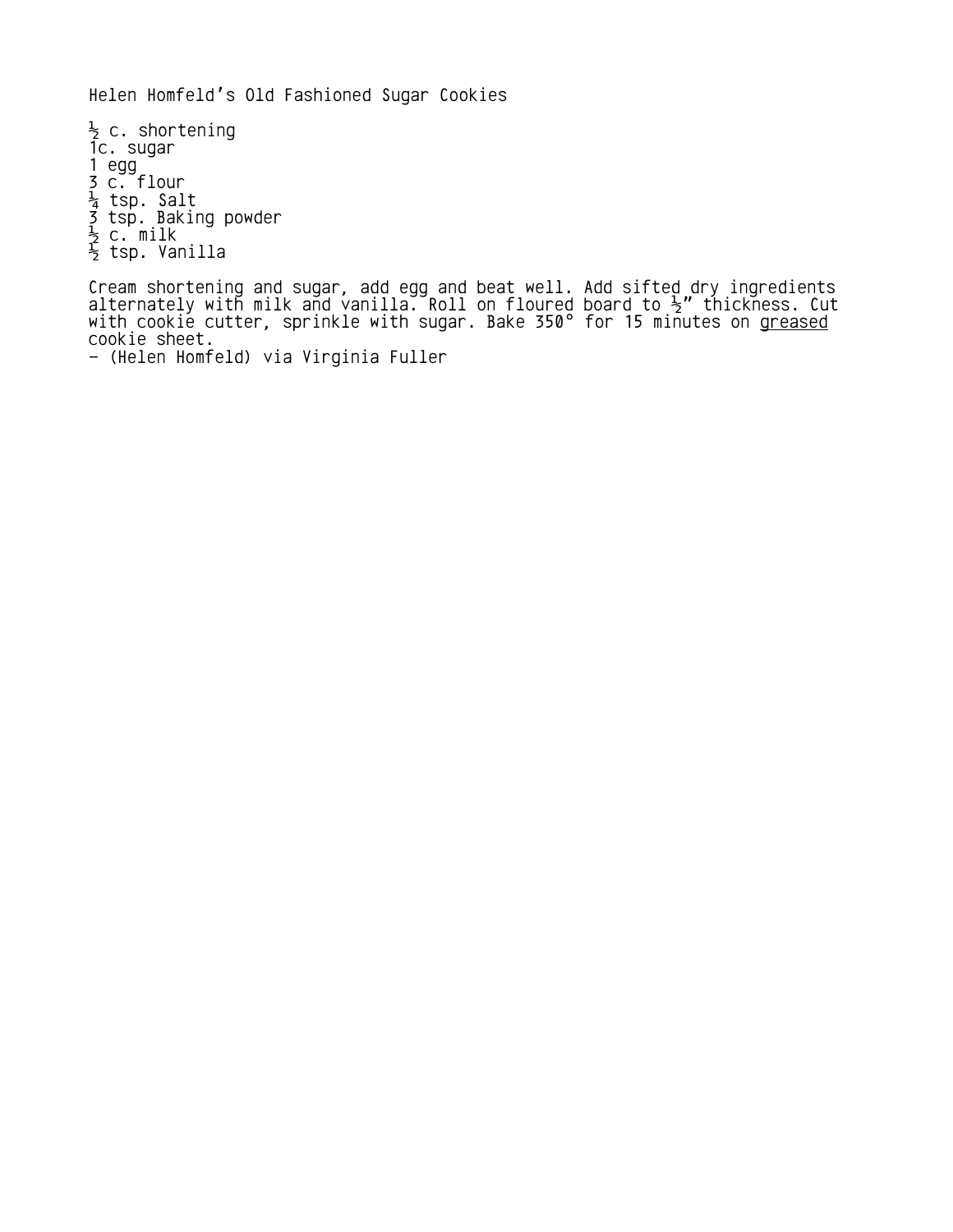Roasted Chestnut Holiday Dressing

8 cups diced, dried white bread  $1/\sqrt{2}$  cup butter 1  $\frac{1}{4}$  cup diced white onions  $1\frac{1}{4}$  cup chopped celery 1  $\frac{1}{2}$  cup peeled, cored, seeded and diced Granny Smith apples  $1 \frac{1}{2}$  cup coarsely chopped roasted chestnuts 1 tsp. chopped fresh sage  $1 \frac{1}{2}$  tsp. Kosher salt  $\frac{1}{2}$  tsp. ground black pepper 2 tsp. chopped fresh thyme 2 tsp. chopped fresh marjoram  $2\frac{1}{2}$  cup prepared chicken stock 2 tsp. peeled and minced fresh garlic 2 tsp. chopped fresh parsley

Saute the onions and garlic using butter until lightly caramelized, being careful not to burn and then add celery and apples and continue to saute until tender, set aside and chill. Cut the bread into large diced cubes (Crusts may be trimmed first, if desired.) Combine the bread and cooked vegetables in a large bowl. Add the herbs and salt and pepper, and toss gently. Add the chicken stock a little at a time and mix the dressing lightly after each addition. Add stock to make slightly moist; neither dry nor soggy.

Do not over mix bread dressing or it will become pasty. Toss ingredients together lightly. Place dressing in a greased pan and bake at 375° uncovered for approximately 30 minutes (until hot in center.)

For a light texture, do not pack dressing into baking pans. Spoon it loosely. Makes 10 cups.

From a United Airlines *Home for the Holidays* recipe card.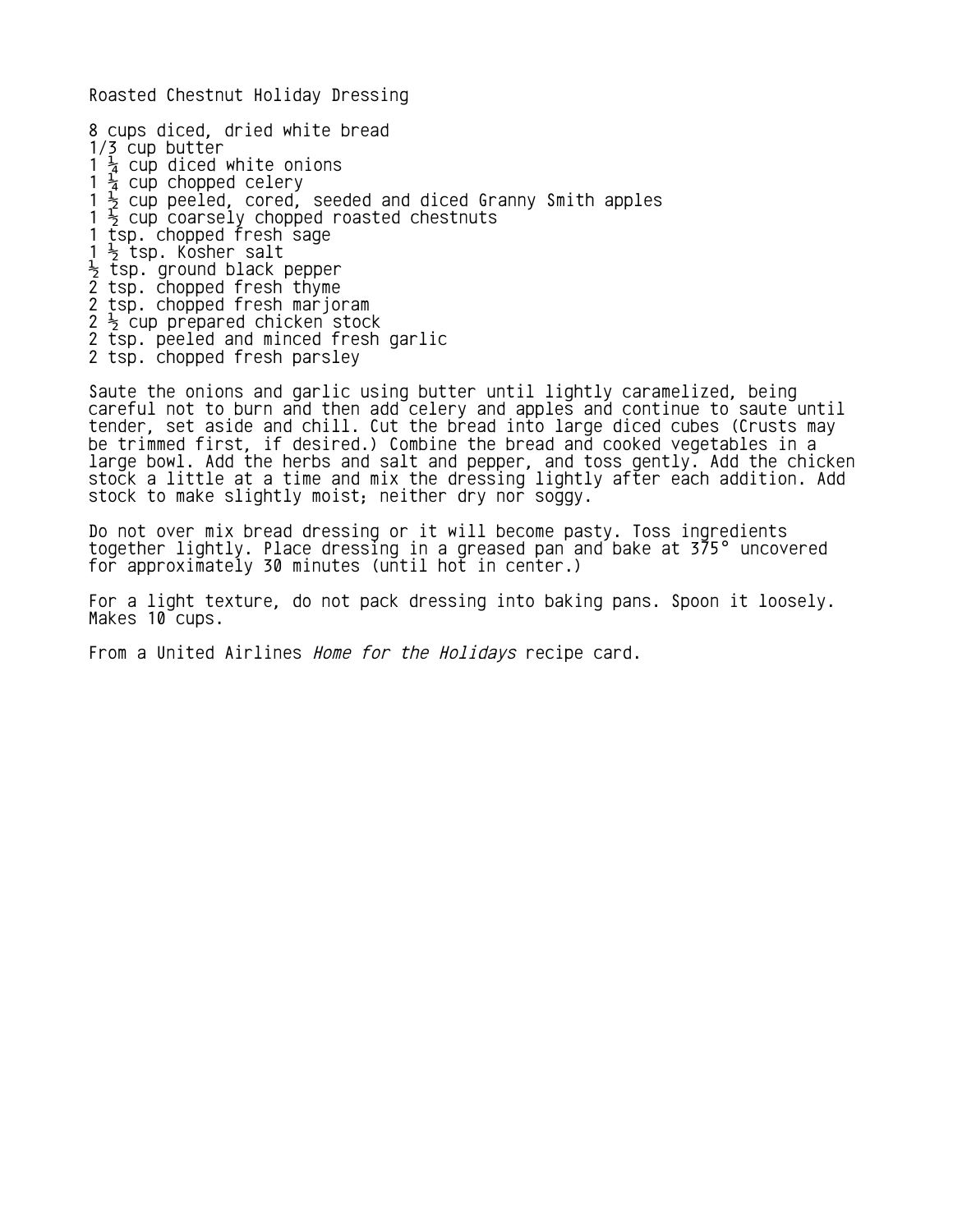Great Plain Ole Corn Bread

 $1\frac{1}{4}$  cup cornmeal  $\frac{3}{4}$  cup flour 2 tbs. Sugar 1 tbs. baking powder  $\frac{1}{2}$  tsp. salt

Stir together.

1 egg 1 cup milk  $\frac{1}{2}$  cup oil

Combine and stir into dry ingredients. Pour into greased 8 or  $9"$  pan. Bake at 425° for 25 minutes.

From the Waco Herald-Tribune via Laura Gilbert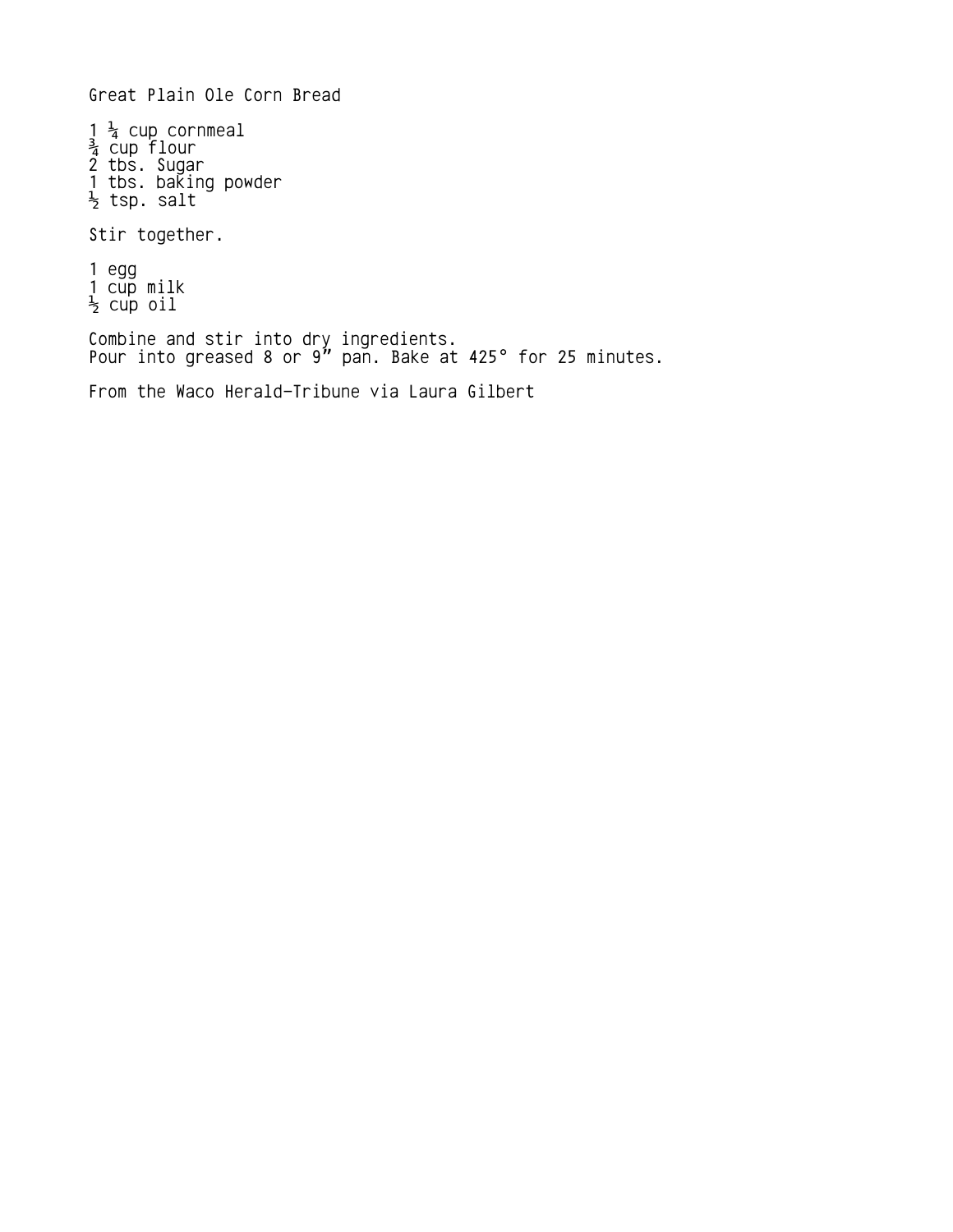Egg Plant Parmesan

Slice + fry 2-3 med. Onions until soft in plenty of oil. Drain completely. While onions are frying, start sauce: combine canned tomatoes (1 lg. Can), tomato sauce (2 16 oz. Cans), fresh garlic, 2 tsp. Oregano, 1 tsp. Rosemary, 1 tbs. Basil,  $\frac{1}{2}$  tsp. Sage,  $\frac{1}{2}$  tsp thyme, 1 tsp. Salt,  $\frac{1}{4}$  tsp. Pepper,  $\frac{1}{2}$  c. sherry or other wine. Add onions to sauce + cook  $\frac{1}{2}$  hr. or more (Until it tastes good.)

While sauce is cooking, slice 2 eggplant and fry until it is brown + floats. Drain will. Coat pan lightly with oil. Layer sauce, eggplant and Parmesan cheese. End with cheese. Bake at 350° for  $\frac{1}{2}$  hr.

Notes: Slice eggplant with skin on. Use same oil to fry eggplant as onions. Will require 1 lg. Can parmesan cheese.  $9''$  x 13" pan

- Unknown, possibly Gail Jaeger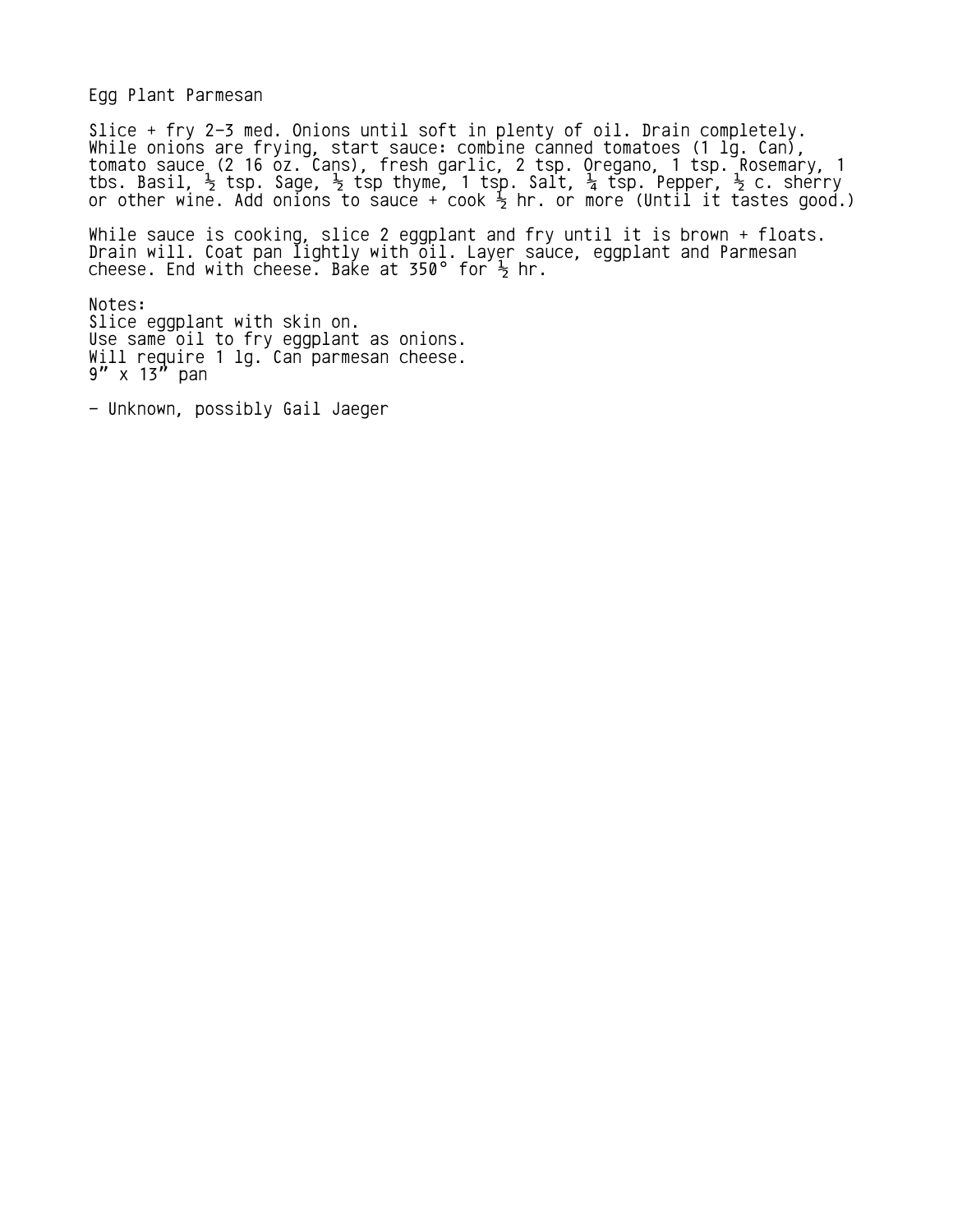Quick Beef Stew

Flour 1  $\frac{1}{2}$  lb. Stew meat. Brown in oil in dutch oven. Remove meat. Add 2–3 tablespoons flour to drippings + blend well. Add  $\frac{1}{4}$  tsp. Pepper,  $\frac{1}{2}$  tsp. Thyme or mace, 1 can consomme, 1 cup dry red wine and about 1  $\frac{1}{2}$  lb. Sliced fresh mushrooms. Return meat to sauce, cover + bake at 325 $^{\circ}$  for 2 hr. Serve over rice. - Virginia Fuller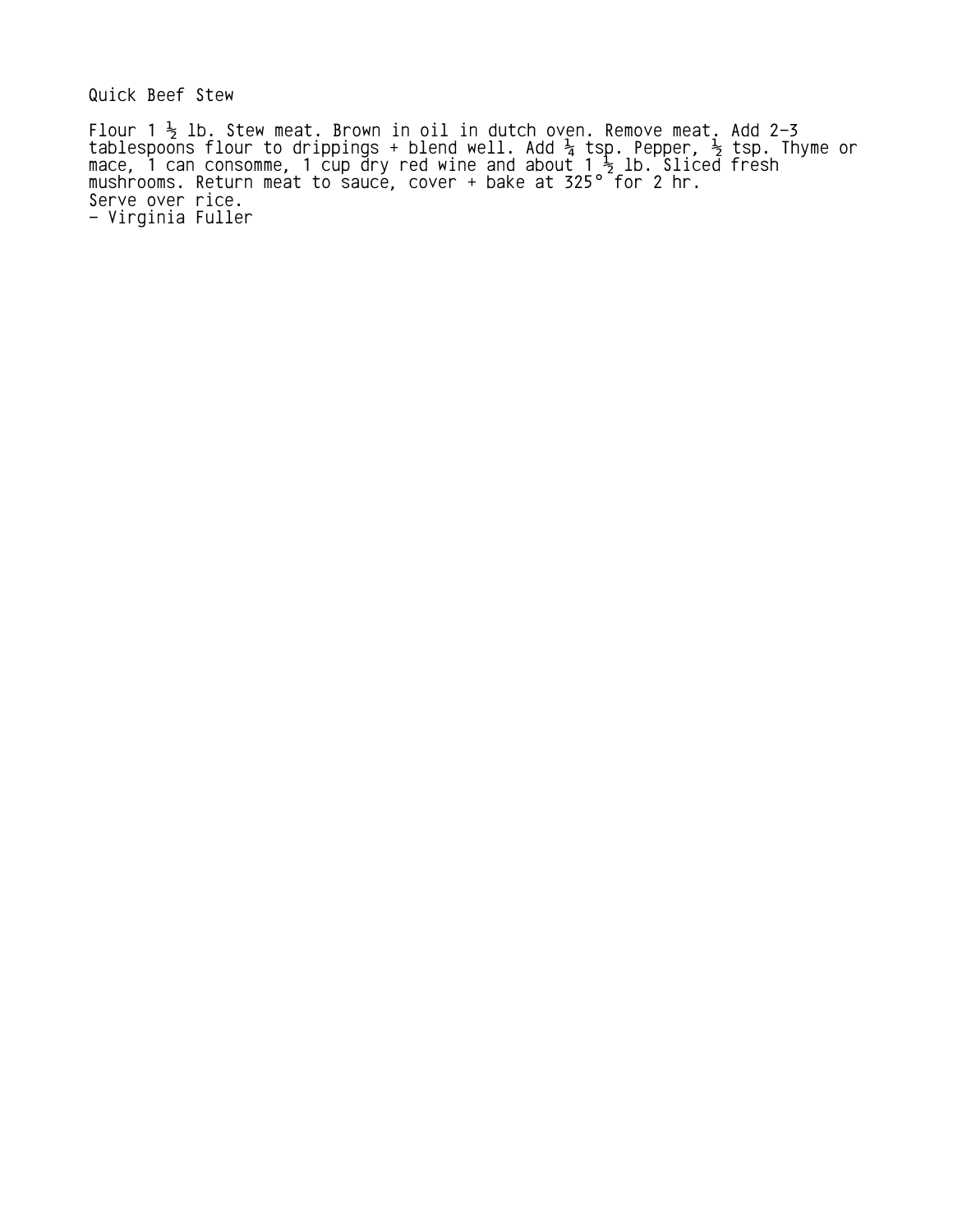Alice Heitz Squash Casserole Mix together: 3 yellow squash 2 zuccini grated 2 eggs beaten 2 c. cheddar cheese 3 small green hot chilis chopped fine 1 small onion chopped salt + pepper to taste Bake in oiled casserole 350° for 45 min  $-$  1 hr. covered. Remove lid at last to brown. - (Alice Heitz) viaVirginia Fuller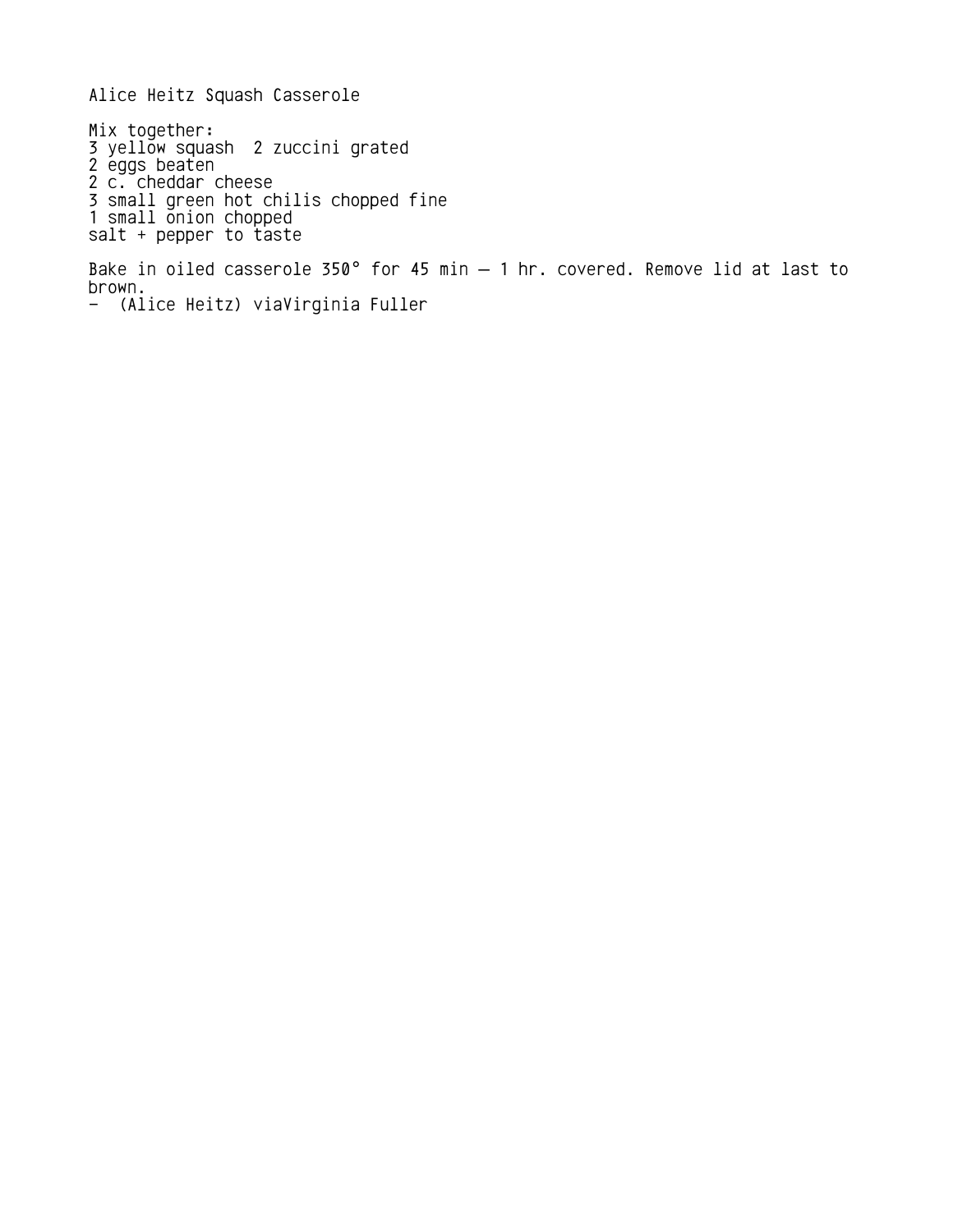Curried Rice

1 medium onion chopped  $\frac{1}{4}$  c. margarine 1 c. rice 1 can consomme or beef broth 1<sub>,</sub>c. water  $\frac{1}{2}$  tsp. + curry powder 2 stalks celery chopped sliced almonds

Saute onion in margarine in heavy skillet. Add rice stir till brown. Add all other ingredients. Pour into greased casserole. Bake 325° for 1 h. - Virginia Fuller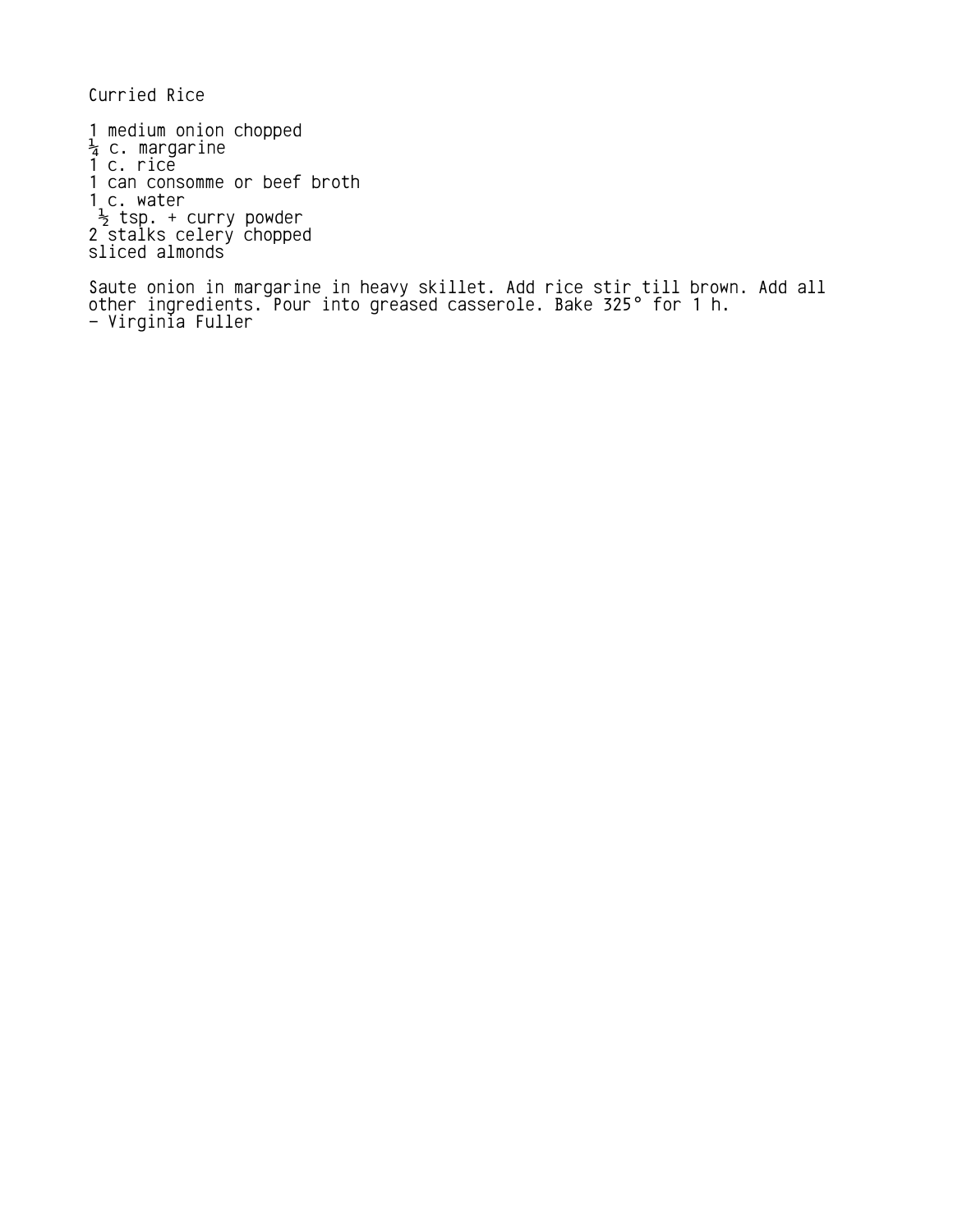8" or 9" Double Pie Crust

 $1\frac{1}{2}$  c. flour  $\frac{1}{2}$  tsp. Salt  $\frac{1}{2}$  c. shortening 5 tablespoon plus cold water

Cut shortening into flour + salt with pastry blender. Add enough water till barely blended. Do not over work. Flour board + rolling pin lightly. Roll turning crust with each roll at first to keep shape even. - Virginia Fuller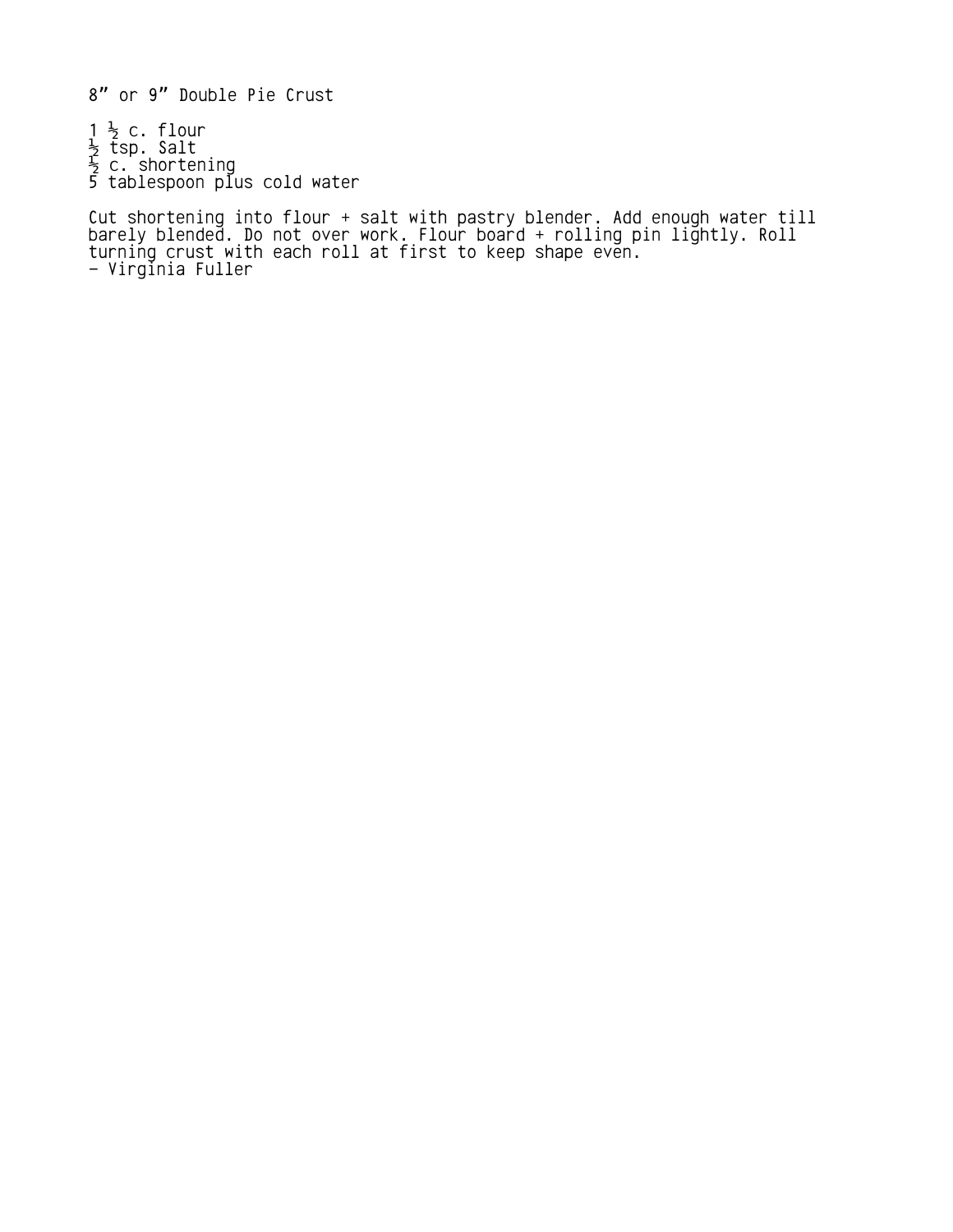England's cookies

Melt 2/3 cup butter (can use part margarine) Combine 2 eggs, 2 cups brown sugar, 10 tsp. (rounded) regular flour, 2 pinches salt, 2 pinches soda, 1 cup chopped filberts Mix melted butter + other ingredients in 9" x 13" pan Bake 350° for 25 minutes Cut into squares while still warm, roll in granulated sugar. - Virginia Fuller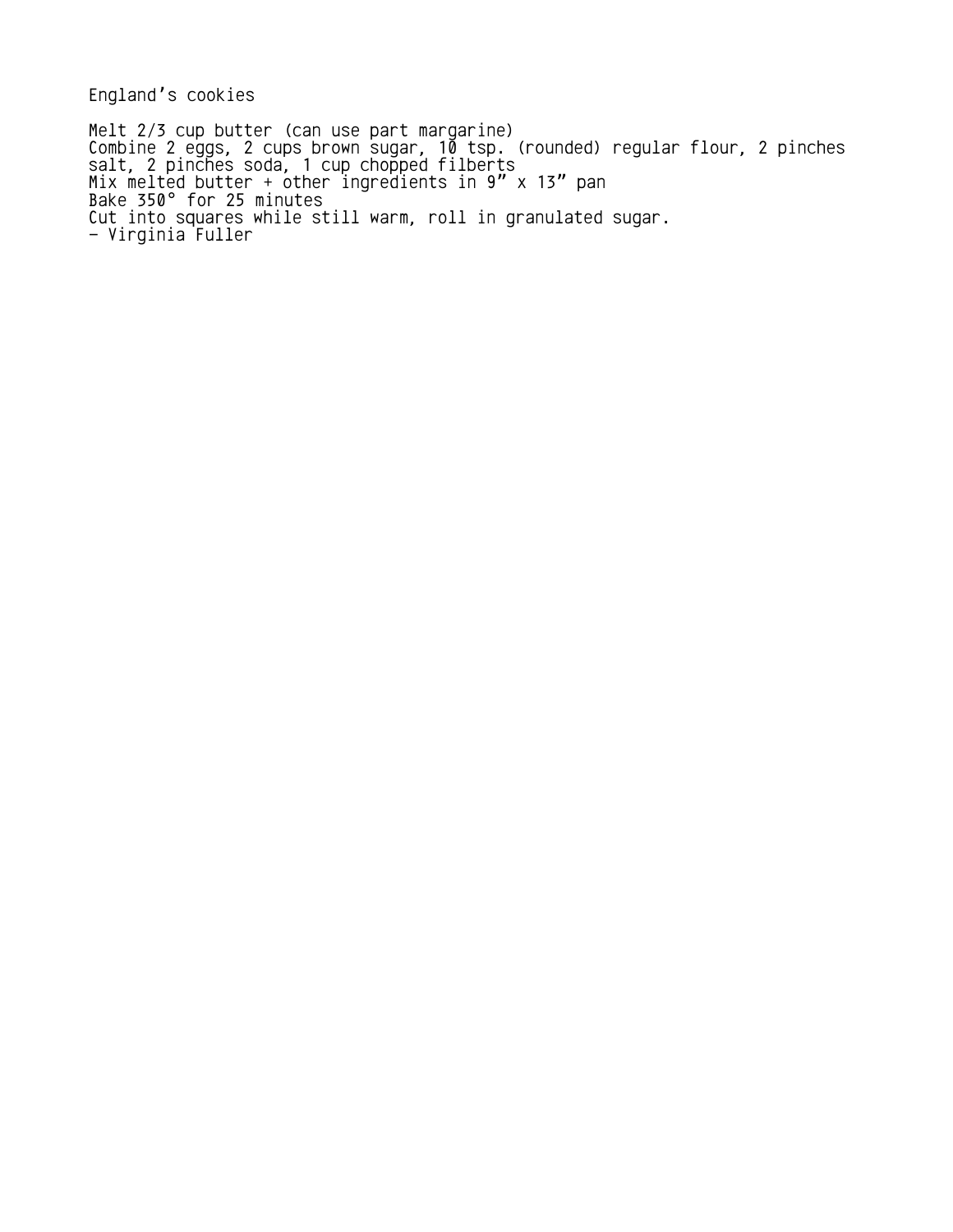Elegant Flank Steak

1 flank steak (about 1  $\frac{1}{2}$  lb.) 1 cup Tualatin Pinot Noir 3 teaspoons Soy Sauce 1 tablespoon Worcestershire sauce 2-3 cloves crushed garlic 2 tablespoons cornstarch 1 can consomme sliced mushrooms butter or margarine

Combine Pinot Noir, soy sauce, Worcestershire sauce, garlic in shallow baking dish, add steak covering bot + sides and marinate 2 hours. Drain steak + save marinade. Broil steak till pink in middle. Meanwhile saute mushrooms in small amt butter or margarine. Add consomme, part of marinade to taste, thicken slightly with cornstarch. Slice steak thin on diagonal. Pour some sauce over steak.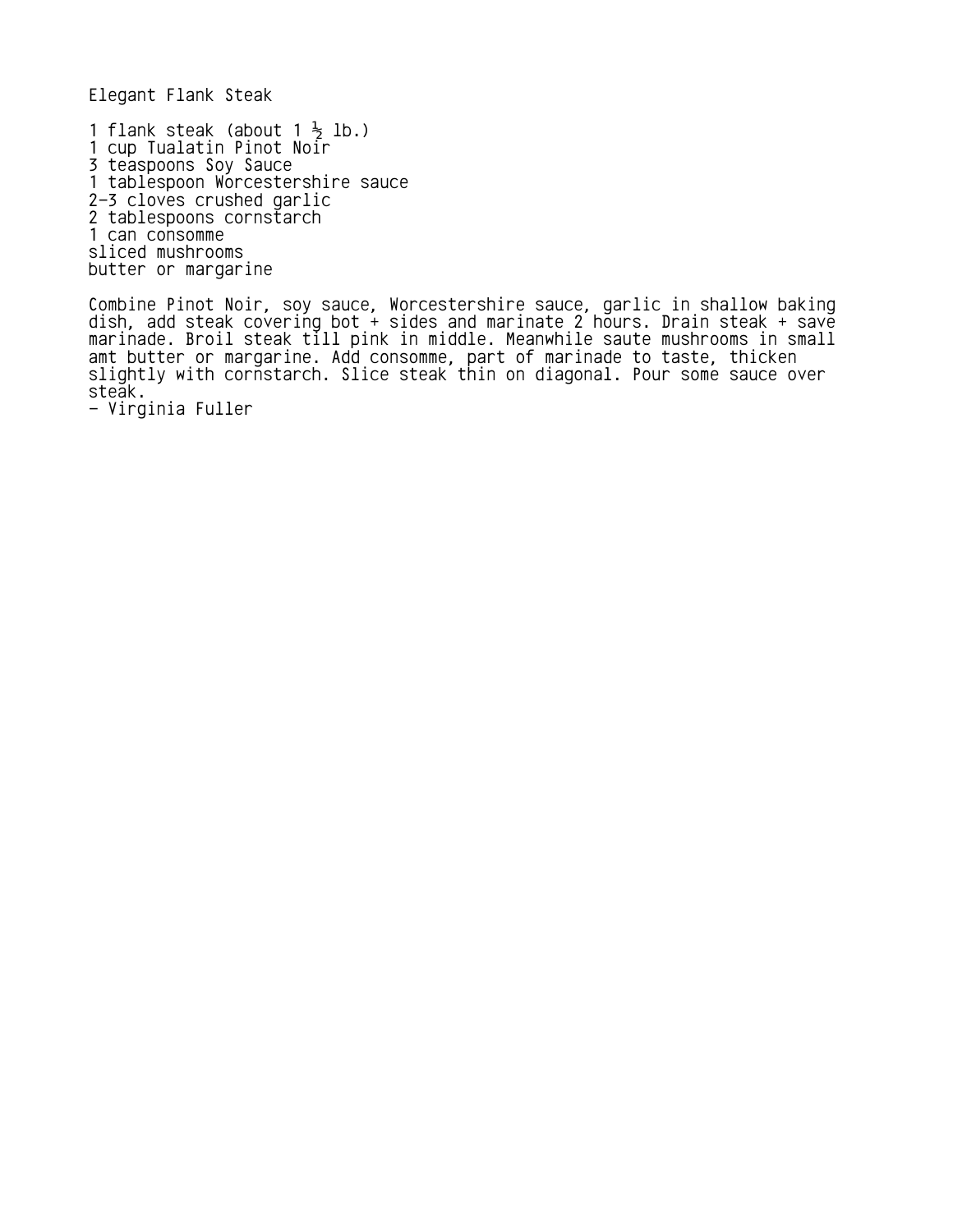Tualatin Bean Soup

4 slices bacon cut in small pieces

- 1 large onion chopped
- 2 10  $\frac{1}{2}$  oz. can Bean + Bacon soup
- 2 10  $\frac{1}{2}$  can Consomme Soup
- 1 cup water
- $\frac{1}{2}$  cup plus red wine (Tualatin Pinot Noir)
- 1 tsp. Worcestershire sauce

Saute bacon till brown. Pour off drippings. Saute onion in same skillet. Transfer to soup pot along with all ingredients except wine. Blend + heat. Before serving add wine and reheat. Serve with Tualatin Ore. Pinot Noir - Luanne Malkmus + Virginia Fuller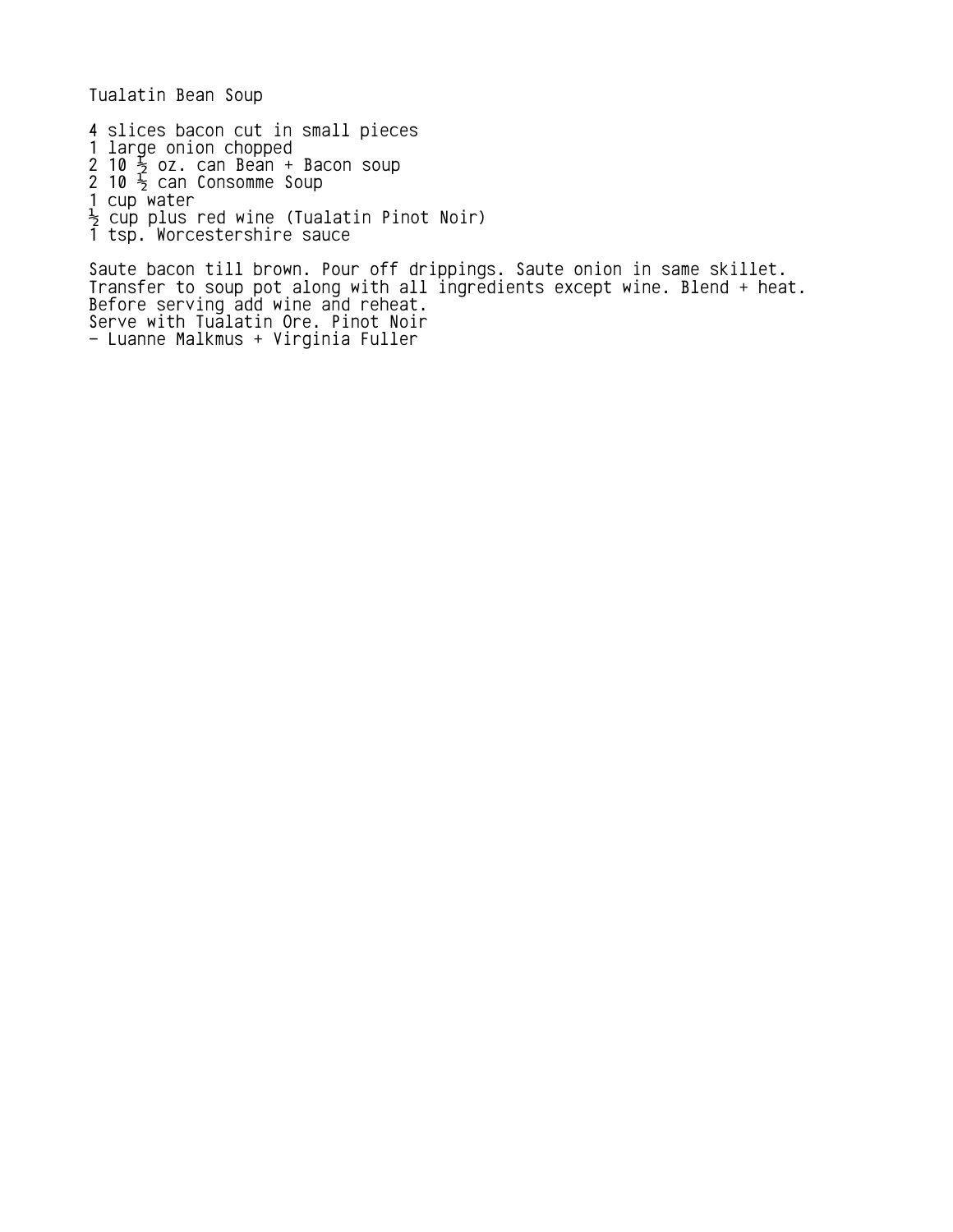Sticky Rolls

Place 1 package Rhodes dinner rolls in buttered Bundt or Angel Food pan.

Sprinkle over top: 1 pkg Regular Butterscotch pudding  $\frac{1}{2}$  c. brown sugar  $\frac{1}{2}$  c. melted butter cinnamon nuts chopped

Place wax paper over rolls + set on counter overnight. In morning Bake 325° for 25 min.  $+$  300° for 15 min. Watch carefully they tend to burn. - Virginia Fuller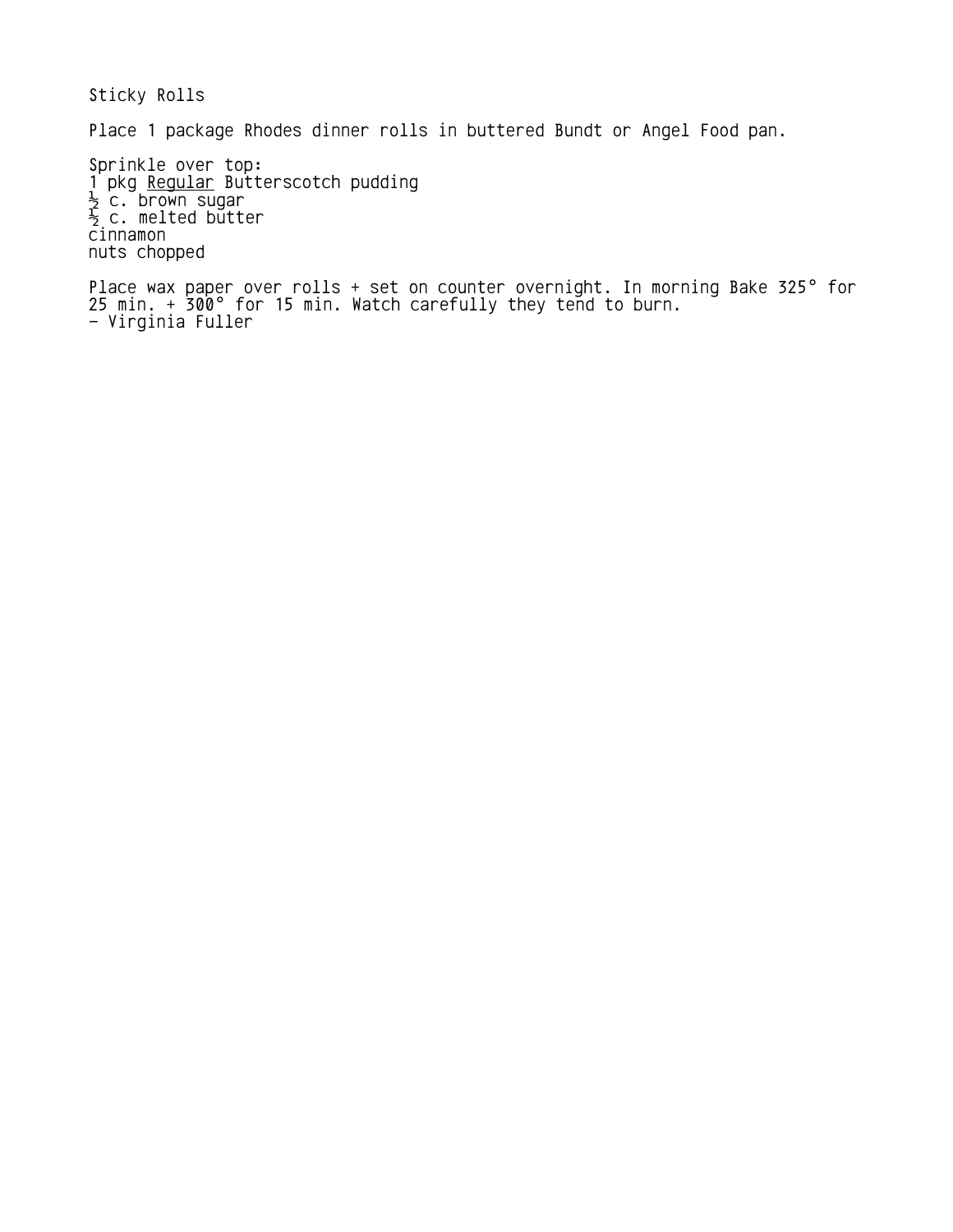Oatmeal Cake 1 cup quick oats 1 stick margarine  $1\frac{1}{4}$  c. boiling water Combine and let stand 20 min. Add: 1 c. white sugar 1 c. brown sugar 2 eggs  $\frac{1}{2}$  tsp. Salt 1 tsp. Baking powder 1 tsp. Soda  $1 / 3$  c. flour 1 tsp. Cinnamon  $\frac{1}{2}$  c. nuts Bake 350° for 40 minutes in greased + floured  $9''$  x 13" baking pan. Topping: 1 stick margarine 1 c. coconut 1 c. chopped filberts  $\frac{1}{2}$  tsp. Vanilla  $\frac{1}{4}$  c. milk  $\frac{1}{2}$  c. sugar Heat together on top stove till bubbles + spread over cake. - Virginia Fuller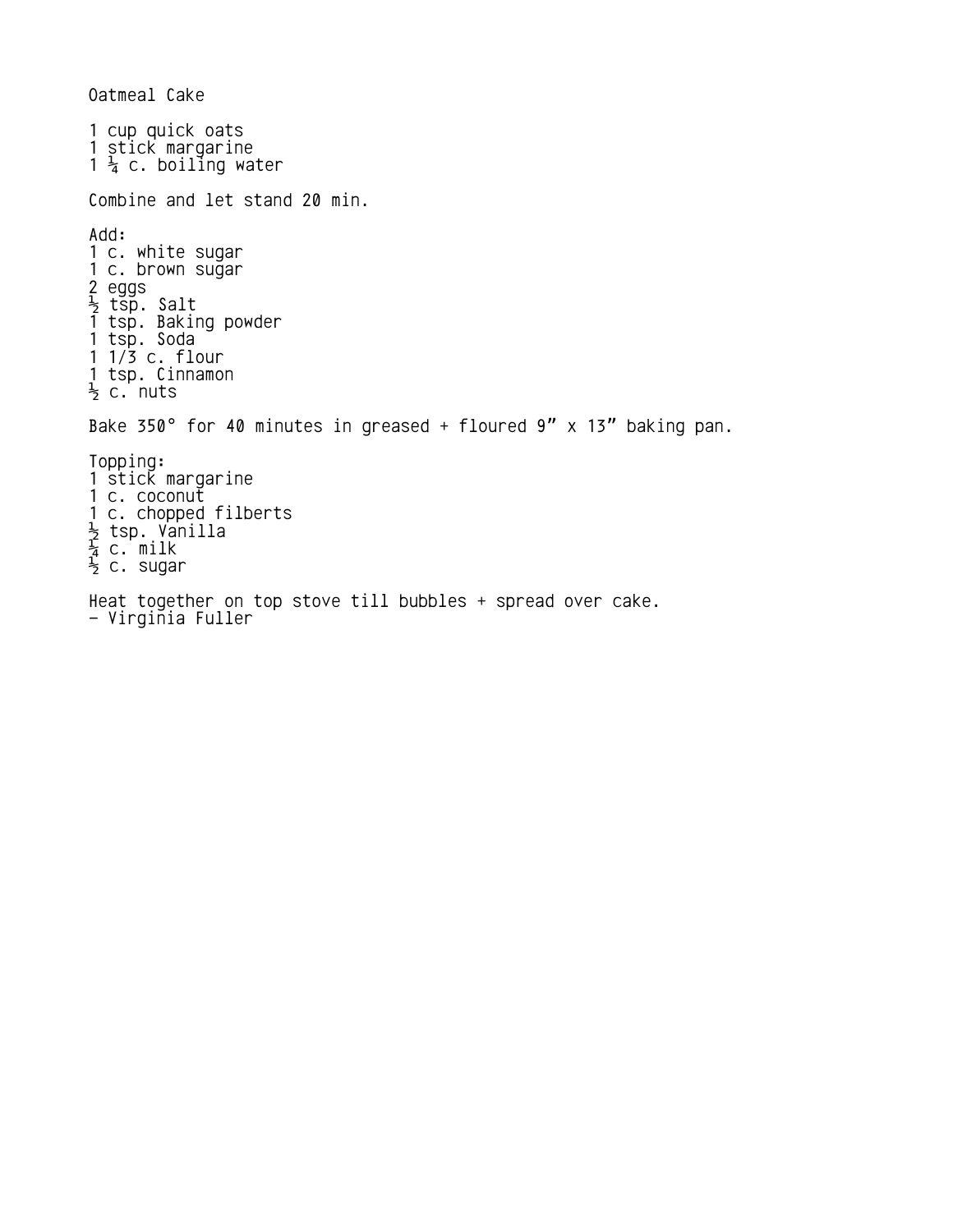Devil Dog Cookies

Cookies: Cream together:  $\frac{3}{4}$  c. shortening, 2 c. sugar, 2 eggs Add + mix together: 2c milk, 2 tsp. Vanilla Mix in: 4c flour,  $\frac{1}{2}$  c. cocoa, 3 tsp. Soda, 2 tsp. Salt Drop by teaspoon (need to be small) and bake 400° for 8–10 min. Filling: Blend t̄ogether:  $\frac{1}{2}$  c. butter, 1  $\frac{1}{2}$  c. powdered sugar, 1 large jar marshmallow fluff, 2 tsp. Milk, 2 drops vanilla Put 2 cookies together with filling in middle - Virginia Fuller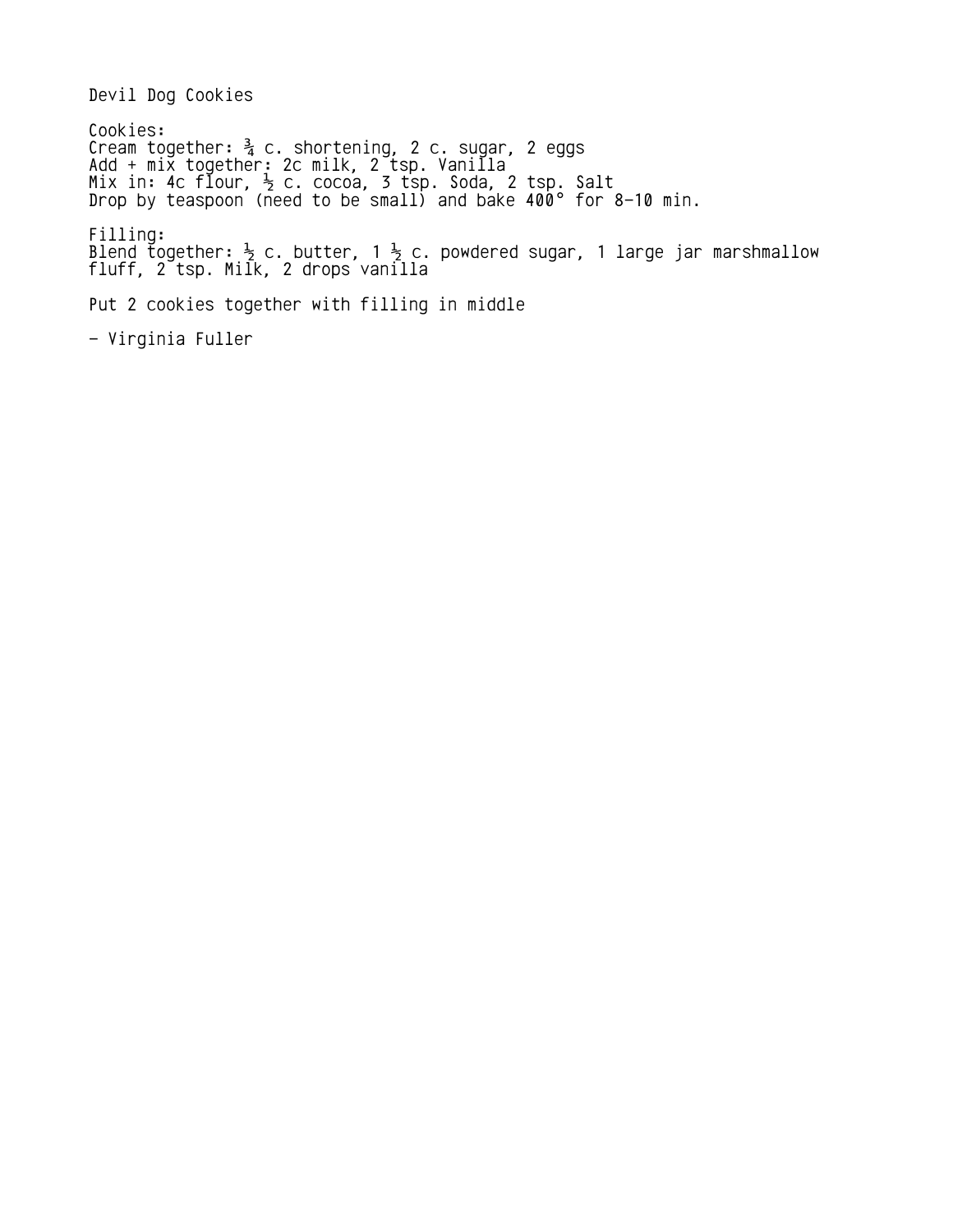Our favorite Chocolate Cake

2 c. flour  $1 \frac{3}{4}$  c. sugar 1/3 tsp. Baking powdered1  $\frac{3}{4}$  tsp. Soda 1 tsp. Salt 2/3 c. cocoa

Combine, add 2/3 c. shortening and 1 c. water and 1 tsp. Vanilla. Beat 2 min. Add 3 eggs, beat 2 min. Fill  $\tilde{2}$  greased 9" pans. Bake 350° for 25–30 min.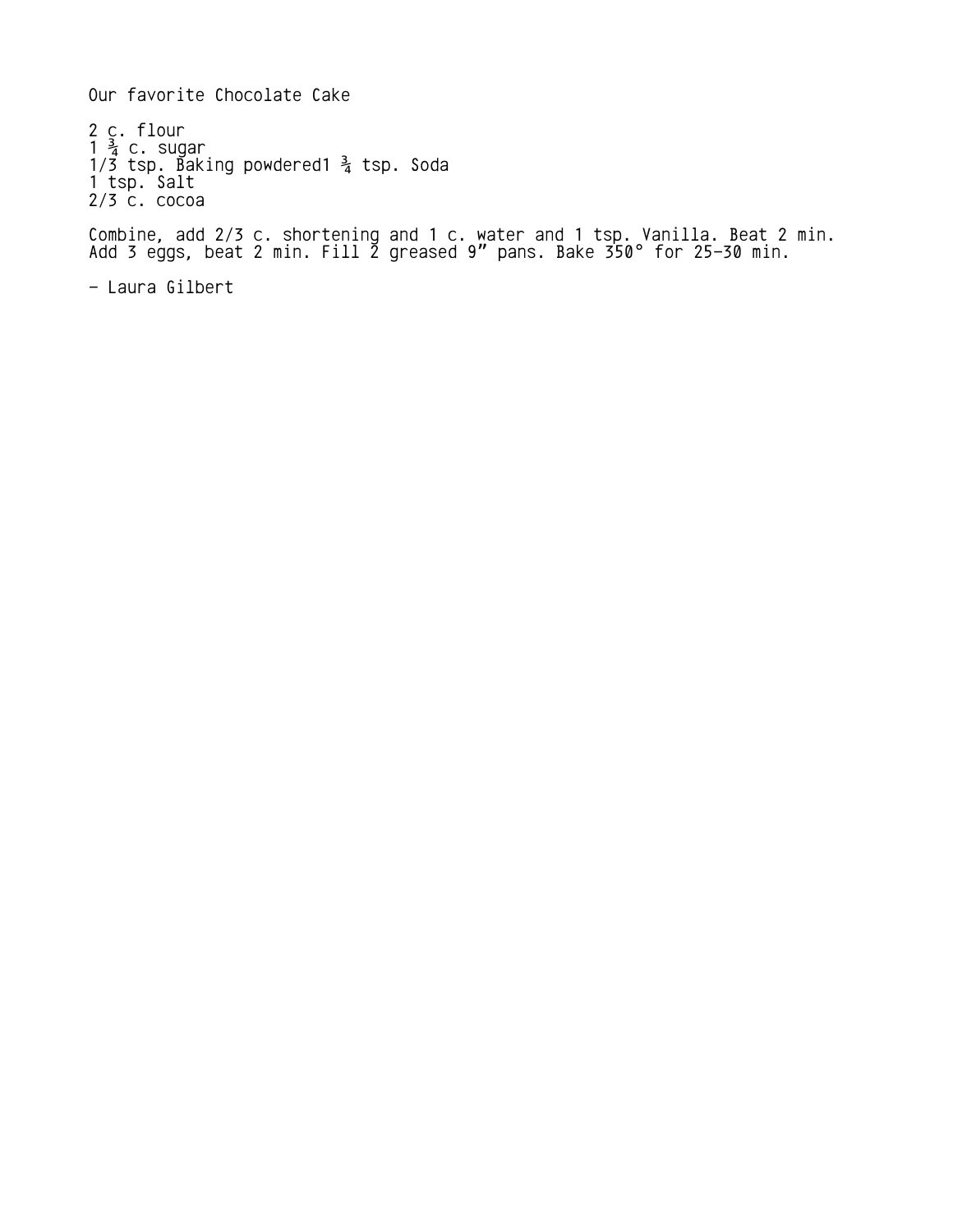Blueberry Coffee Cake Mix:  $\frac{3}{4}$  c. sugar  $\frac{1}{4}$  c. oil 1 egg Stir in  $\frac{1}{2}$  c. milk. Add: 2c. flour 2 tsp. Baking powdered1/2 tsp. Salt Blend in carefully 2 c. drained blueberries. Spread in 9" pan. Sprinkle with cinnamon sugar. Bake 375° for 25–35 min.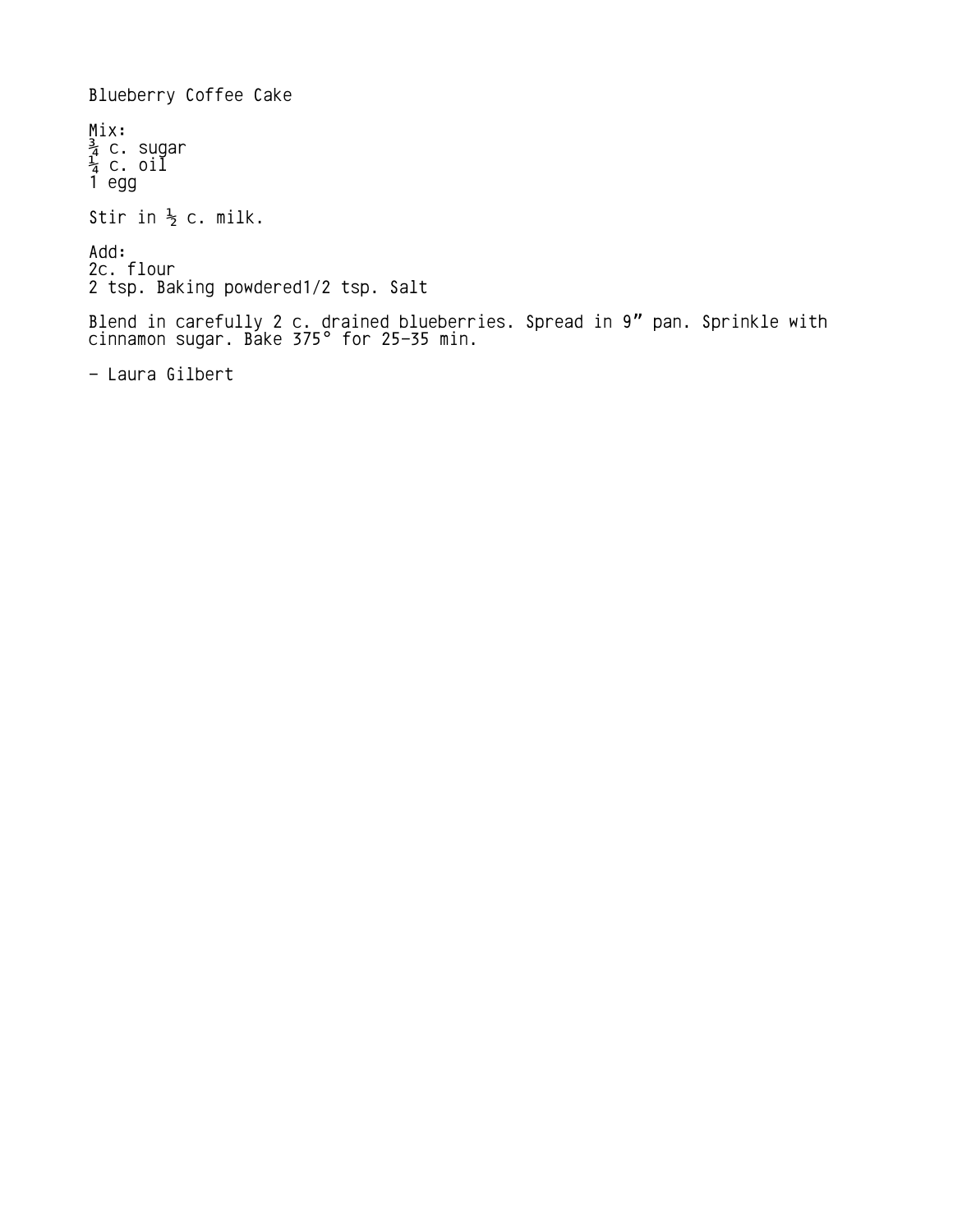Laura Jo Soup

Combine various combinations of:

Campbell's Cream of Mushroom soup 1 pkg frozen chopped spinach or broccoli, mushrooms, onion Chop up or grate a potato Leftover carrots or vegetables Milk to thin pepper, seasonings

Try soups with Cream of Chicken or Cheese soup as base. Don't thin too much so it's thick and more filling.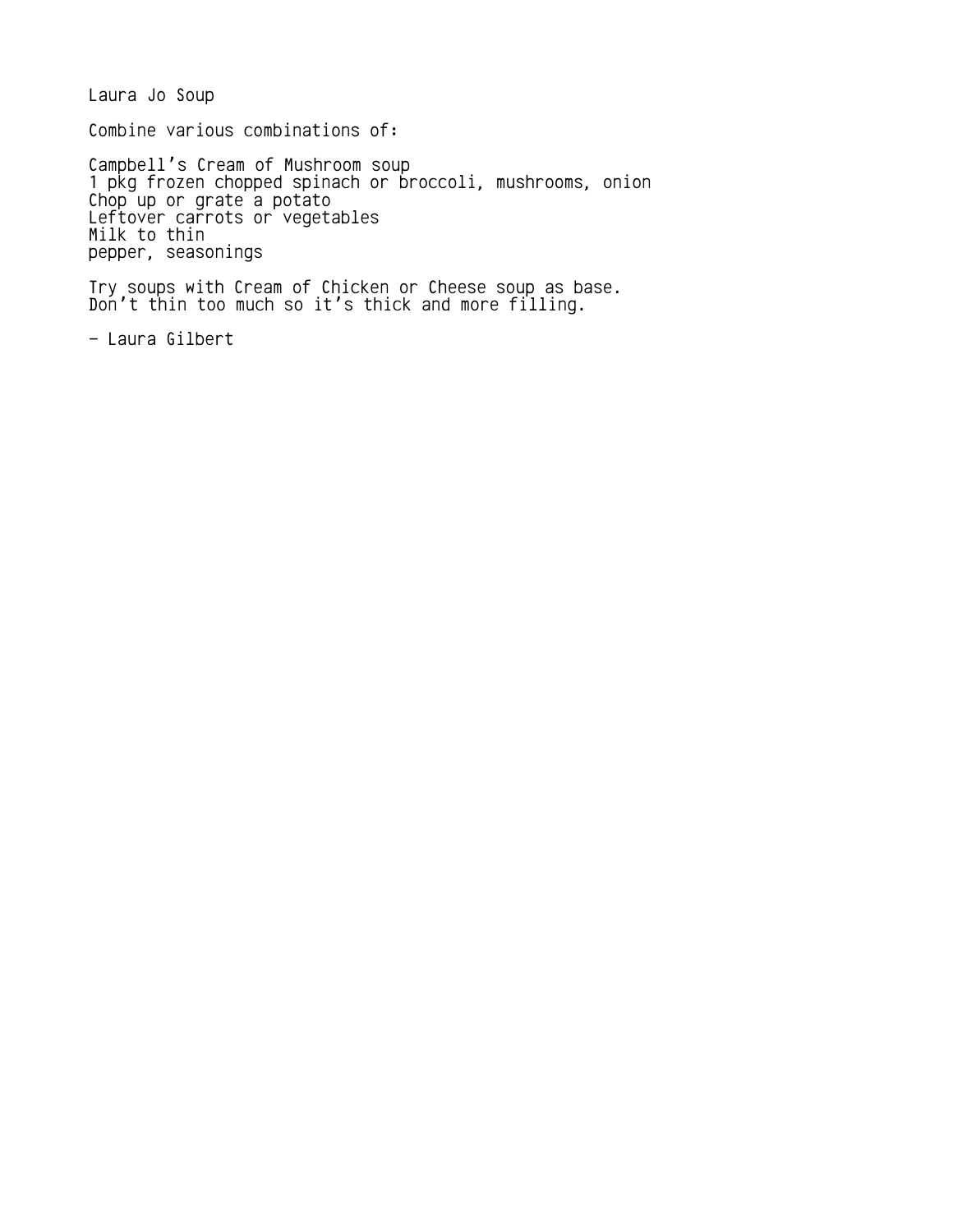Hamburger Onion Pie

Make 1 recipe of biscuit dough. Press into 9" pie pan or square pan. Saute 1  $\frac{1}{2}$  c. onions and 1 lb. Hamburger. Add  $\frac{1}{2}$  tsp. Salt, dash of pepper. Spread over dough. Beat 2 eggs and mizx with 1 c. small curd cottage cheese. Pour over meat. Bake at 375° for 30 min.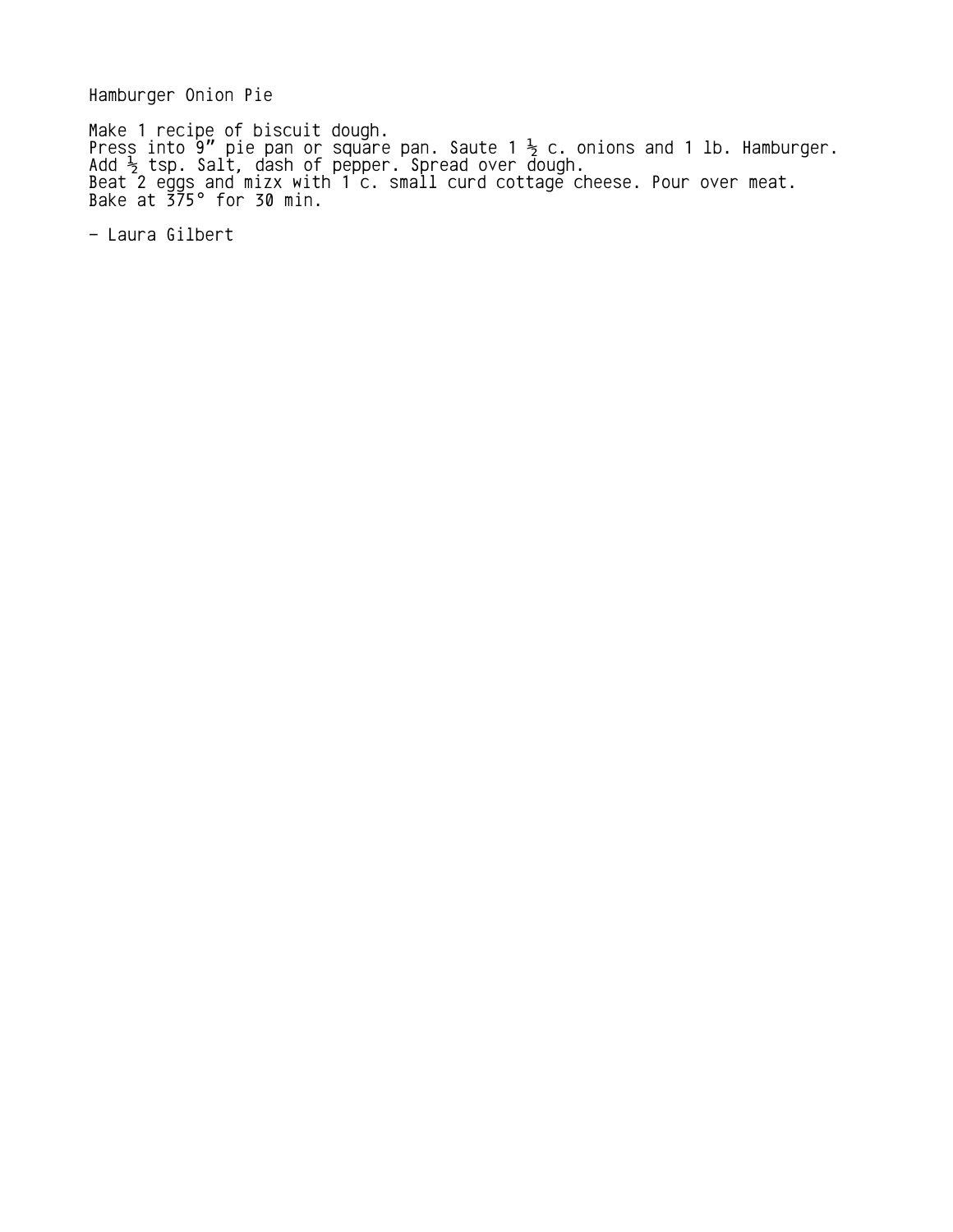Spaghetti Sauce

Brown 2 lbs. Ground beef 1 (12 oz.) can tomato paste 1 (10  $\frac{1}{2}$  oz.) can tomato puree 1 chopped clove of garlic (1 section) 2 tbs. Minced onion 1 can mushrooms and juice 1 tsp. Salt 3 tsp. Sugar

Add basil, oregano, pepper, parsley flakes to taste. Cook on low for 2 hours.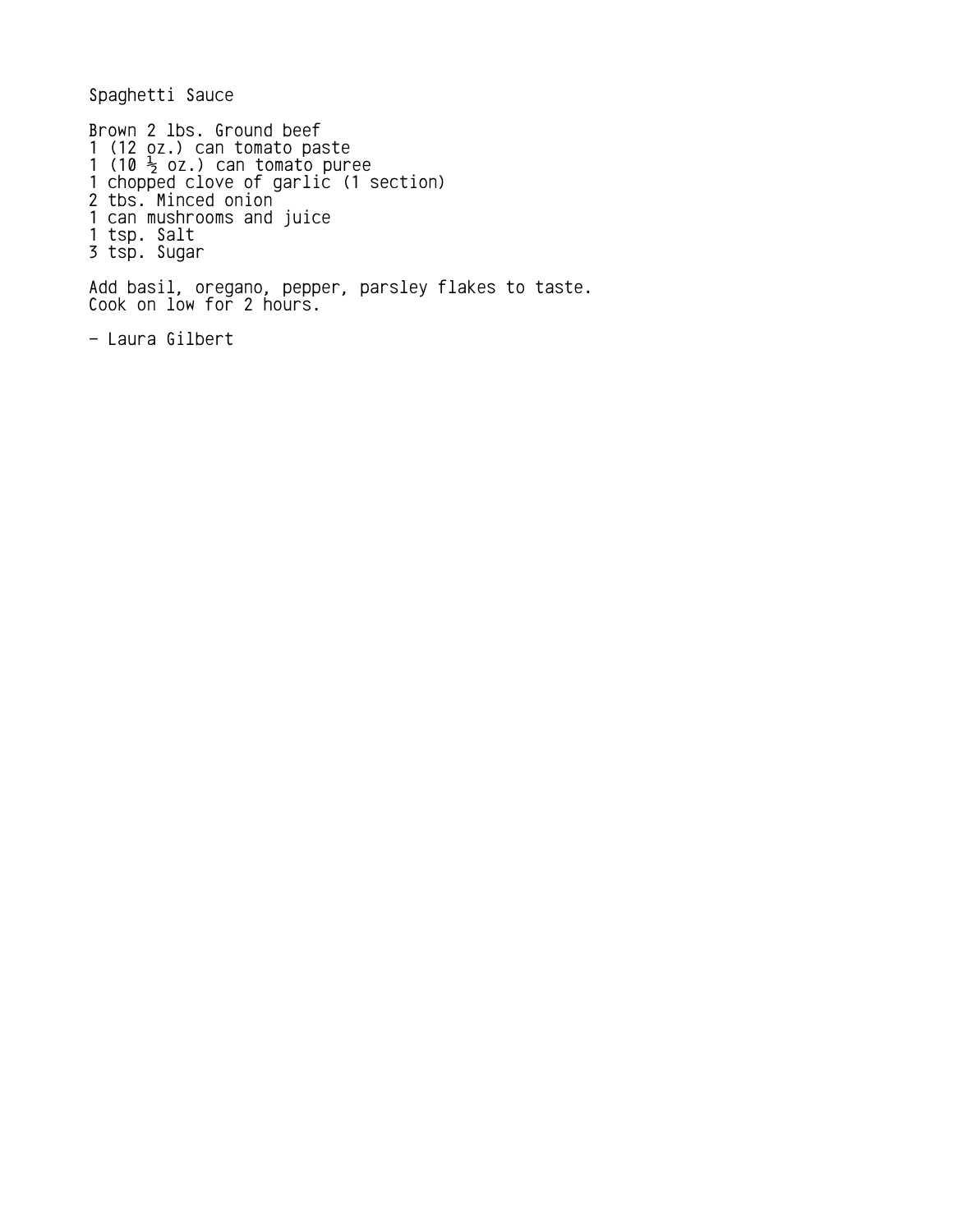Barbecue Mix Brown 1 lb. Ground beef Add:  $\frac{1}{2}$  c. chopped onion  $\frac{1}{4}$  c. chopped green pepper  $\frac{1}{4}$  c. chopped celery 1 (8 oz.) can tomato saucean21/4 c. ketchup 1 tbs. Vinegar 1 tbs. Sugar 1 tsp. Salt 2 tbs. Brown sugar Simmer until blended and hot.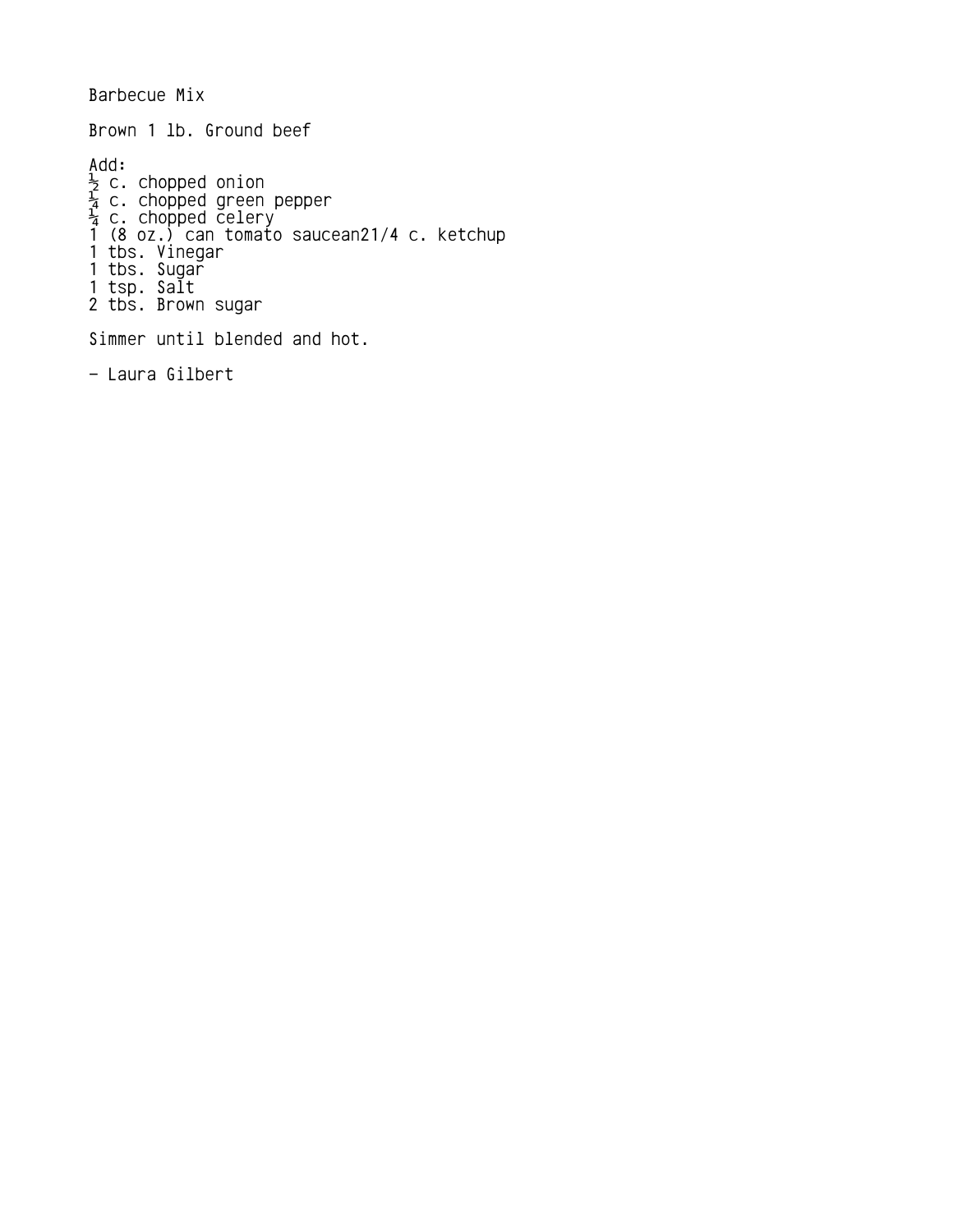Baked Shells with Fresh Spinach and Pancetta

4 tbs. Butter 2 c. heavy cream  $\frac{1}{2}$  c. tomato puree (or chunked tomatoes)  $\frac{1}{2}$  c. Parmesan cheese, grated Garlic Salt and Pepper 1/3 lb. Pancetta, diced 1 lb. Spinach leaves, torn 1 lb. Medium pasta shells Melt 2 tbs. Butter, add cream and tomato, boil over high heat. Reduce heat and simmer about 15 min. Remove from … [the rest is missing? ] Serves 6 to 8.

- Joanne Fuller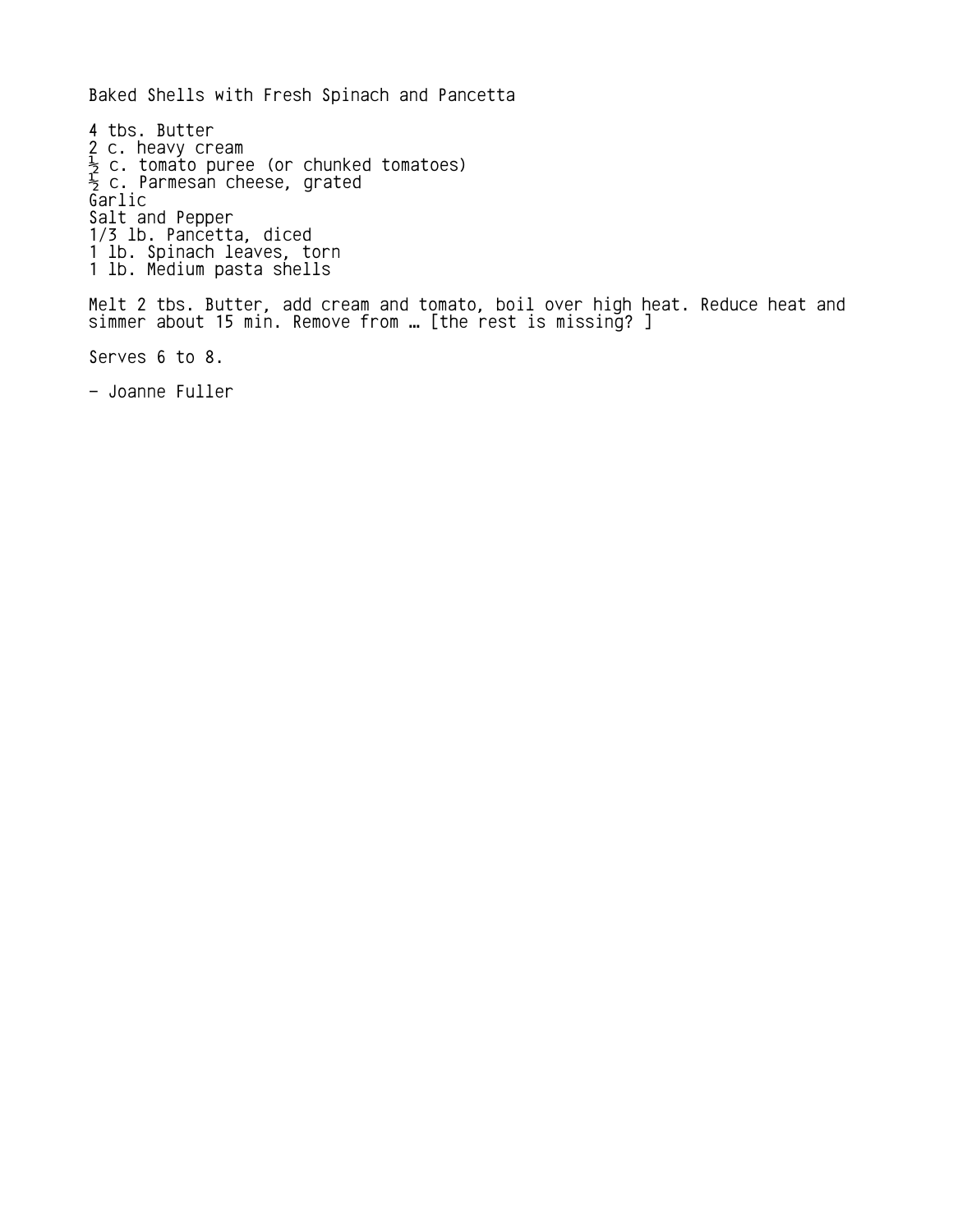Penne with Tomato and Mushroom Sauce 1 oz. Dried wild mushrooms 2 tbs. Shallots or yellow onion, minced 1 tbs. Vegetable oil 4 tbs. Butter 2 tbs. Prosciutto,  $\frac{1}{4}$ " wide strips  $1 \frac{1}{2}$  c. italian tomatoes with juice ¼ tsp salt 1 lb. Penne, ziti or mezzami pasta Parmesan cheese 1. Soak mushrooms in 1 c. lukewarm water for 30 min. 2. Saute shallot in vegetable oil and butter 3. Add remaining ingredients including liquor from mushrooms (strain first.) 4. Simmer sauce for 45 min. and serve From Marcella Hagan: The Classic Italian Cookbook via Deb Young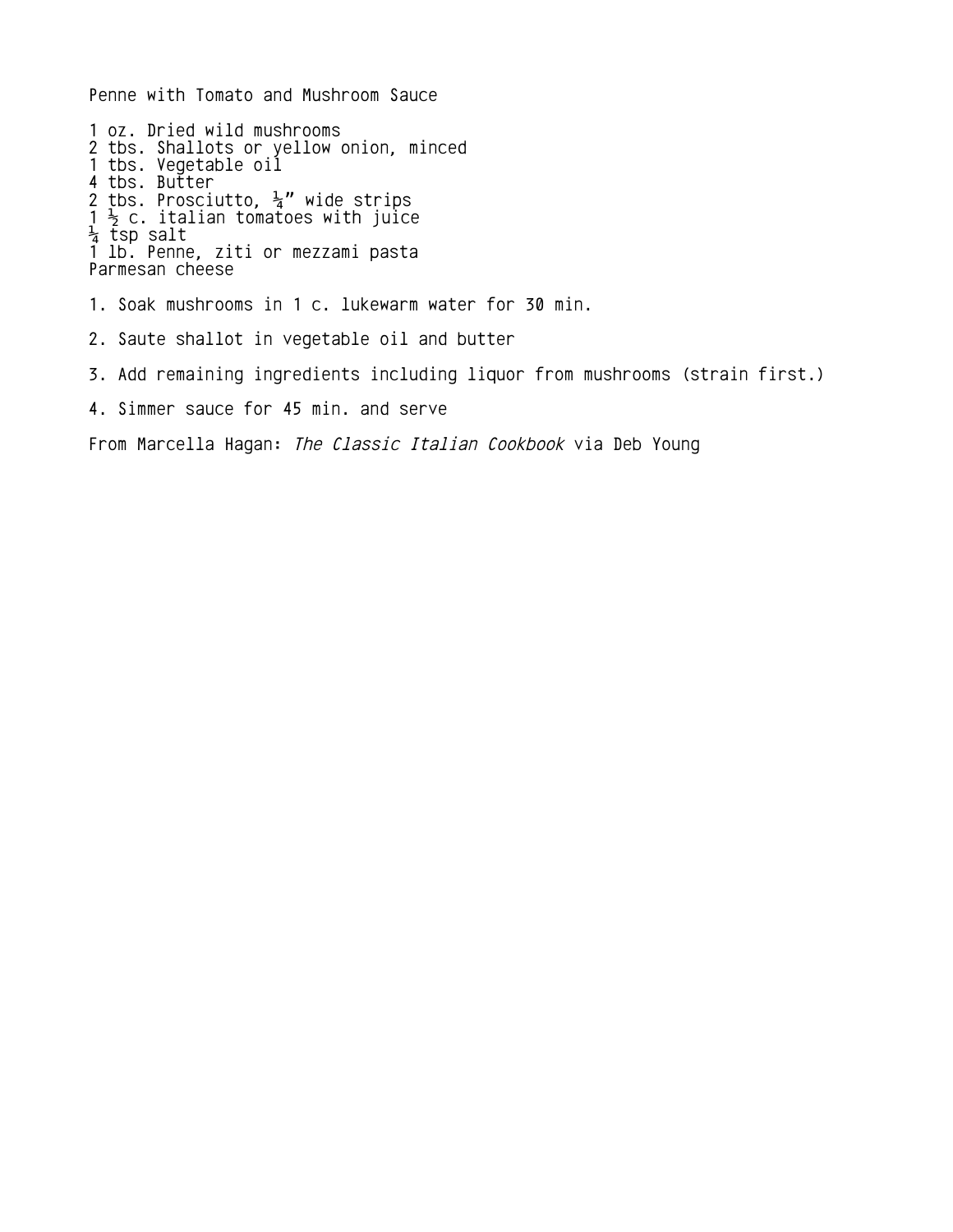Pie Crust for restricted diet

3 1/3 cups flour 1/3 teaspoon salt 2/3 cup olive oil 1/2 cup non-fat milk

3 12" squares of waxed paper

Combine flour and salt. Pour in milk and oil. Stir lightly with fork. Form 2 balls.

Sprinkle a few drops of water on counter. Place a waxed paper square on counter. Place one ball on waxed paper and flatten slightly by hand. Place another waxed paper square on top and roll out to over 12". Roll at 0, 90, 45, 135 degrees.

Repeat, starting with waxed paper that was on top. Store in a stack in refrigerator until needed. Bring to room temperature before using.

Makes 2 crusts.

- Paul Pierce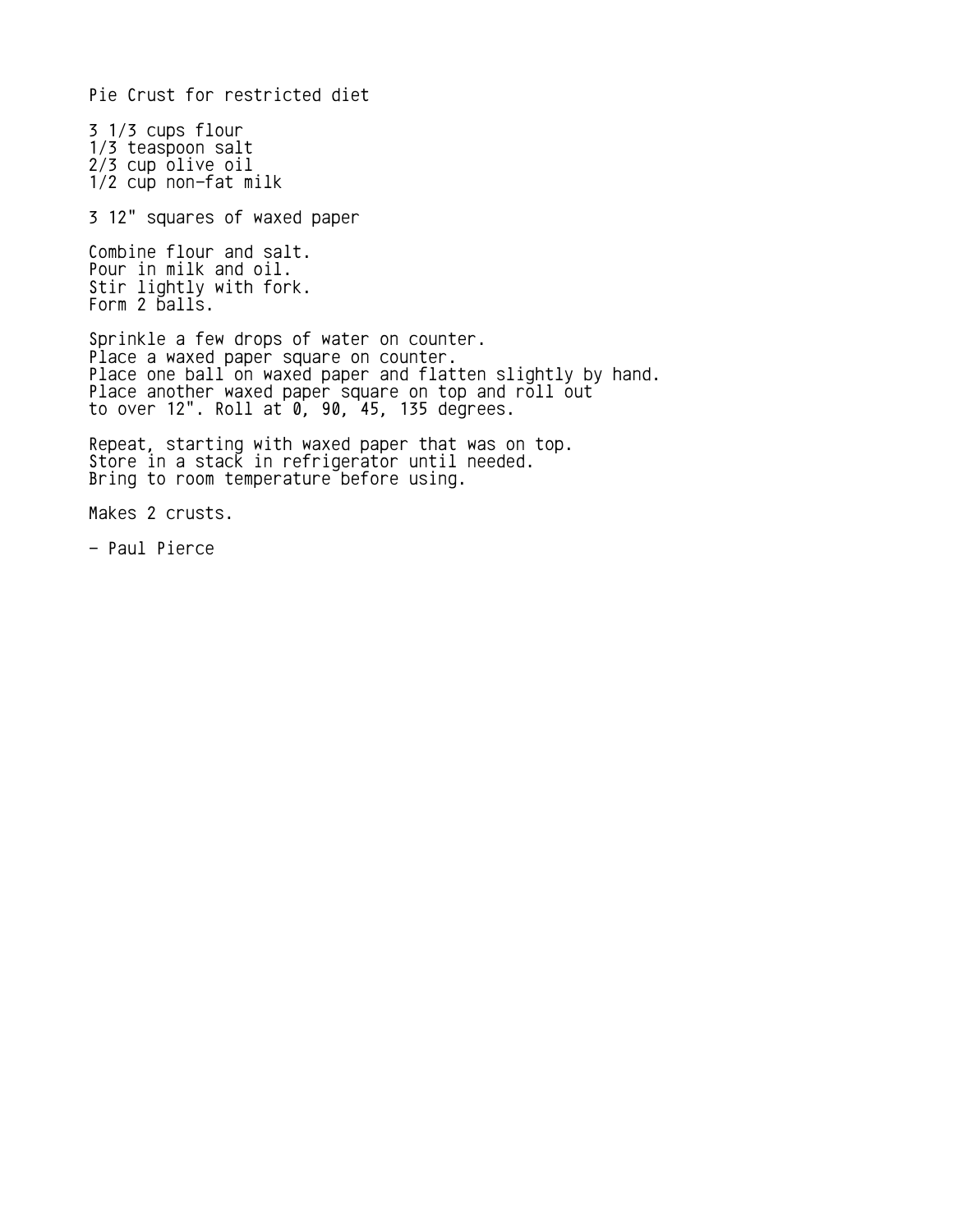(Sugarless) Apple Pie 1/2 cup apple cider 1 cup raisins (up to 1/2 cup brown sugar) 3 tablespoons flour 1/2 teaspoon ground cinammon 1/8 teaspoon ground allspice 6 cups apples [Fuji for no-sugar], about 2 1/4 2 pie crusts Pour cider and raisins into saucepan and simmer until reduced to 1/2. Combine dry ingredients in large mixing bowl. Use no sugar for Fuji apples, for other apples sweeten as required. Peel apples. Slice into 1/16ths. Add to dry ingredients and toss to coat. Put bottom crust in deep dish pie plate. Add apples and raisin mixture. Put on top crust. Cut slits in top. Cover with foil, bake for 25 min. at 375. Remove foil and bake another 30-35 min. - Paul Pierce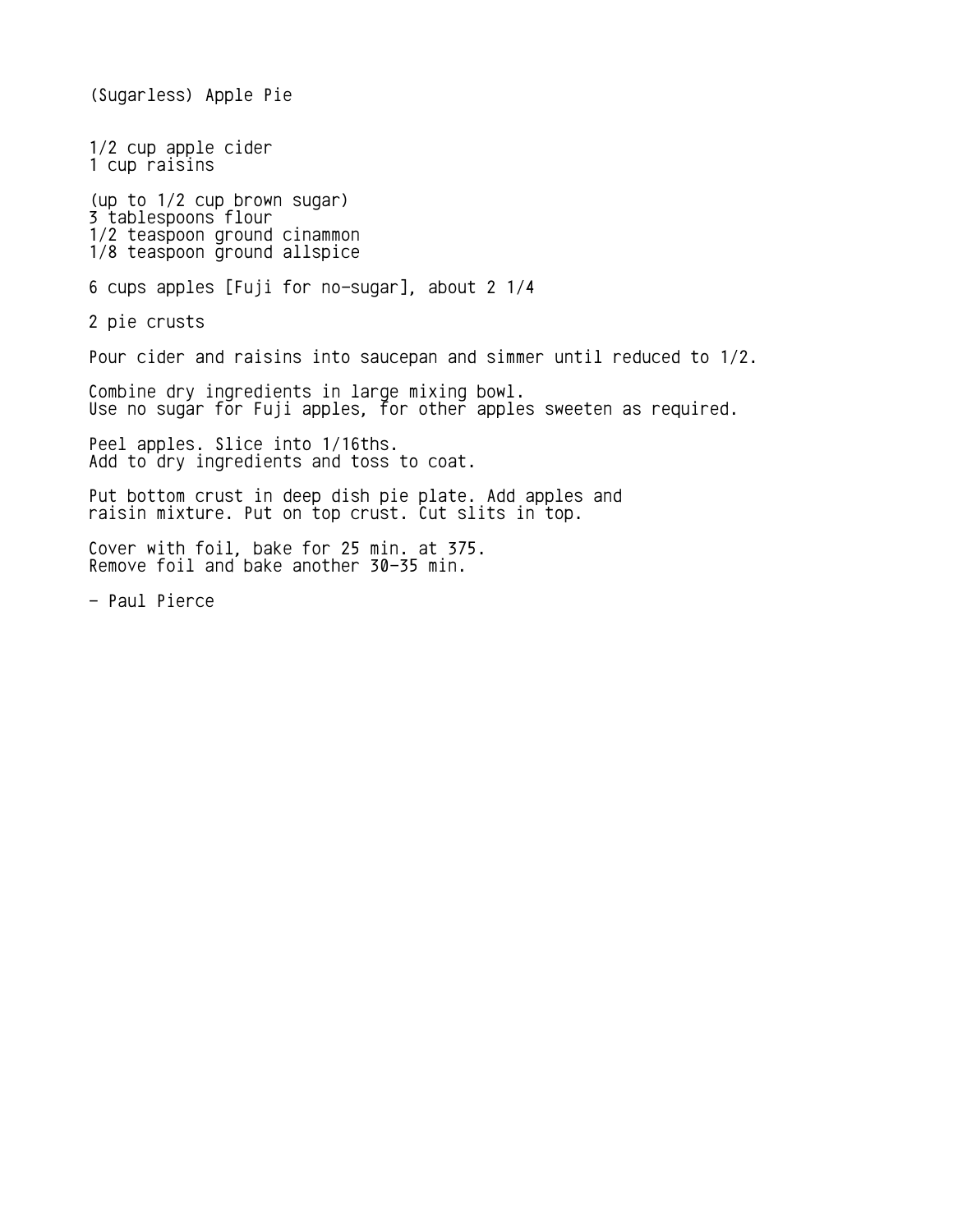Pumpkin pie

4 eggs lightly beaten 1 can LIBBY's Solid Pack Pumpkin (29 oz.) 1 1/2 cups granulated sugar, or 1 1/4 cup brown sugar 1 teaspoon salt 2 teaspoons ground cinammon 1 teaspoon ground ginger 1/2 teaspoon ground cloves 3 cups evaporated milk (2 12oz cans)

2 pie crusts

Combine ingredients in order. Place pie crusts in pans. Pour in filling.

Bake at 425 degrees for 15 minutes. Reduce temperature to 350 and bake an additional 40-50 minutes. Use foil on crust edges to avoid overcooking.

Makes 2 pies.

Off the LIBBY's pie can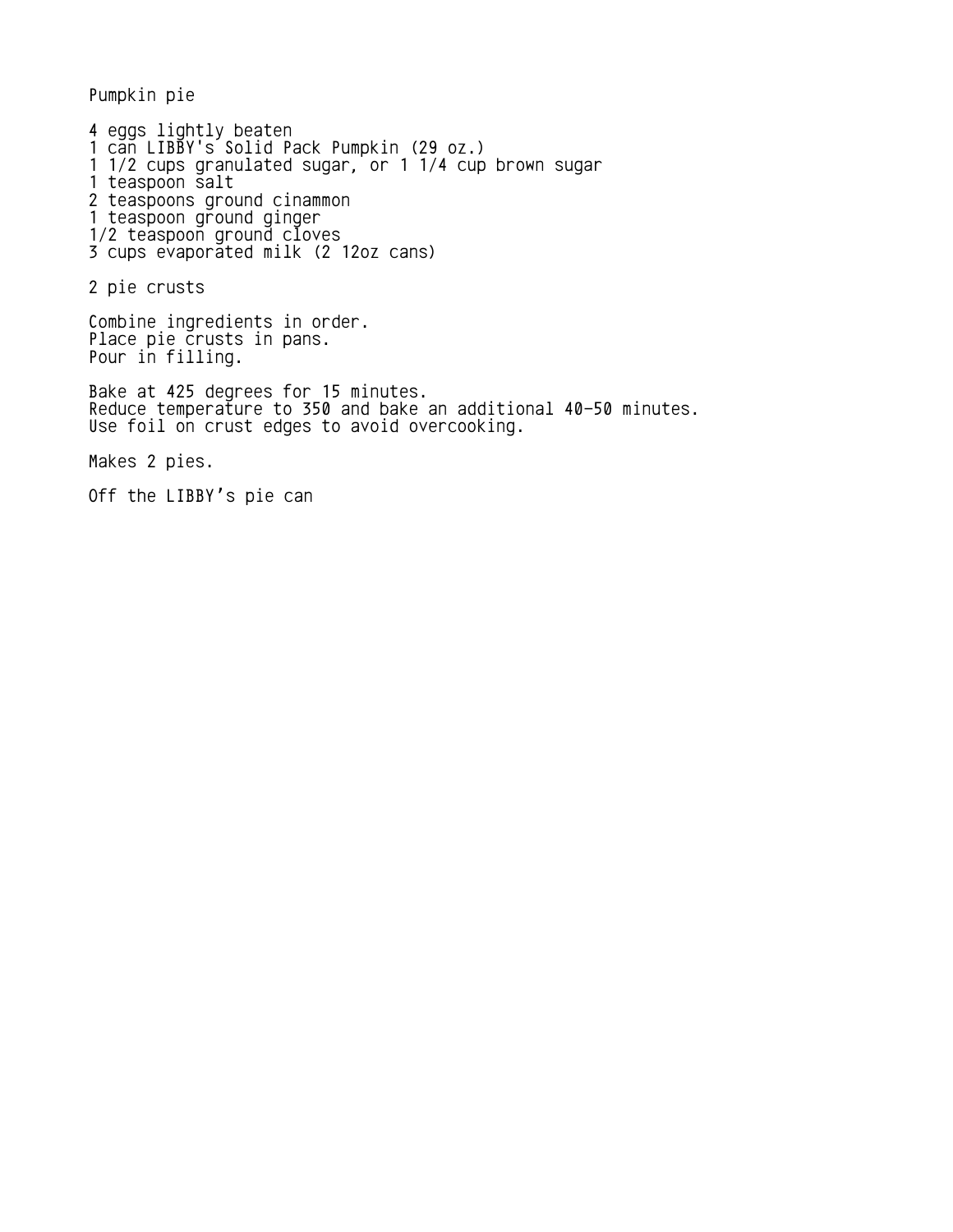Stuffed Cabbage Rolls

1 head cabbage 1 lb. Ground beef 1 large green pepper chopped fine 2 medium onions 2 tbs. vegetable oil 1 c. soft bread crumbs 1/3 c. chili sauce 2 tsp. Worcestershire sauce 1/2 tsp. Salt Marjoram Pepper 1 can (8 oz.) tomato sauce 2 tbs. butter 1/2 c. sour cream (optional) Core cabbage and cook 7 minutes. Cook ground beef, green peppers and onions in oil until meat is brown. Add bread crumbs, chili sauce and seasonings, mix well. Place meat on cabbage leaf. Roll and put in baking dish. Pour  $\frac{3}{4}$  tomato sauce over rolls and dot with butter. Bake 1 hr. in medium oven. Add sour cream to  $\frac{1}{4}$  tomato sauce. To serve you may have to use tooth picks to hold cabbage.

- Nona Homfeld 1978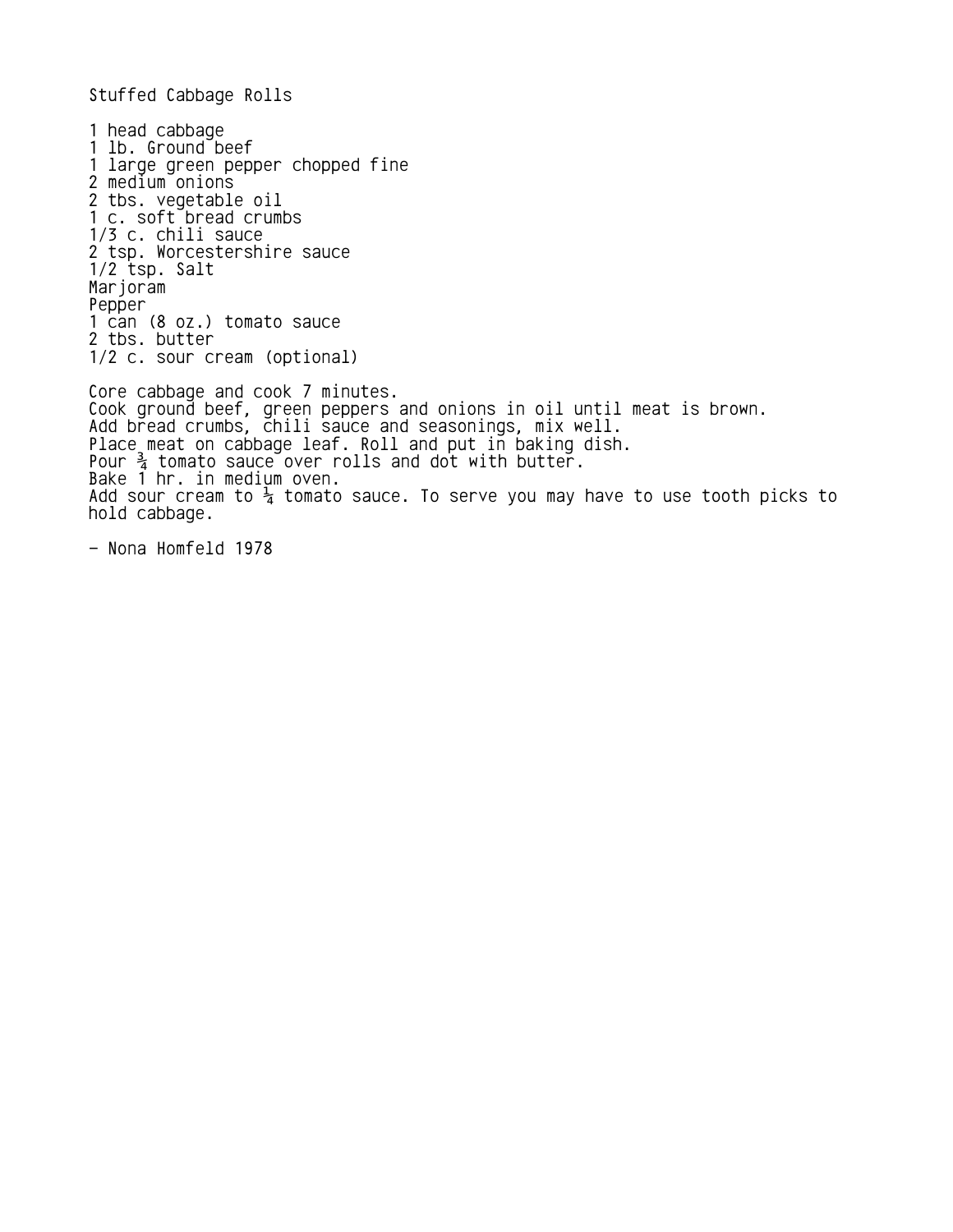Tomato Cheeseburger Pie Crust:  $\frac{1}{2}$  onion chipped fine  $\frac{1}{4}$  c. cold water 1 c. flour  $\frac{1}{2}$  tsp. salt 1/3 c. shortening Place onion, flour, salt in bowl. Cut in shortening. Mix as for pie crust, roll out and line 1 ceramic pie pan. Filling: 1 lb. Hamburger browned and drained  $\frac{1}{4}$  — 1 c. Catsup  $\frac{1}{2}$  minced onion  $\frac{1}{2}$  tsp. Basil  $\frac{1}{4}$  tsp. Marjoram  $\frac{1}{2}$  tsp. Pepper 1 c. cheddar grated 1 egg 1 tsp. Salt  $\frac{1}{2}$  c. bread crumbs

Add all ingredients to drained meat. Fill pie shell. Bake 400° for 25 min. Top with cheese and tomato slices last few minutes.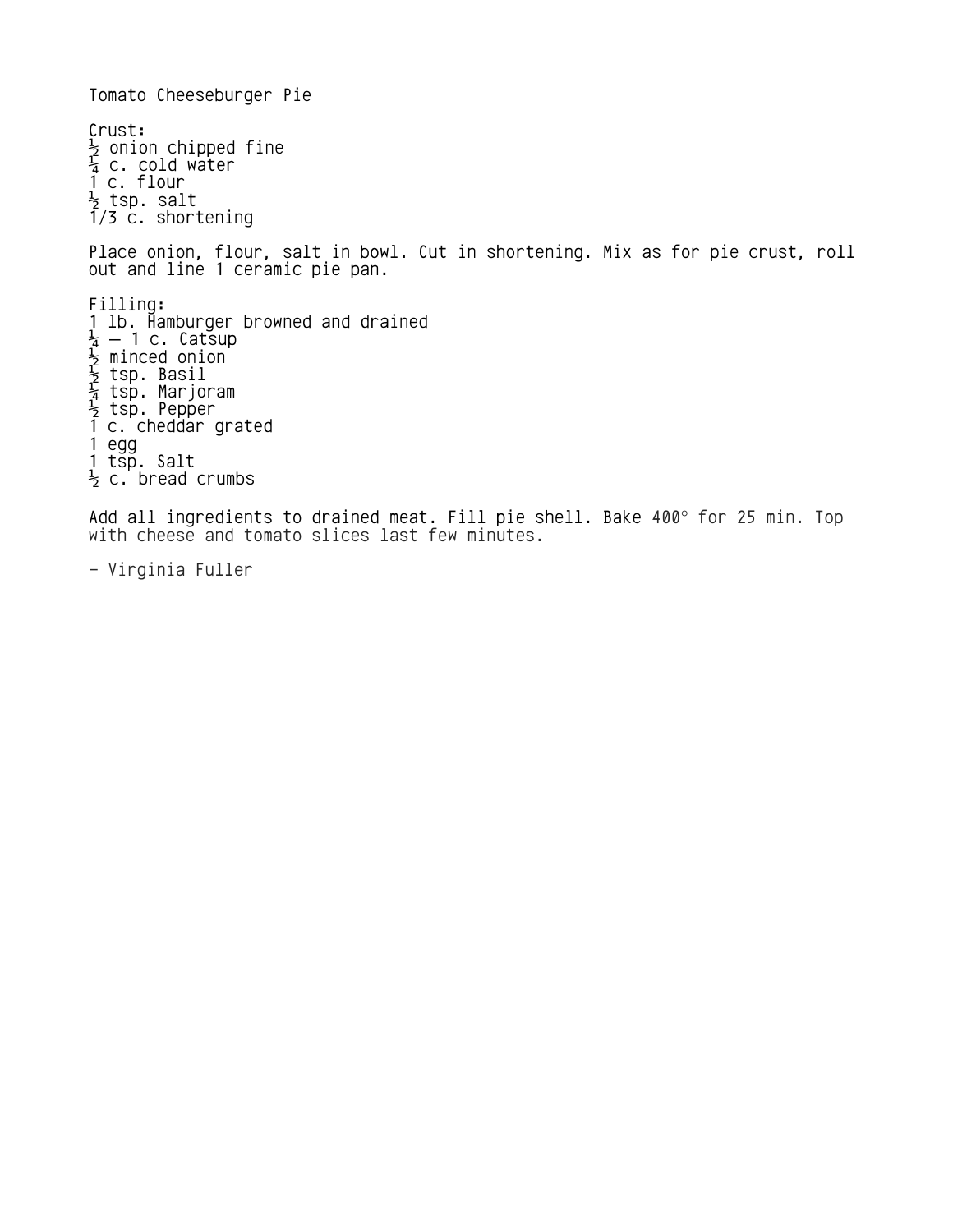Cioppino

1 c. olive oil 4 cloves garlioc 4 onion chopped fine  $\frac{1}{2}$  head celery chopped 2 No. 2 (large) cans solid packed tomatoes 2 (8 oz.) cans tomato paste  $\frac{1}{2}$  box basil Generous amount oregano 2 crab 12 shrimp 12 clams 1  $\frac{1}{2}$  lb. Cod or other white fish  $1\frac{1}{2}$  c. white wine

Make the sauce the day before for better flavor: Saute garlic, onion and celery in olive oil. Add tomatoes, tomato paste, parsley, basil, salt oregano and pepper to taste. Add wine. Simmer 2-3 hours, adjust seasoning. Refrigerate.

On the day, warm sauce, add white fish and crab, simmer 20 min. Add clams and shrimp, simmer until clams open 10 min. or less.

Serve in bowl with slice of French bread or pasta in bottom. Great with red or white wines (Pinot Noir, Chardonnay) and salad. Cheese cake for dessert.

Serves 8

(Denise?)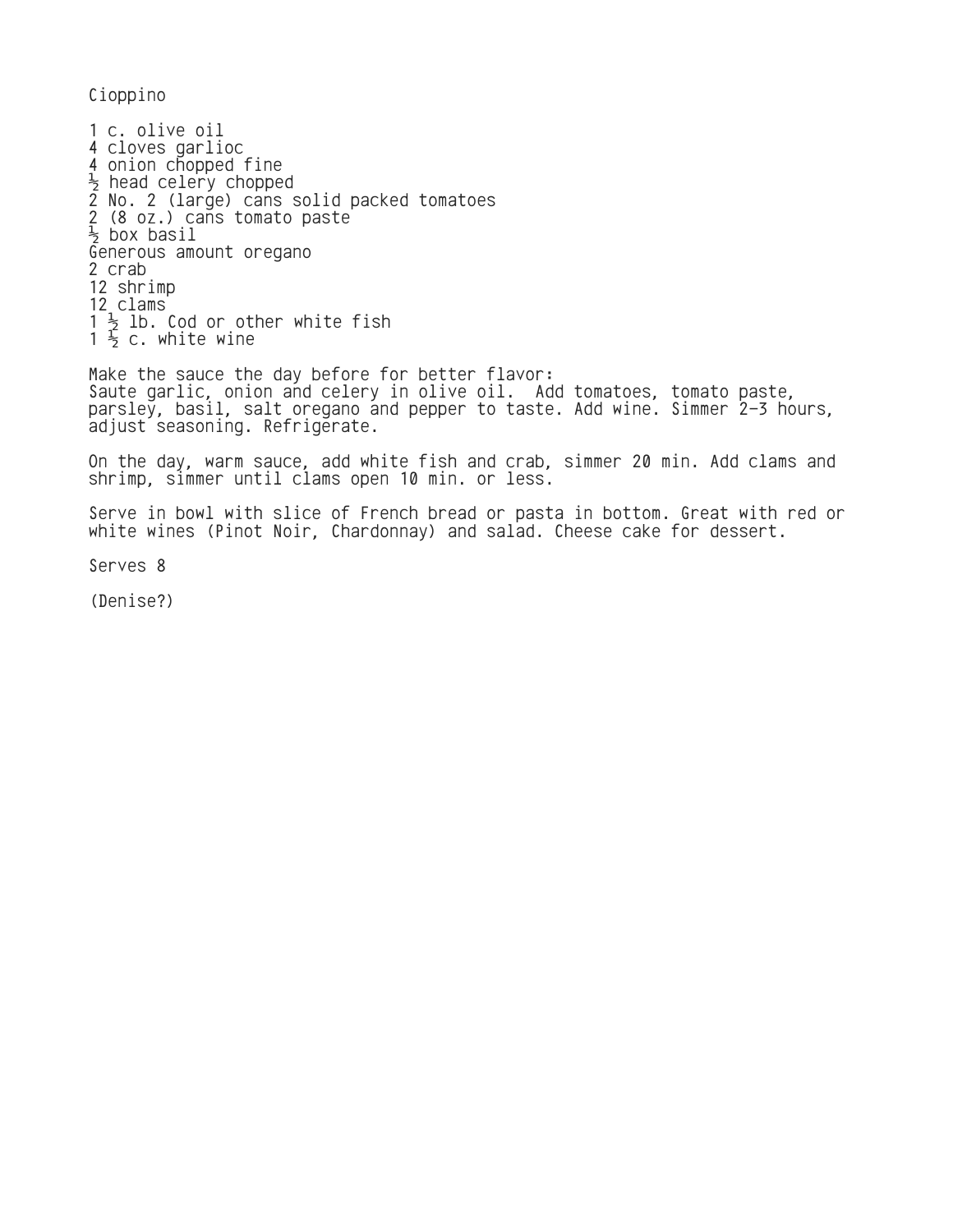## THANKSGIVING

Fruit salad Turkey w/ stuffing Baked sweet potatos (scrub & bake) Mashed potatoes Gravy Carrots w/ parsley butter Rolls Cranberry berries Olives Pickled peaches Pumpkin Pie & whipped cream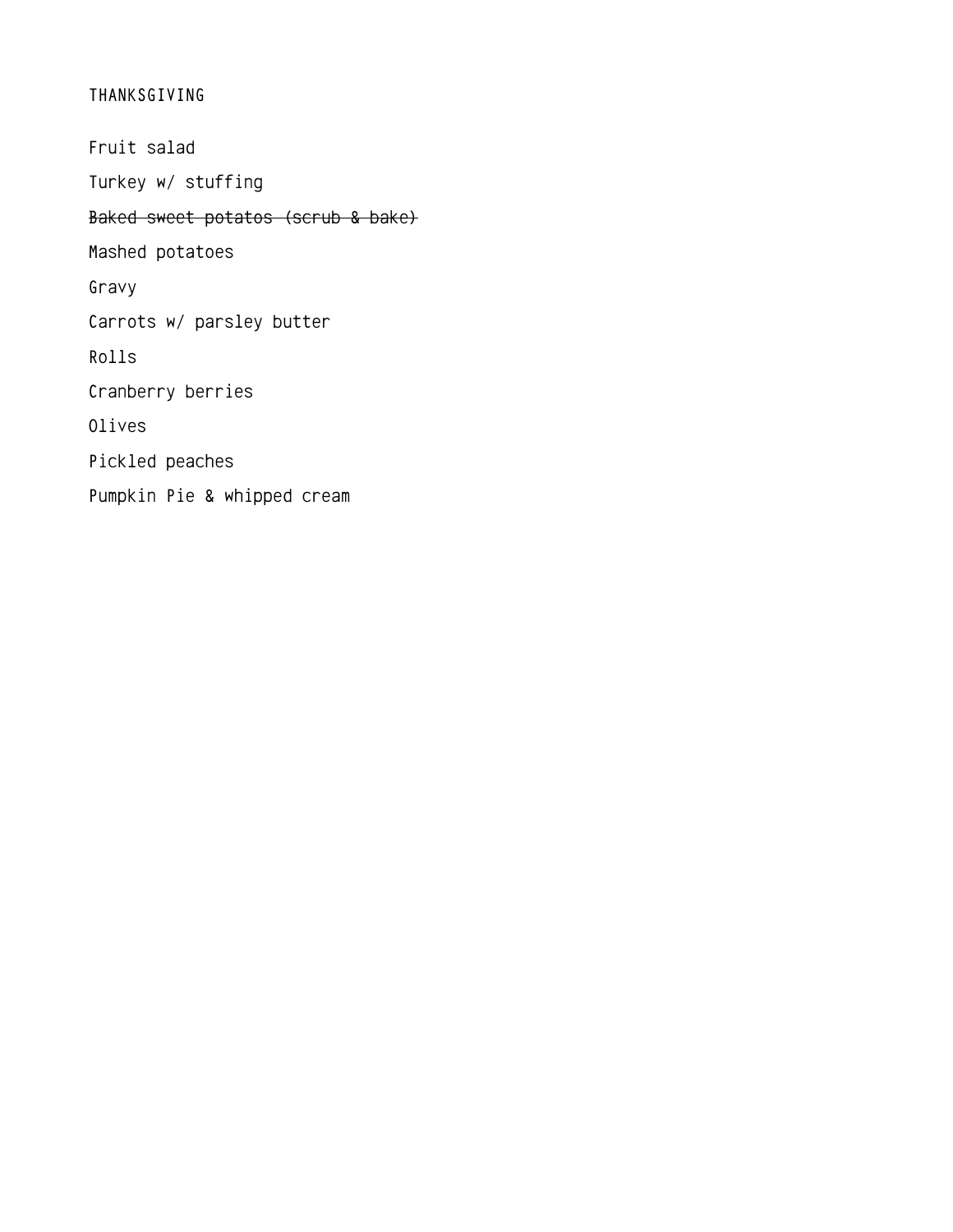Turkey Stuffing

1 pkg Mrs Cavinson's melba toast dressing mix 3 celery stalks chopped 3-4 large onions Giblets chopped  $\frac{1}{2}$  bunch parsley chopped 1 stock butter 1 c. juice from giblets

Toss, then put 1 cube of melted butter on hand and rub in turkey then

(Suzanne?)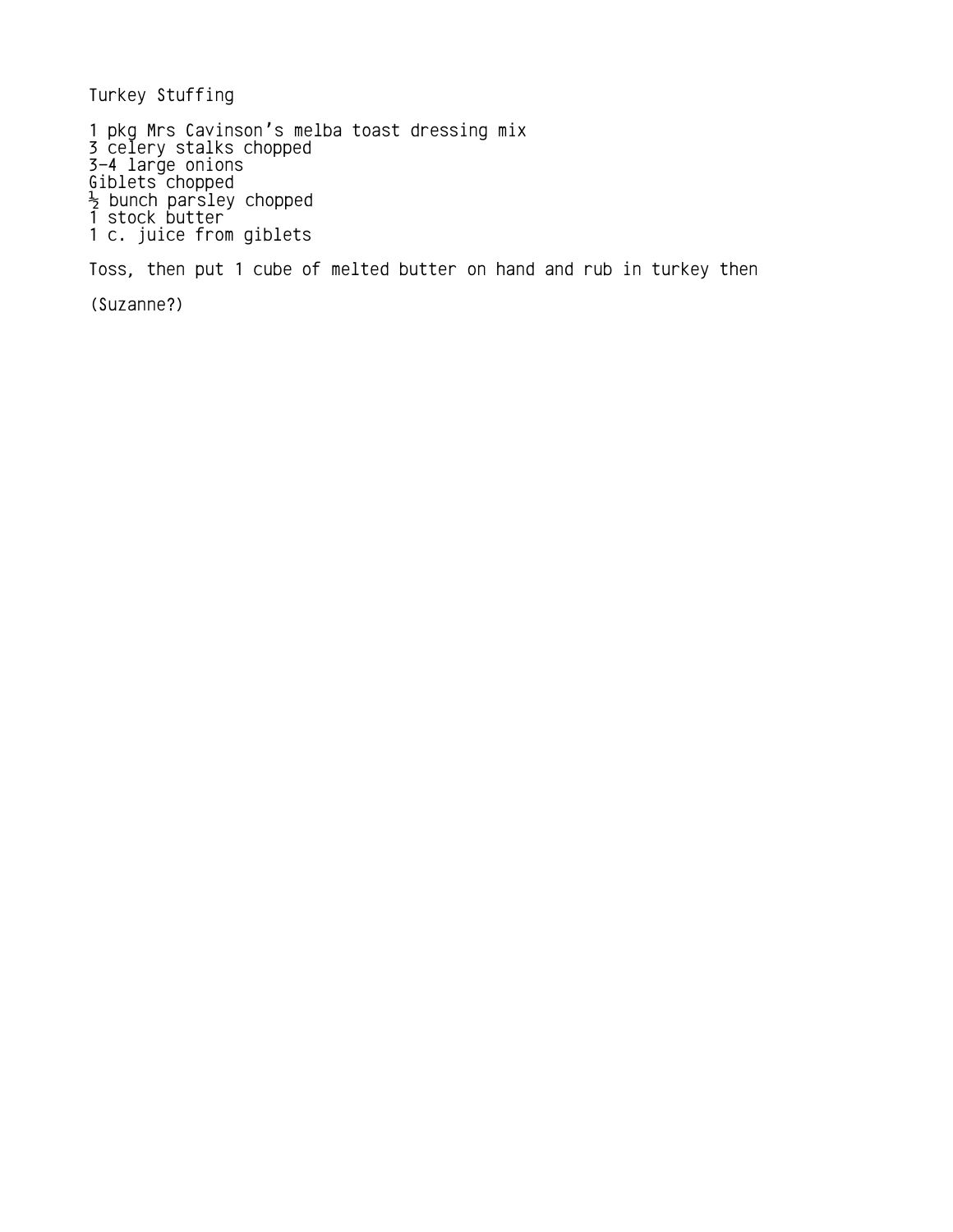Turkey Gravy

If really fat pour some off then add 4 heaping tbs. Flour. Work in with spatula on low heat. Add water slowly 1  $\frac{1}{2}$  c. at time between. Mix in till smooth.

(Denise?)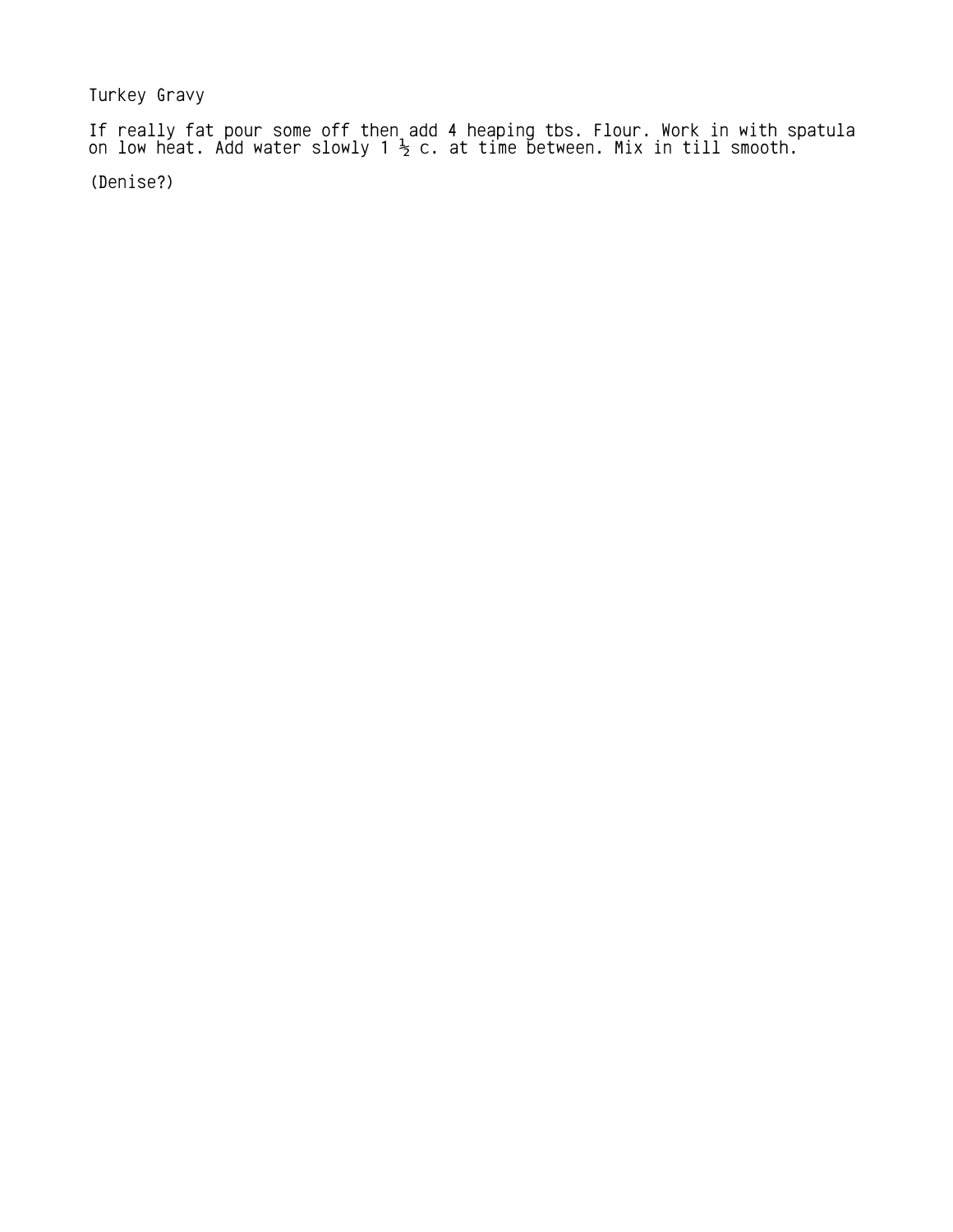Pot Roast

Brown pot roast (floured) in oil, salt and pepper. Slice 1 onion, 1 bay leaf and add about  $\frac{1}{2}$  c. red wine. Simmer several hours. Remove from heat. Remove most of fat from pan. Add about 3 tbs. flour, blend to smooth paste, add water to make gravy.

(Suzanne?)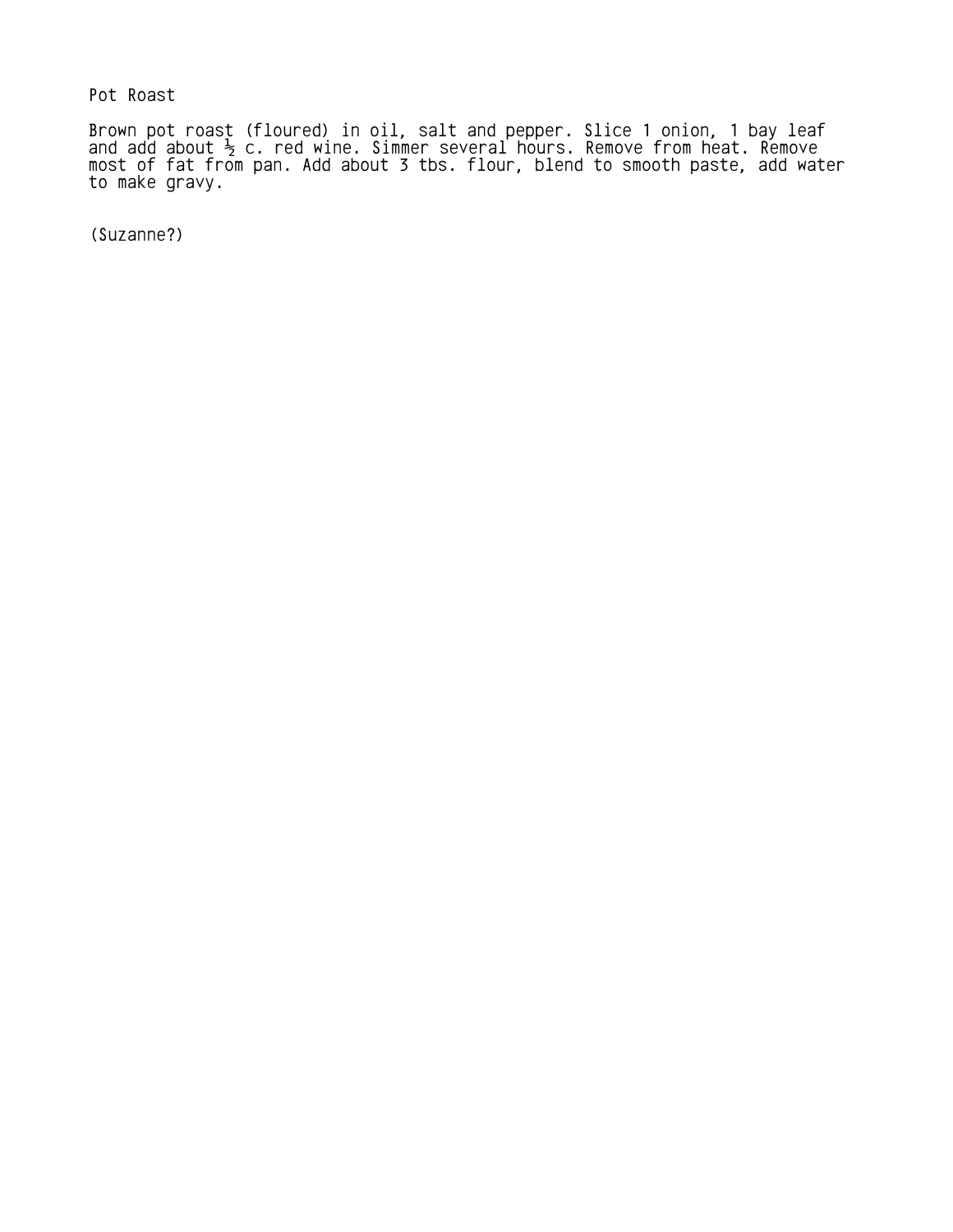Polly Bergine Chili

6 chopped onions 6 chopped green peppers 2 minced clives garlic Cooking oil 4 lb. Hanburger 4 (16 oz.) cans Italian Style tomatoes 4-6 16 oz. Cans kidney beans 2 6 oz. Cans tomato paste 1 c. water Salt and Pepper 1 tsp. Red wine vinegar 3 whole cloves 2 bay leaves 2 tbs. Chili powder

In a large skillet, brown onion, pepper and garlic in oil until golden.

Ina separate skillet brown meat in bunches. Separate meat with a fork and cook until all meat is browned. Drain off accumulated oil. Place onion, peppers, garlic and meat in a large pot. Add tomatoes, kidney beans, tomato paste, water, salt and pepper to taste, vinegar, cloves, bay leaves, chili powder and Tabasco. Cover and simmer for 1 hr. Add sugar to taste. Simmer uncovered for another hr. Remove clove and bay leaf before serving.

- Polly Bergine (via Denise?)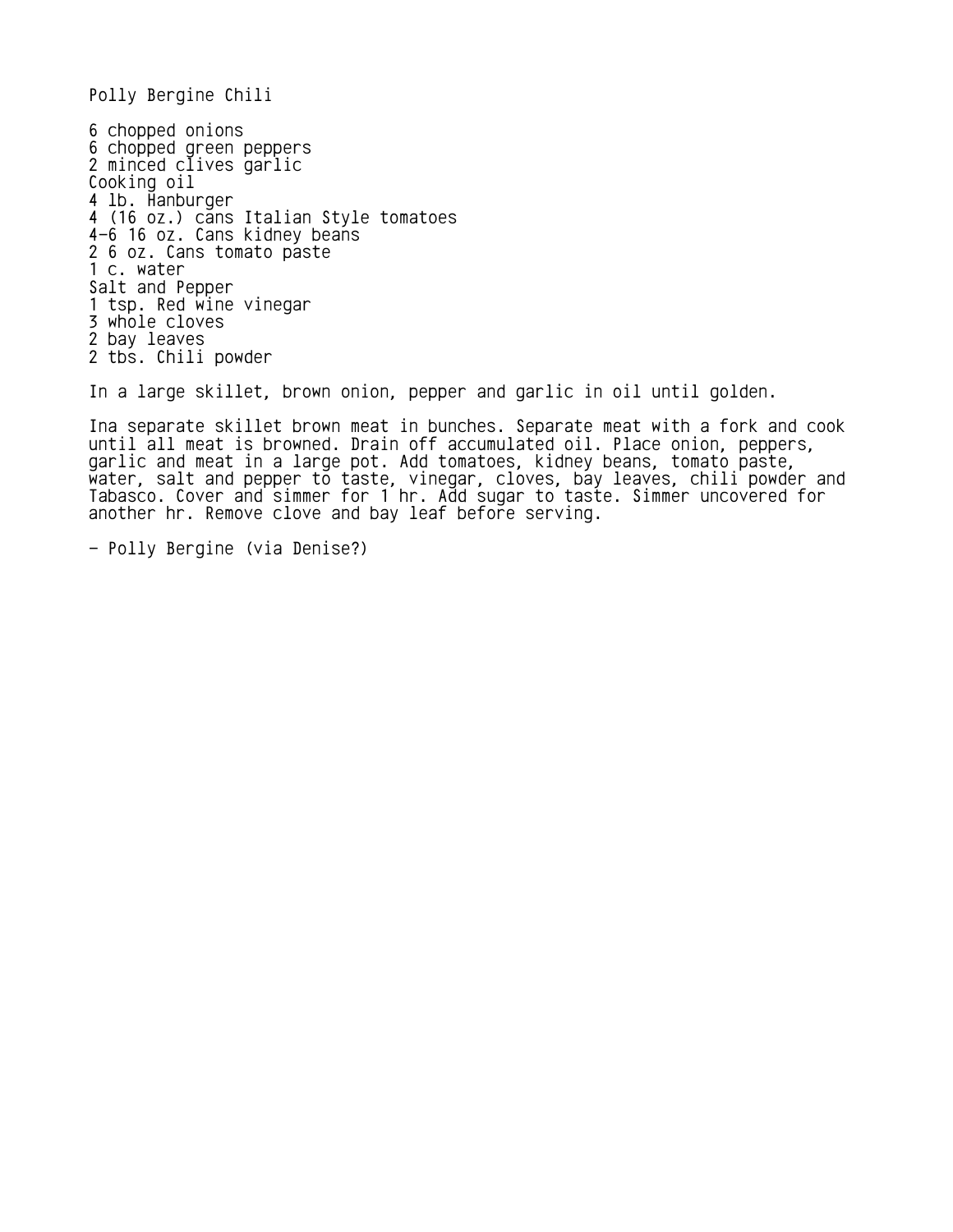Guy's Enchaladas

Boil 1 chicken deboned. 12 flour tortilla 1 whole green chili Chili Salsa Jack cheese Sour cream

Make white sauce. Dip tortilla in sauce. Fill with chicken, chili, Chili Salsa, Jack cheese. Roll and place in cassarole with a little white sauce on the bottom. Pour remainder on top. Sprinkle with grated cheese and sour cream. Bake at 350° until done.

(Denise?)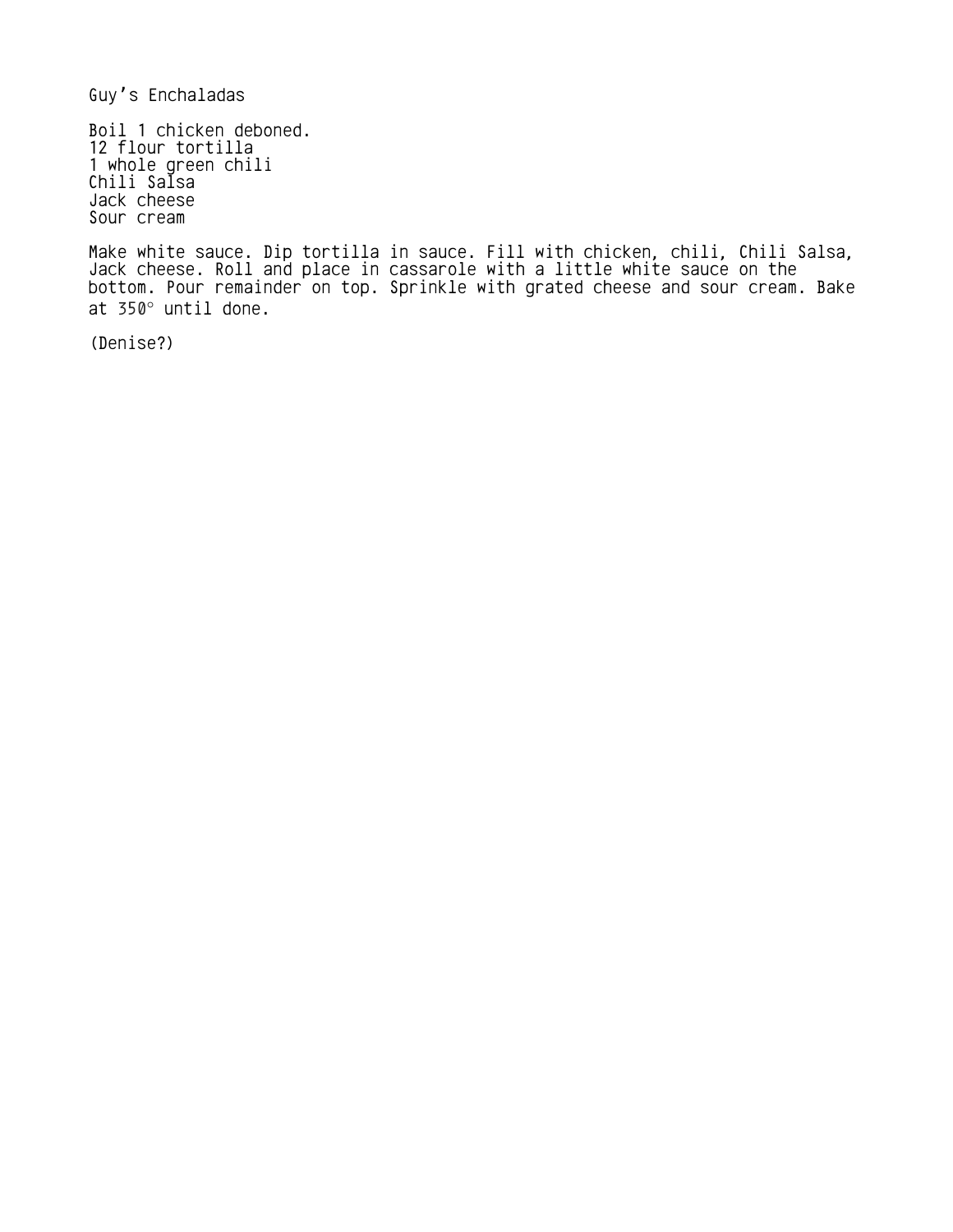Luanne's chili casserole 2 large cans green chili 1 lb. Cheddar 1 lb. Jack  $\frac{1}{2}$  c. chopped onions Butter 3 quart baking dish. Layer in the following order: 1) Chili 2)  $\frac{1}{2}$  cheese 3) onion 4) Chili 5)  $\frac{1}{2}$  cheese 6) onion 7) 5 whipped egg yolks and 1 can evaporated milk 8) Pour over top 5 egg whites beaten <u>stiff</u> with 1 tbs. flour folded in. Bake 325° for 1 hour.

- Luanne (via Denise?)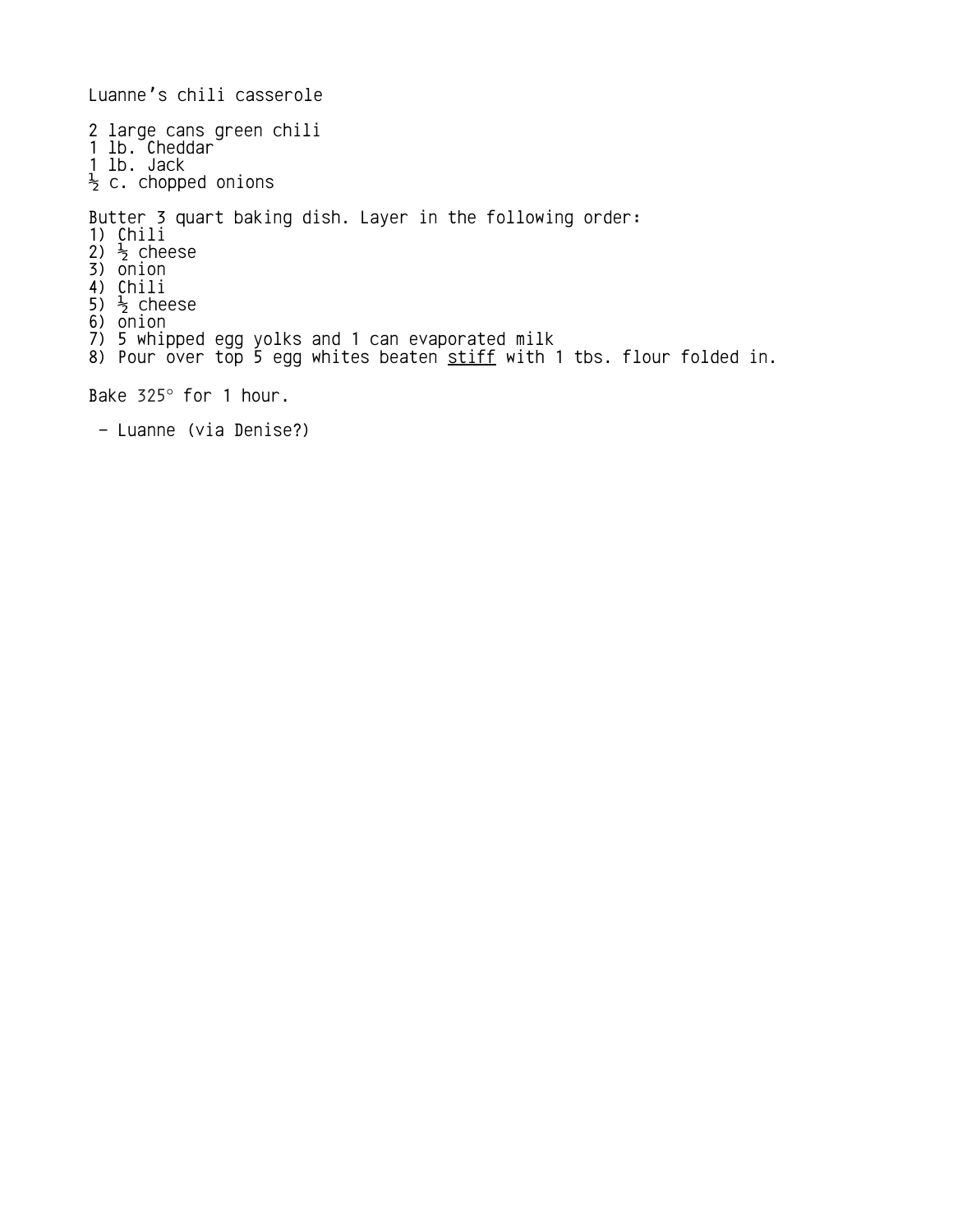Pelow

1 c. uncooked rice 2 c. water  $\frac{1}{2}$  tsp. curry powder  $\frac{1}{2}$  tsp. salt 1 lb. hamburger  $\frac{1}{2}$  c. minced onion  $\frac{1}{2}$  c. diced celery 2 c. tomatoes, fresh chopped without skins Salted peanuts in brown skins

Brown uncooked rice in a small amount of margarine until the color of straw, stirring constantly. This will take 20 minutes. Add curry powder and salt and a small amount of water. Cover and steam. Watch carefully adding more water until rice is cooked. In another skillet fry hamburger, onions and celery. Add tomatoes and seasonings and simmer 20 to 30 minutes. Place rice and meat mixtures in separate dishes. To server spoon meat over rice and top with salted peanuts.

(Denise?)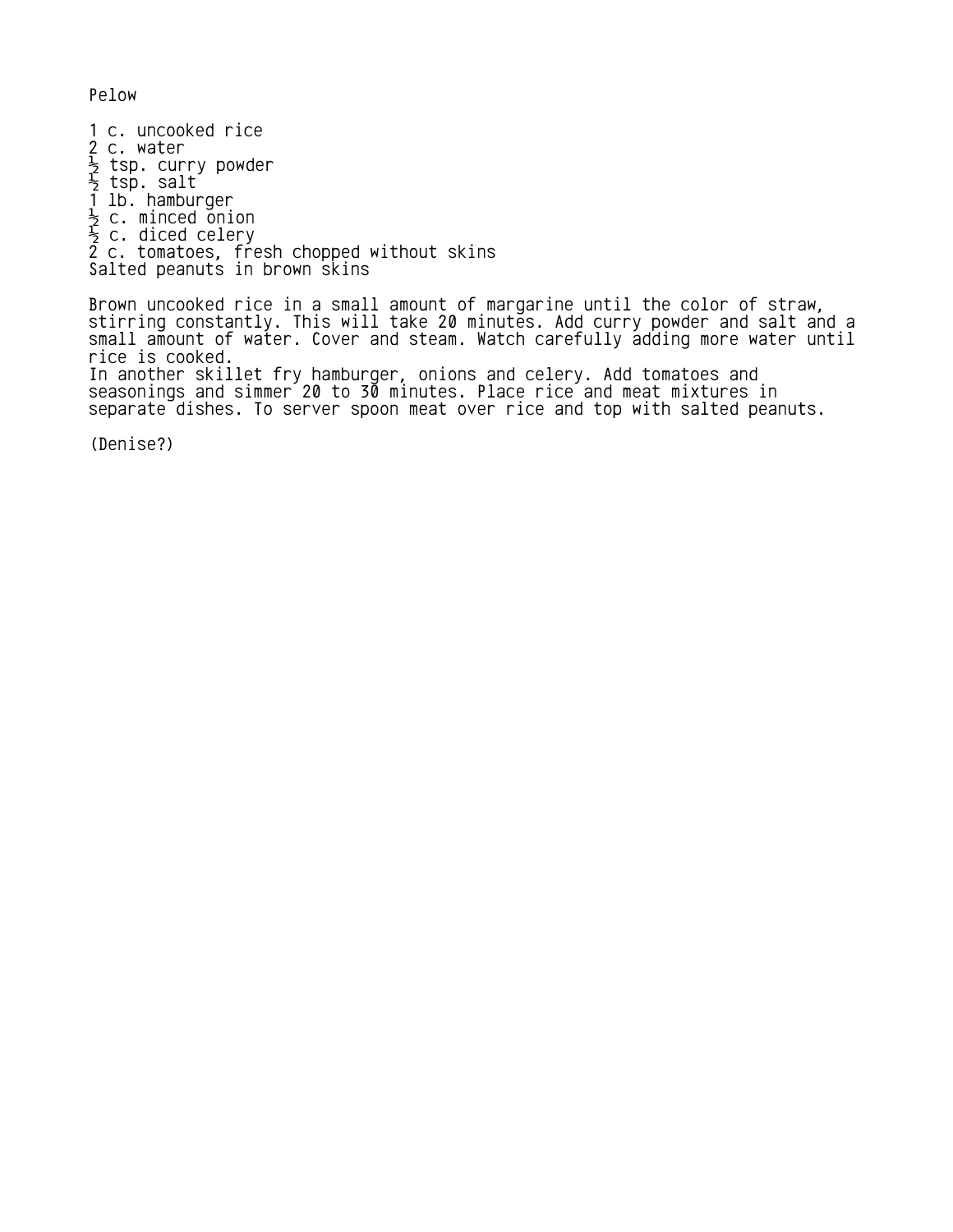Herbed Green Beans

1 lb. Fresh or 1 pkg (10 oz.) frozen french style green beans Boiling water  $\frac{1}{2}$  tsp. salt 4 bacon slices cut crosswise  $\frac{1}{4}$  c. chopped onion 2 tbs. Chopped green pepper 2 tbs. Chopped parsley 1/8 tsp. dried Marjoram Dash Rosemary leaves ¼ tsp. MSG (optional) 1/8 tsp. pepper

Cook beans and drain. Saute bacon until crisp. Drain on paper towel. Crumble. Cook onion and green pepper until tender, 5 min., in bacon skillet. Add beans, parsley and seasoning. Cook over low heat 5 min. Stir occasionally. Sprinkle with bacon.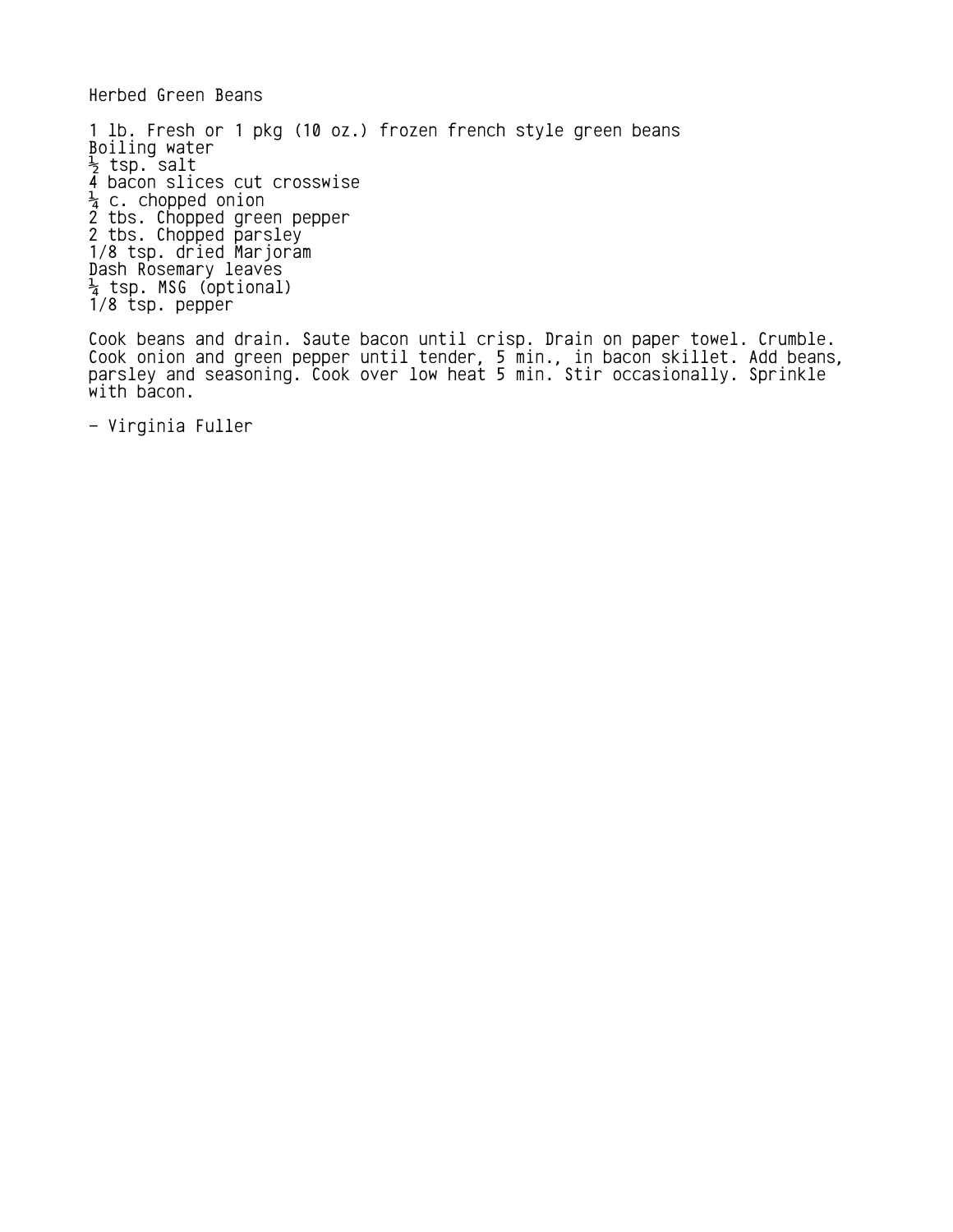Carrot Ring

2 c. grated cooked carrots 1 tsp. minced onion 3 eggs well beaten 1 c. milk 3 tsp. melted butter 1 tsp. salt and pepper

Mix in order given. Pour in well buttered 8 $^{\prime\prime}$  ring mold. Bake 350° for 40 min. Remove, let stand for minutes. Fill with peas.

(Denise?)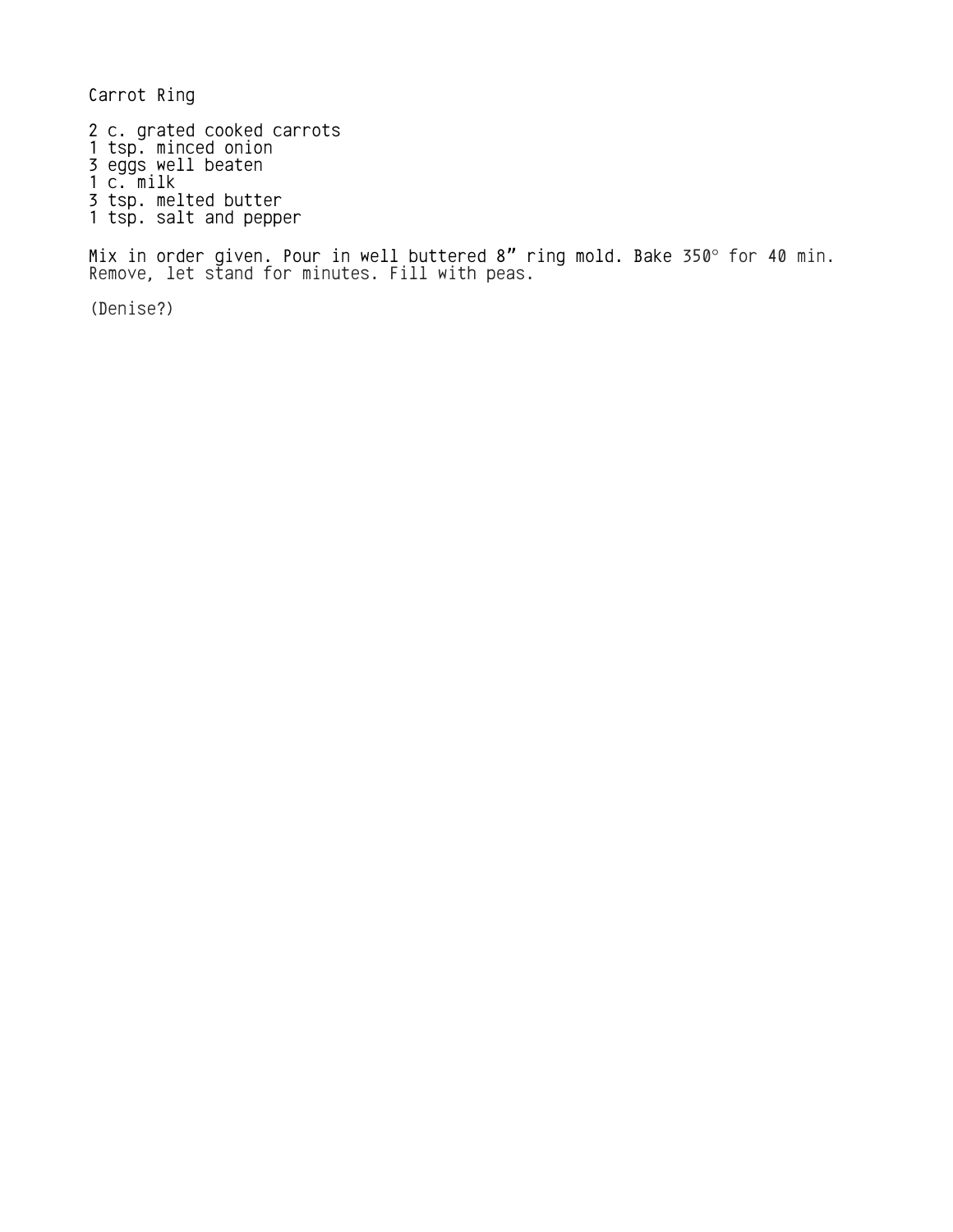Alice Heitz Squash Casserole Mix together: 3 yellow squash grated, 1 zucchini 2 eggs beaten 2 c. Tillamook cheese 3 small hot green peppers grated  $\frac{1}{2}$  small onion Salt and pepper Bake 350° for 45 min. to 1 hr. in covered casserole then remove lid to brown.

```
- Alice Heitz (via Denise?)
```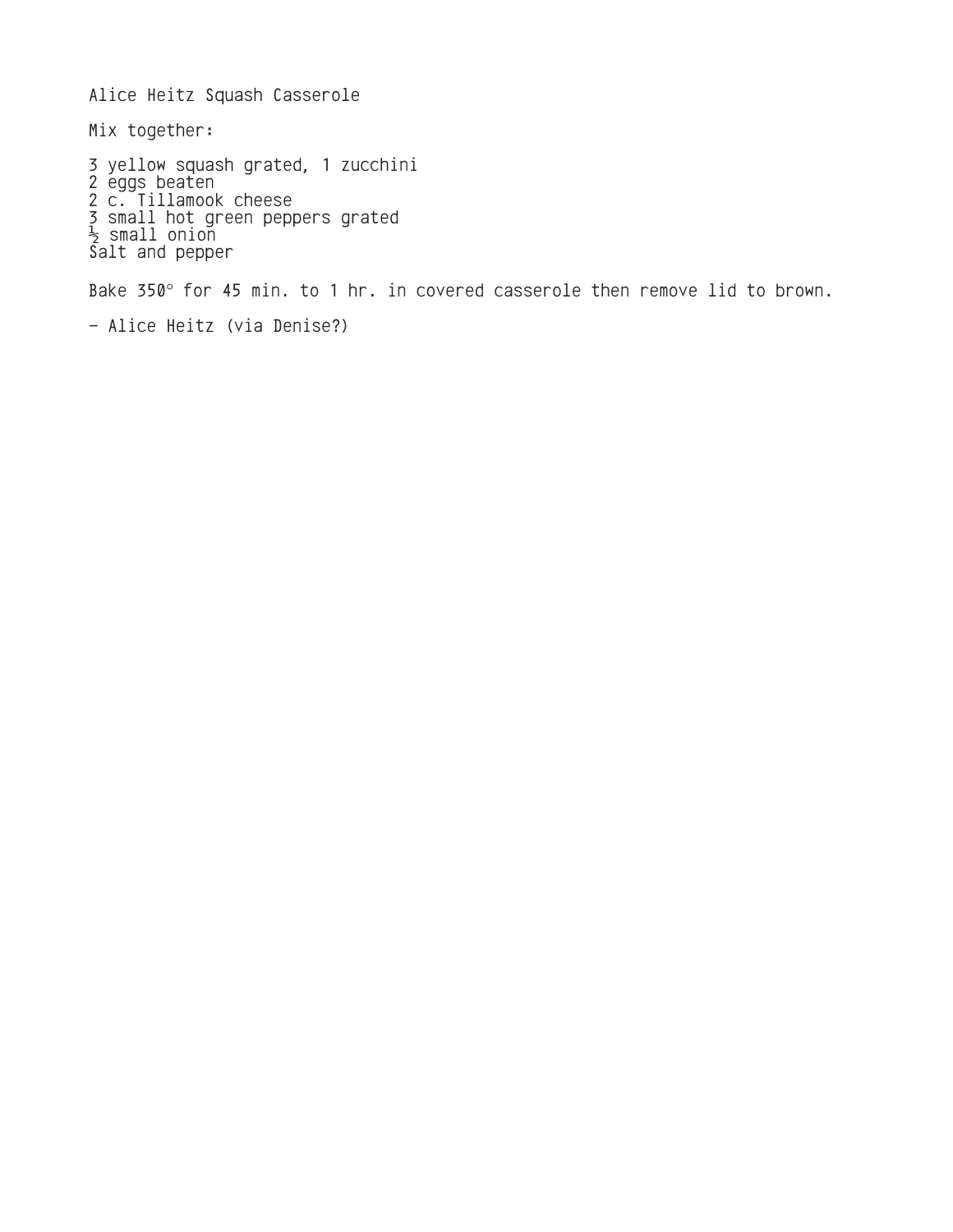Mom's Mac & Chz

½ pkg macaroni (cooked)  $2$  tbs. flour  $-$  on top 1 tbs. Worcestershire sauce salt and pepper 2 c. cheddar cheese

Fill with milk  $\frac{1}{2}$  way up. Top with cheese and bread crumbs. Bake.

```
- Virginia Fuller (via Denise?)
```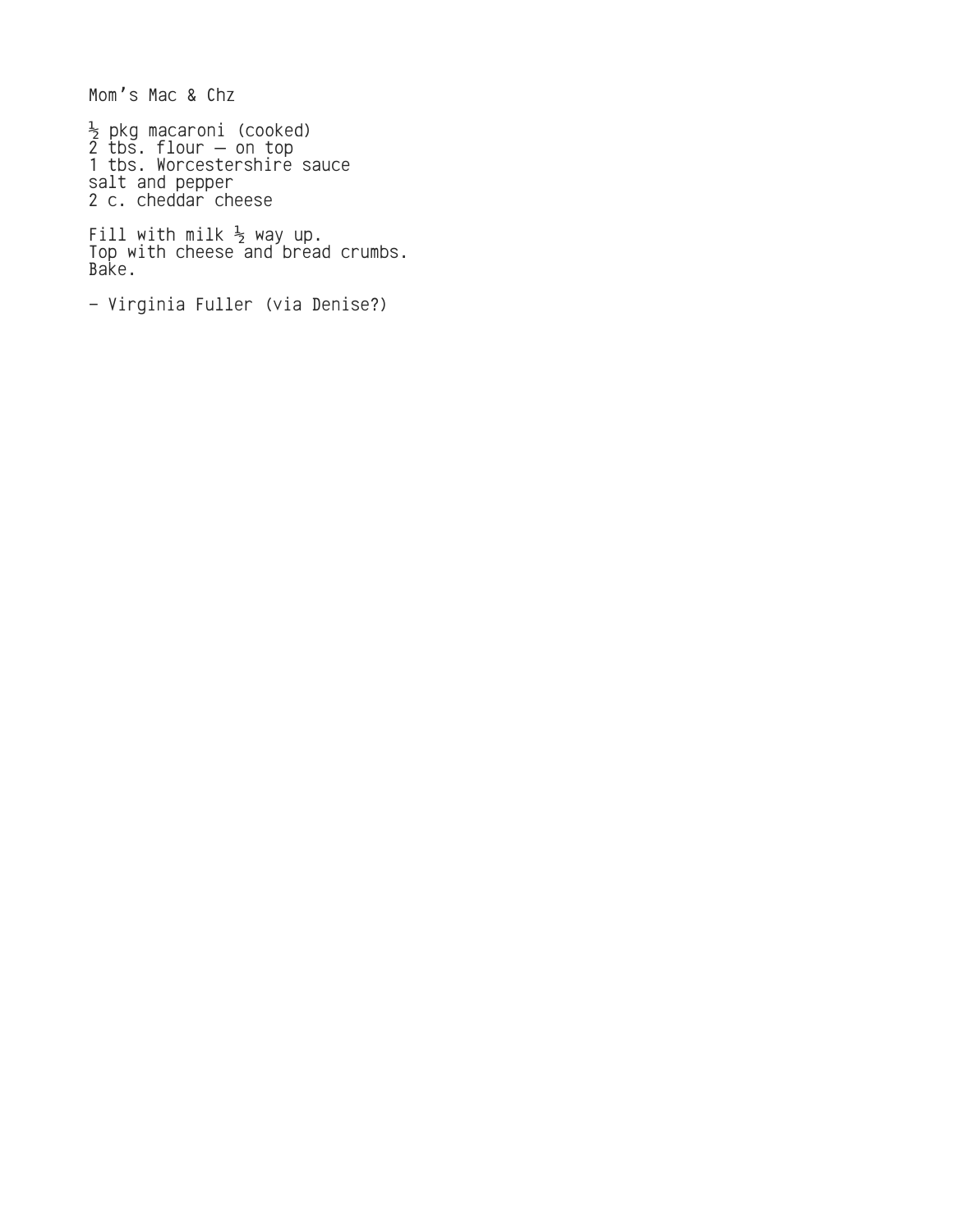Persimmon Cookies

 $\frac{1}{2}$  c. shortening 1 c. sugar 1 eggplant1 c. persimmon pulp 1 tsp soda 2 c. flour  $\frac{1}{2}$  tsp. nutmeg 1 tsp. cinnamon  $\frac{1}{2}$  tsp. salt 1 c. raisins 1 c. nuts 1 tsp. vanilla

Mix in order given. Drop by teaspoon onto greased cookie sheet. Bake 350° for 20 min.

(Denise?)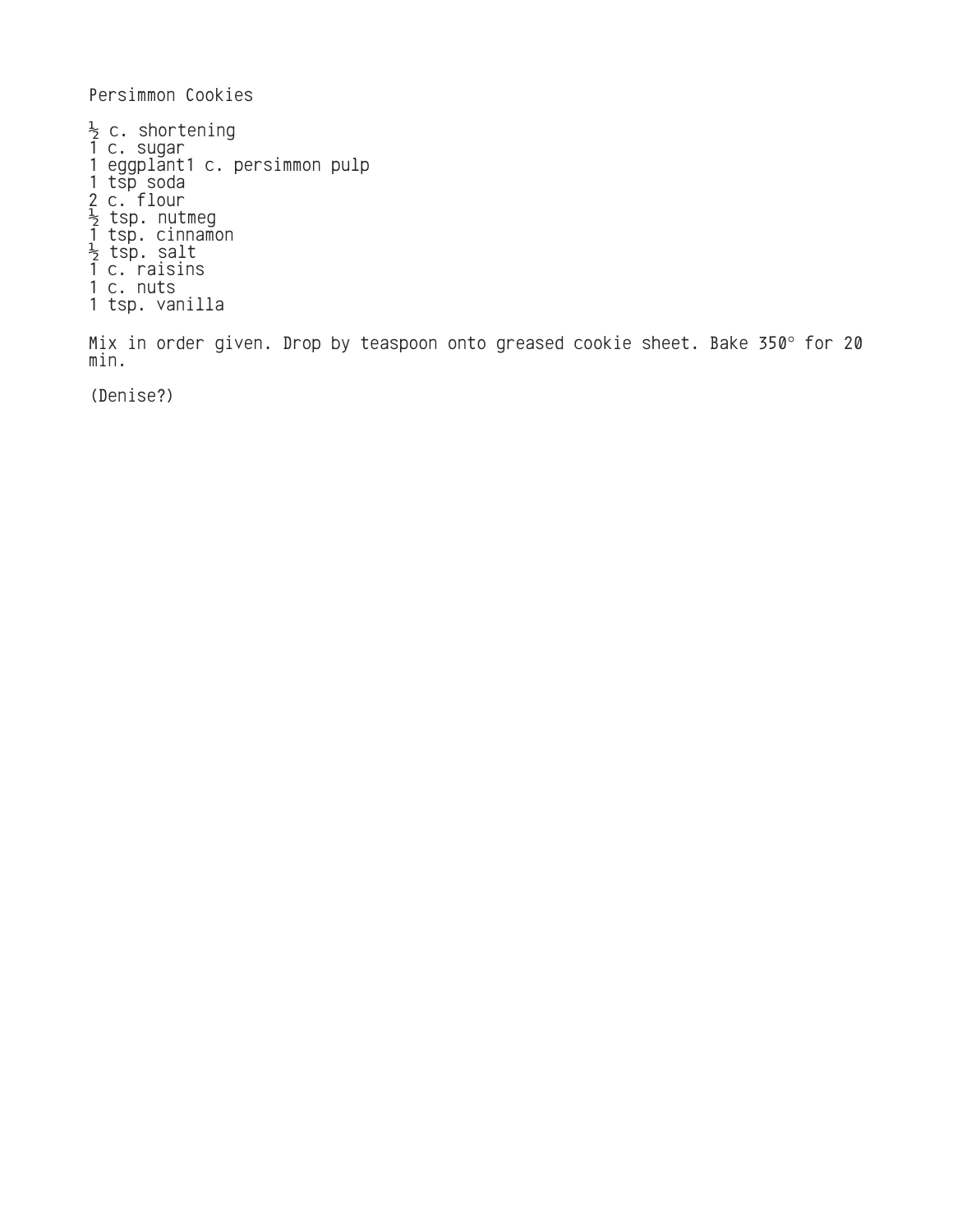Lemon Bars

1 c. four  $\frac{1}{2}$  c. butter or margarine  $\frac{1}{4}$  c. powdered sugar Mix above ingredients and press into  $9''$  square pan. Bake 350 $^{\circ}$  until it starts to brown. (Double whole recipe for  $9'' \times 13''$  pan.) 2 eggs 3 tbs. lemon juice 1 c. sugar 2 tbs. flour  $\frac{1}{2}$  tsp. baking powder

Mix together, pour over baked crust. Return to oven. Bake 350° for 20  $-$  25 min. until top brown.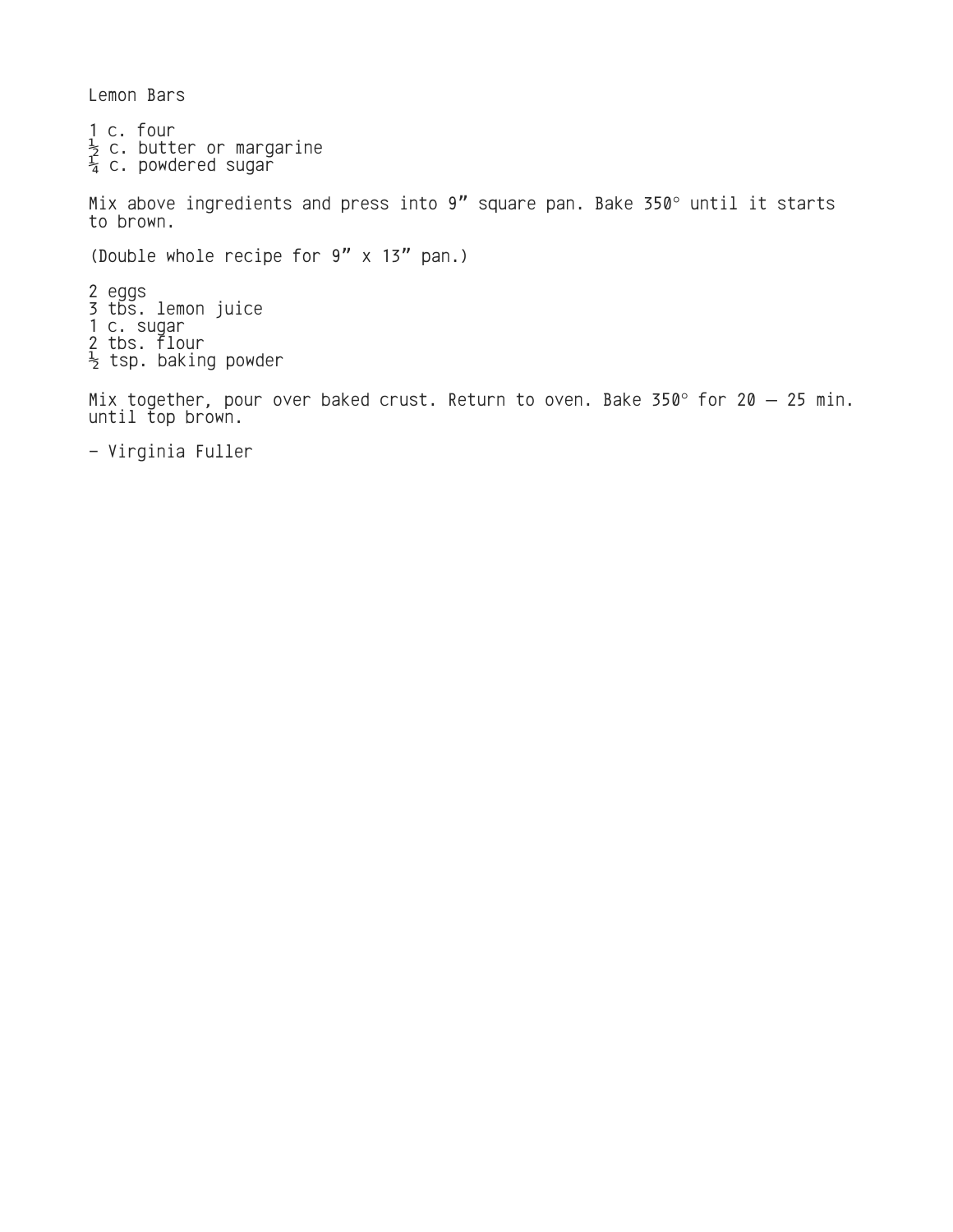Sour Cream Coffee Ring 6 tbs. butter  $\frac{3}{4}$  cup sugar 1 egg 1 tsp. vanilla 1  $\frac{1}{2}$  c. flour  $1\frac{1}{4}$  tsp. baking powdered1/4 tsp baking soda ¼ tsp. salt  $\frac{3}{4}$  c. sour cream  $\frac{1}{2}$  c. chopped nuts, divided 2 tbs. sugar 1 tsp. cinnamon

Cream butter until fluffy, beat in sugar. Add egg and vanilla; blend well. Combine flour, baking powder, soda and salt; add alternately with sour cream to butter mixture. Spoon half of the batter into a 5 cup well greased ring mold or 9" square pan. Sprinkle with  $\frac{1}{4}$  c. nuts. Mix together sugar and cinnamon and sprinkle over the dough. Spoon remaining dough on top. Bake in 350° preheated oven for about 45 minutes or until done. Let stand in pan for 10 minutes, then turn out on rack to cool. When cool, drizzle on:

Powdered Sugar Frosting

1 c. sifted powdered sugar 1 tbs. milk  $\frac{1}{4}$  tsp. vanilla

Combine powdered sugar, milk and vanilla. Sprinkle with remaining  $\frac{1}{4}$  cup chopped nuts.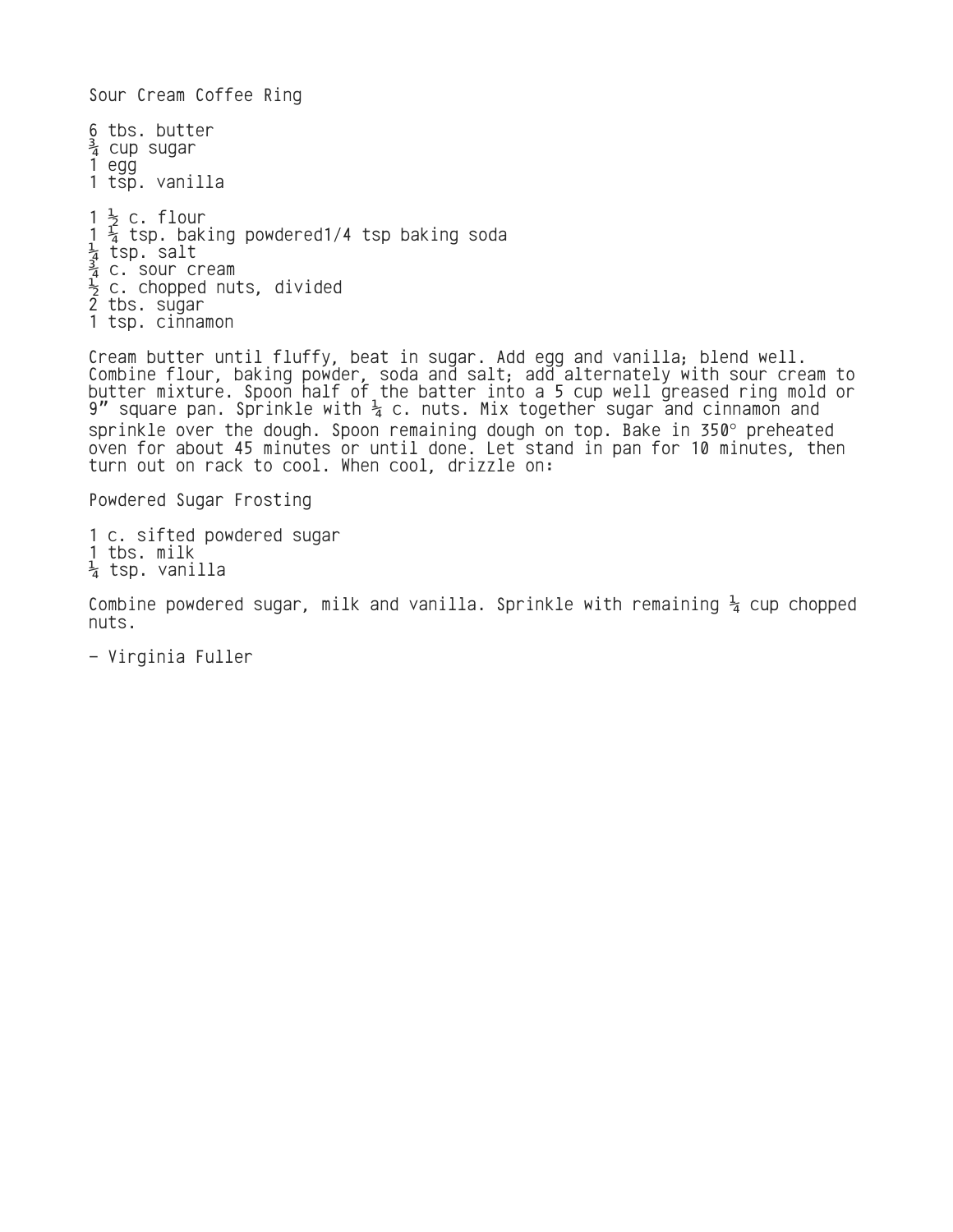Triple Layer Chocolate Cupcakes (Section 1) 1 3 oz. Cream cheese 1 unbeaten eggplant1 egg yolk dash granulated sugar dash salt (Section 2)  $\frac{1}{2}$  c. chocolate chips (Section 3)  $1\frac{1}{2}$  c. sifted flour 1 c. sugar  $\frac{1}{4}$  c. cocoa powdered3/4 tsp soda  $\frac{1}{2}$  tsp. salt  $\frac{3}{4}$  c. water 1/3 c. oil 1 egg white 1 tbs. vinegar 1 tsp vanilla 23/4 c. slivered almonds Beat (Section 1) in a bowl. Stir in (Section 2). Combine dry ingredients except almonds of (Section 3) in another bowl. Add wet ingredients of (Section 3), stir with a fork until well blended. Fill cupcake pan half full. Spoon 1 tbs. (Section 1 & 2) on each. Sprinkle 1 tbs. sugar and almonds on top. Bake at  $350^\circ$  for  $25 - 30$  min. Makes 12. (Denise?)